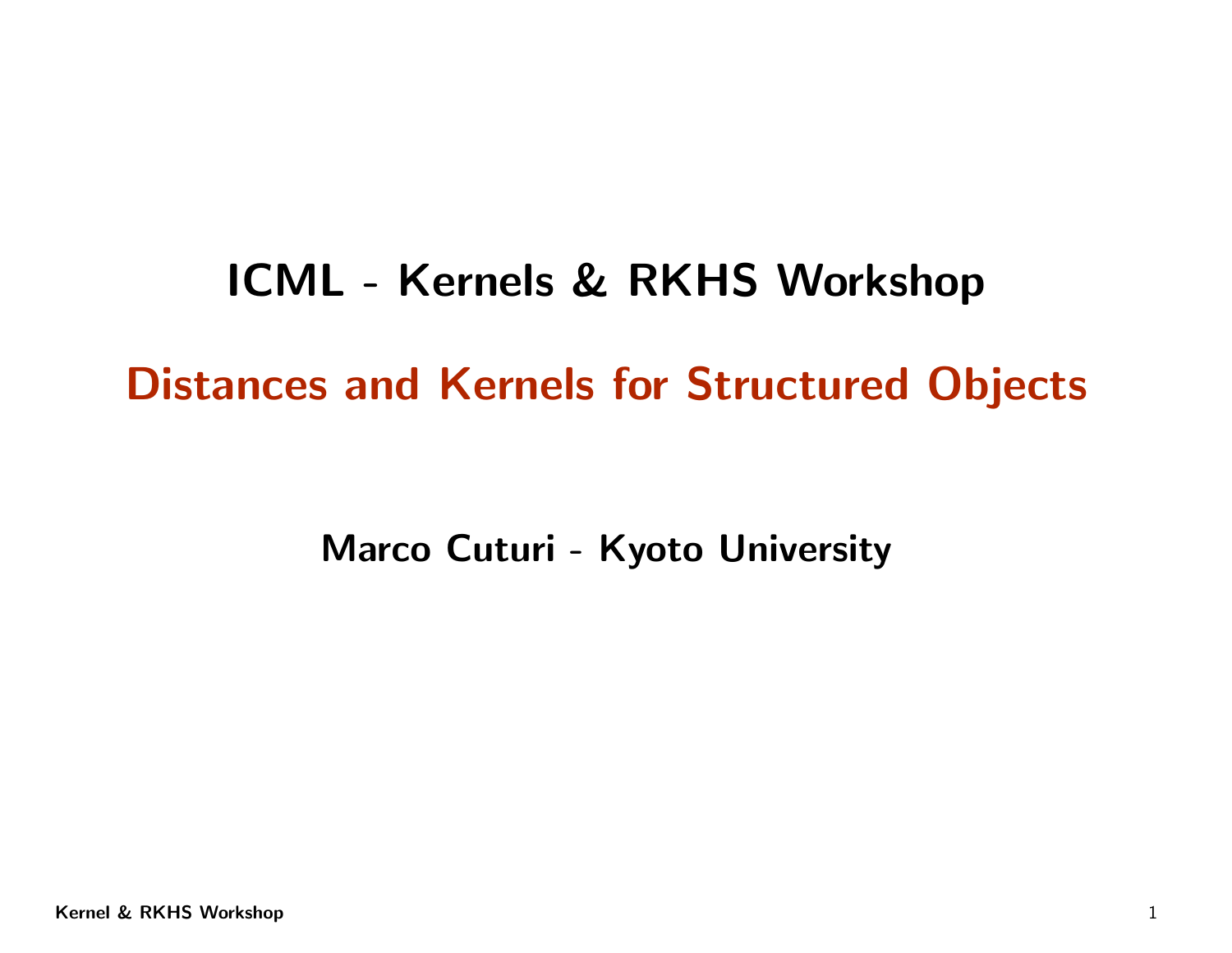Distances and Positive Definite Kernels are crucial ingredients in many popular ML algorithms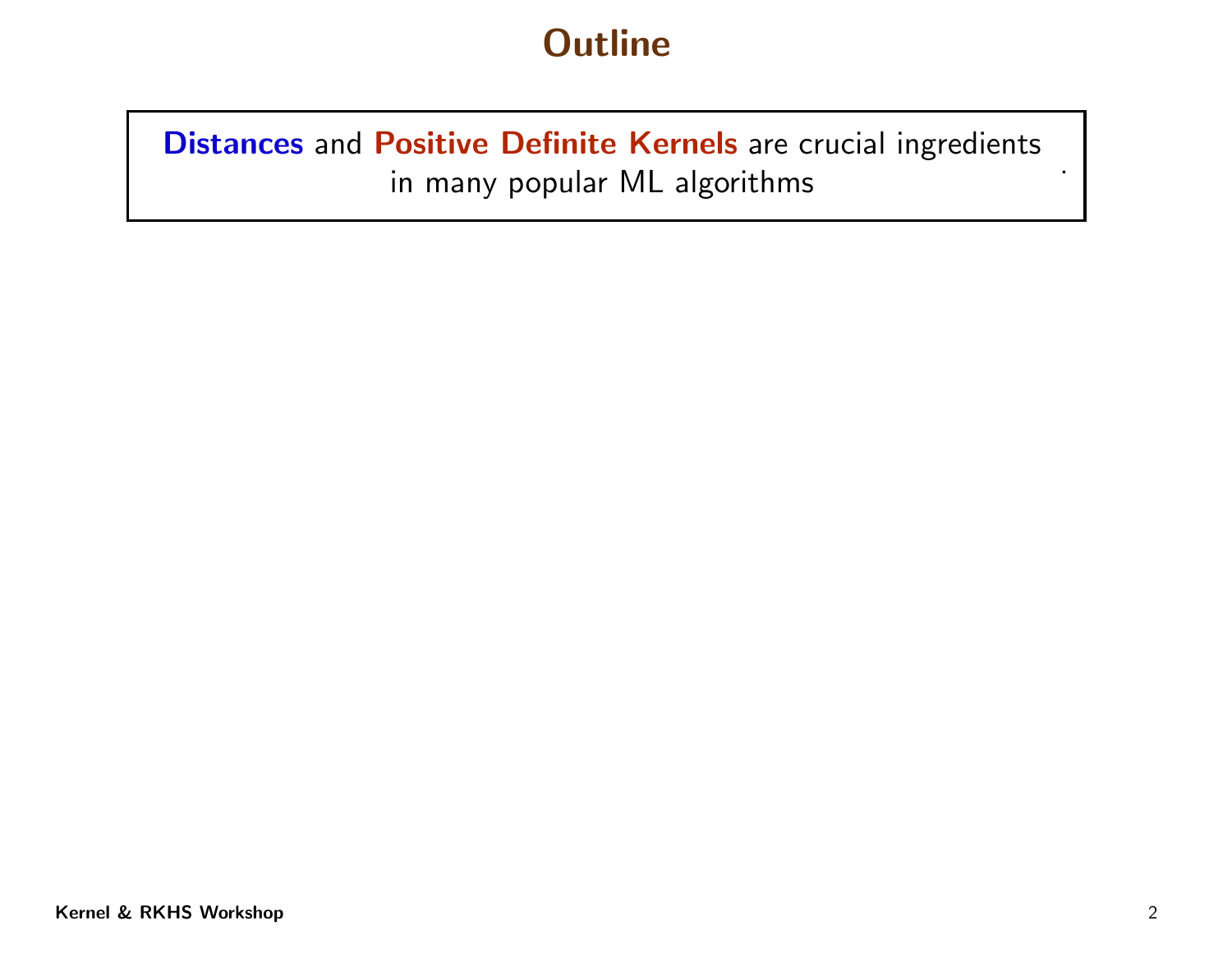Distances and Positive Definite Kernels are crucial ingredients in many popular ML algorithms

- $\bullet\,$  When observations are in  $\mathbb{R}^n$ 
	- Distances and Positive Definite Kernels share many properties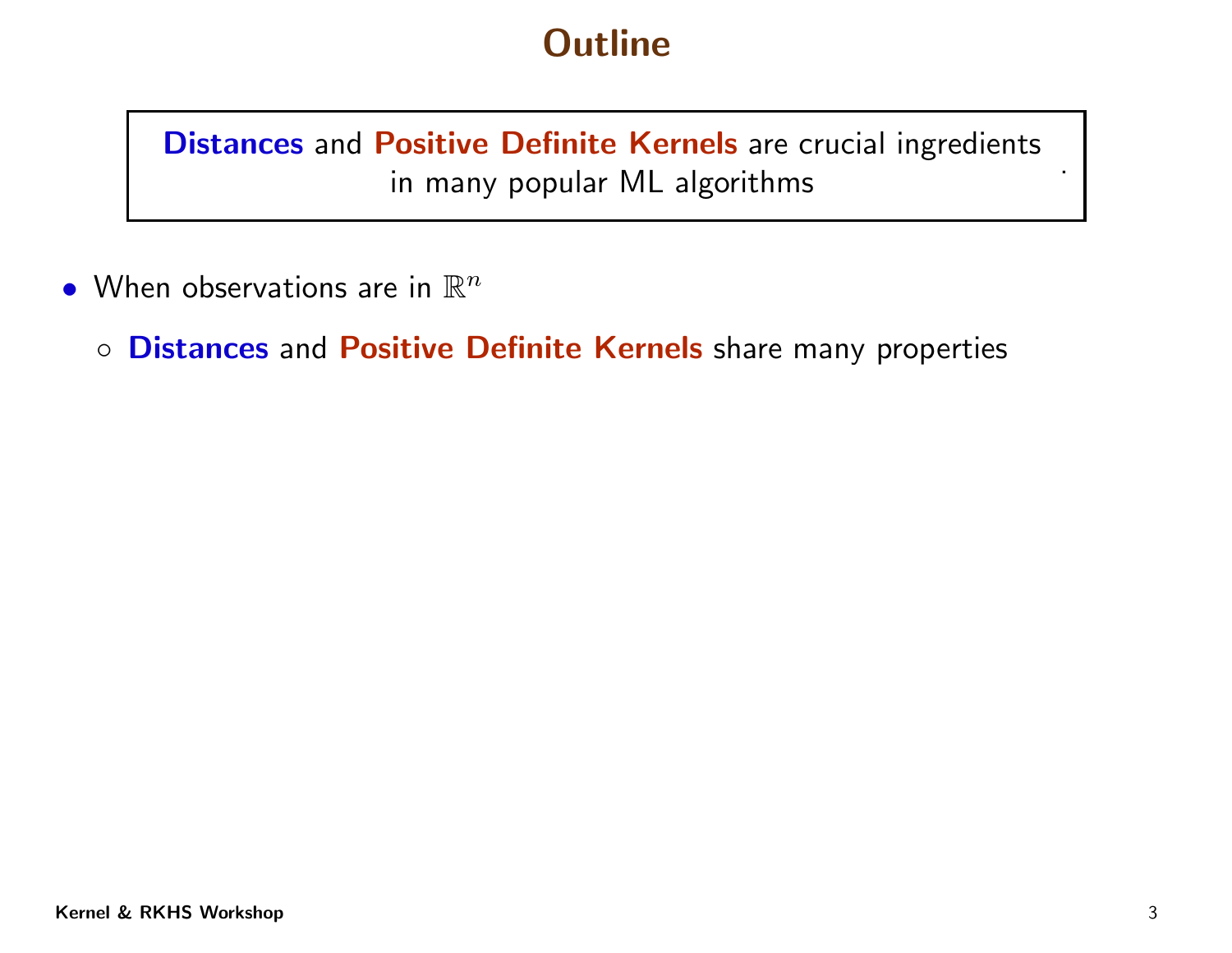Distances and Positive Definite Kernels are crucial ingredients in many popular ML algorithms .

- $\bullet\,$  When observations are in  $\mathbb{R}^n$ 
	- Distances and Positive Definite Kernels share many properties
	- $\circ$  At their interface lies the family of  ${\sf Negative\; Der}$  Definite Kernels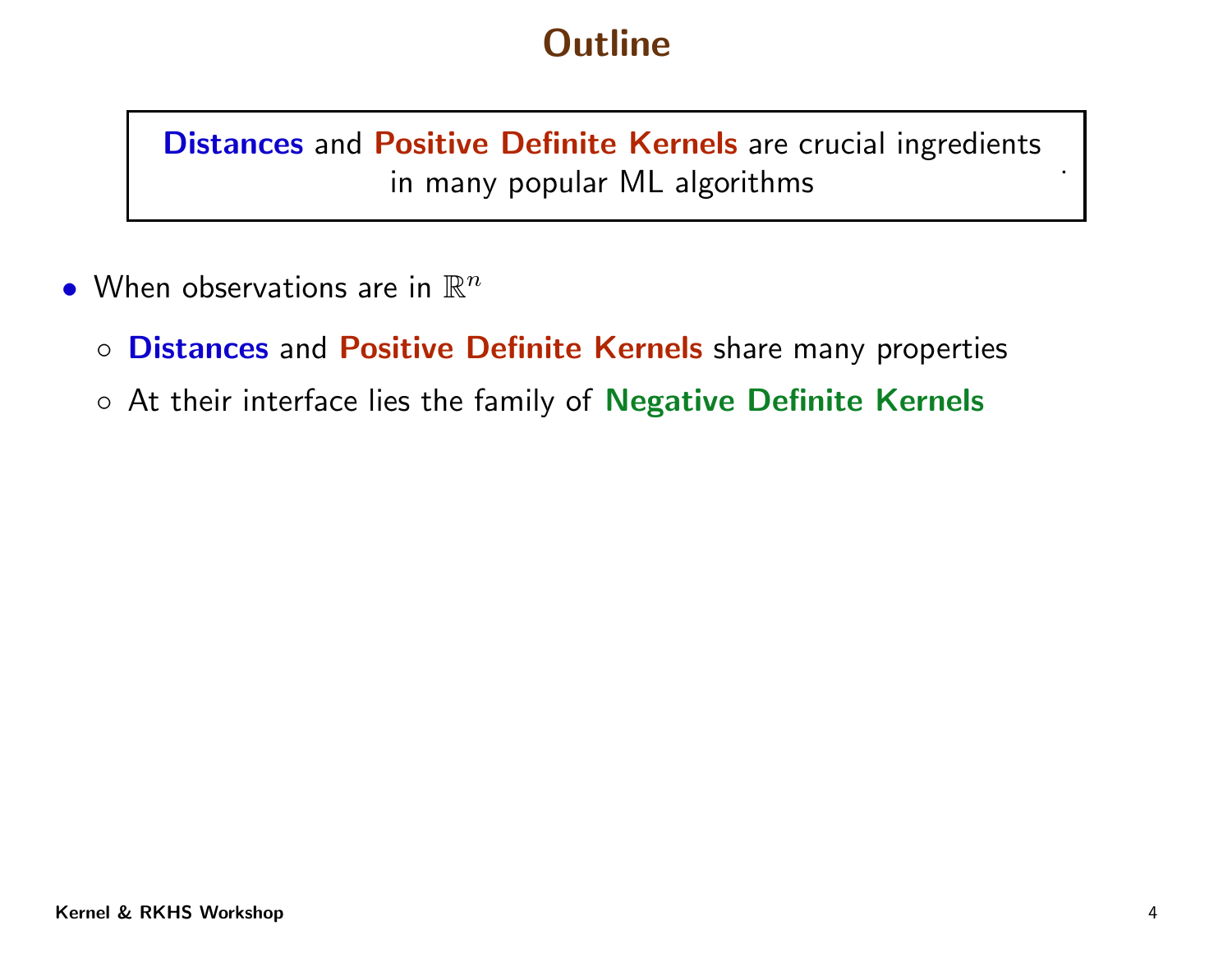Distances and Positive Definite Kernels are crucial ingredients in many popular ML algorithms

 $\bullet\,$  When observations are in  $\mathbb{R}^n$ 

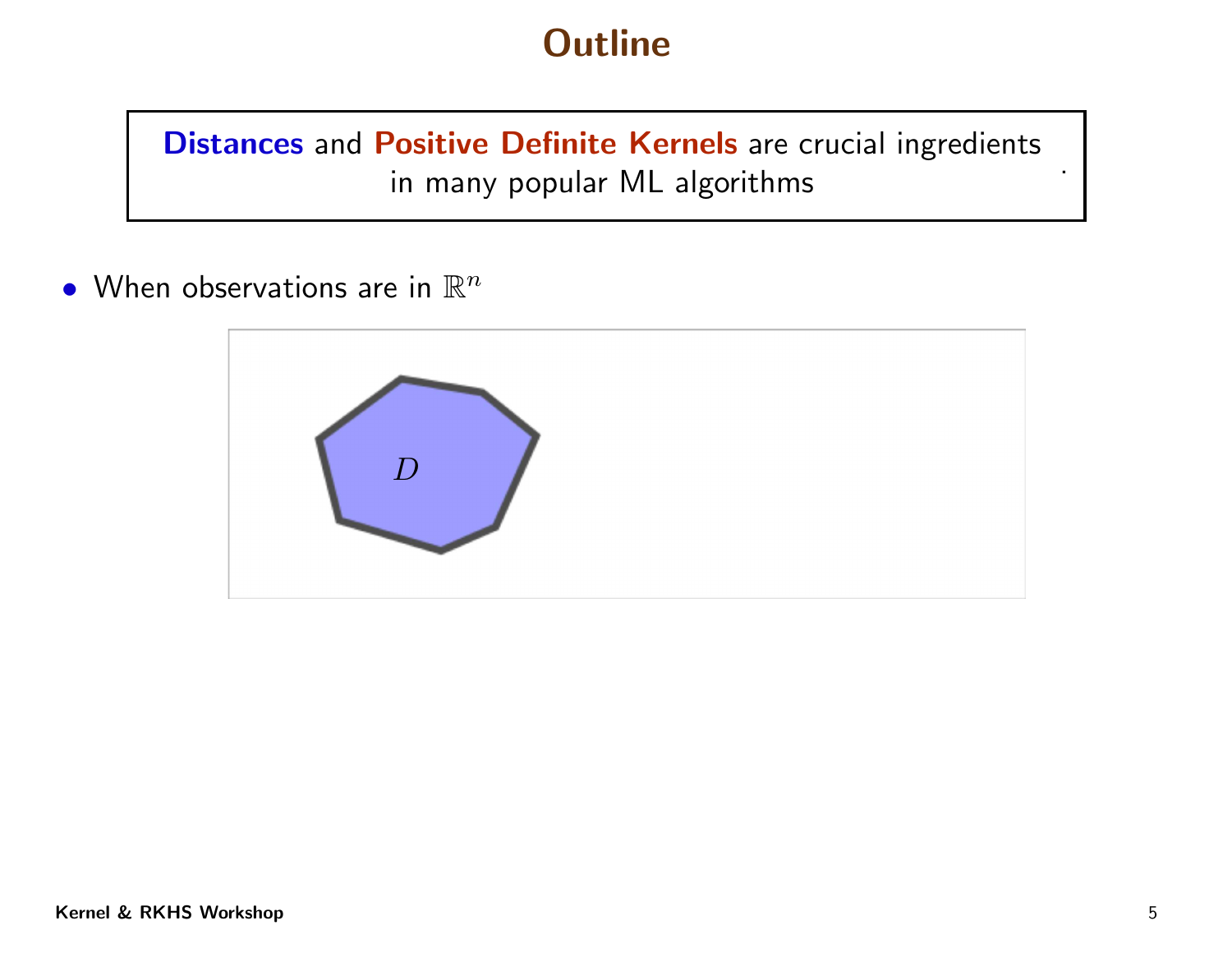Distances and Positive Definite Kernels are crucial ingredients in many popular ML algorithms

 $\bullet\,$  When observations are in  $\mathbb{R}^n$ 



(note: intersection not to be taken literally)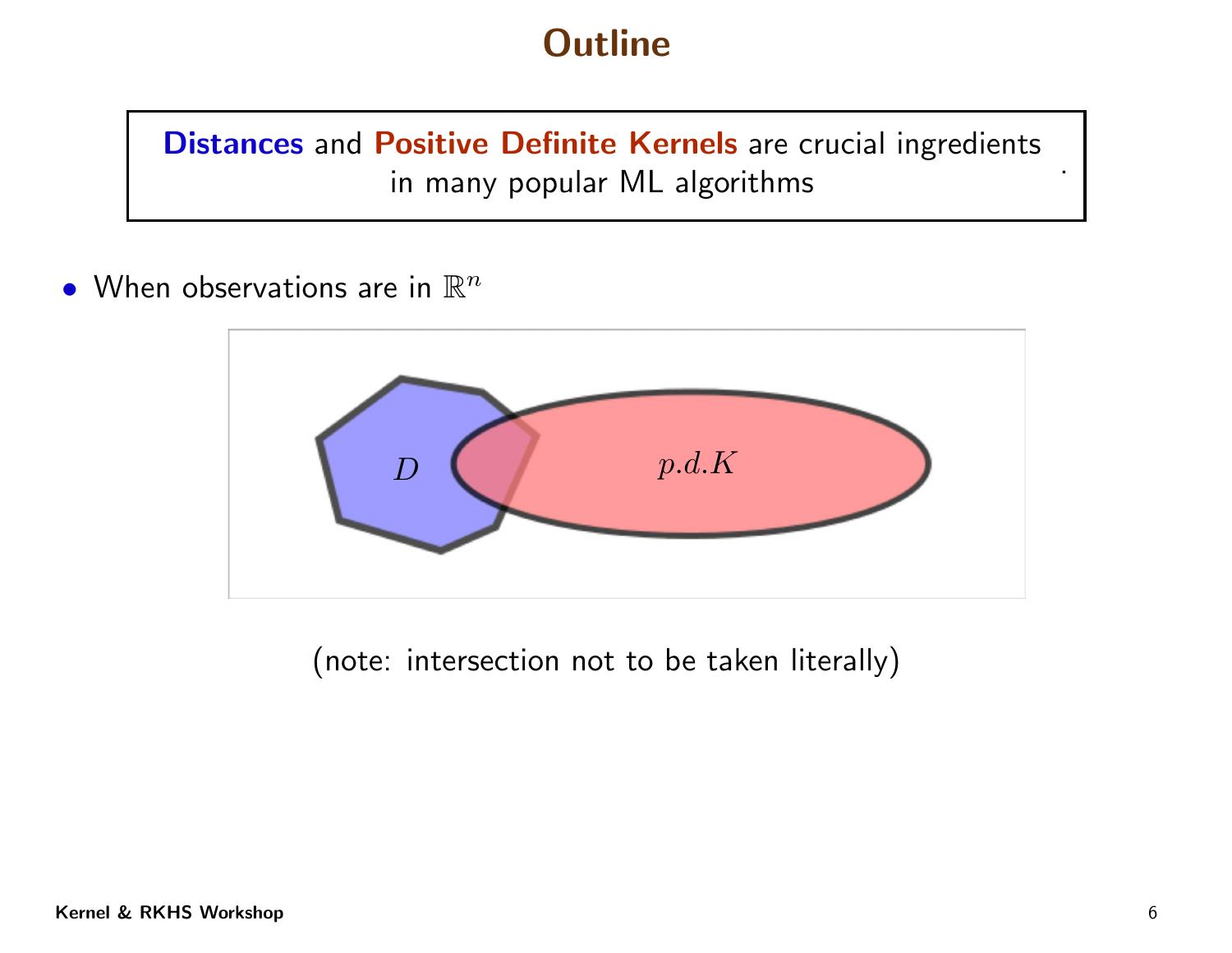Distances and Positive Definite Kernels are crucial ingredients in many popular ML algorithms

 $\bullet\,$  When observations are in  $\mathbb{R}^n$ 

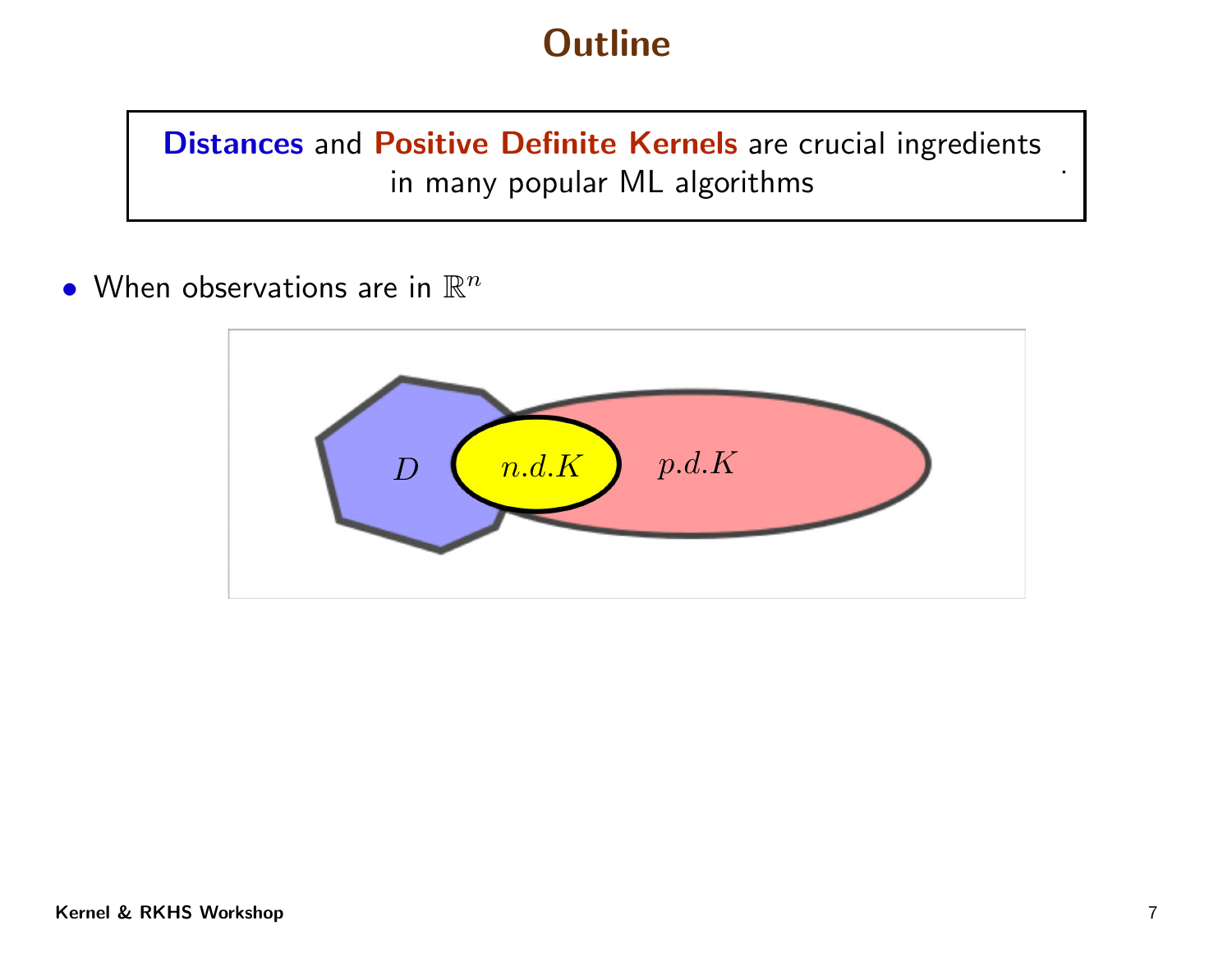Distances and Positive Definite Kernels are crucial ingredients in many popular ML algorithms .

 $\bullet\,$  When observations are in  $\mathbb{R}^n$ 



• Hilbertian metrics are <sup>a</sup> sweet spot, both in theory and practice.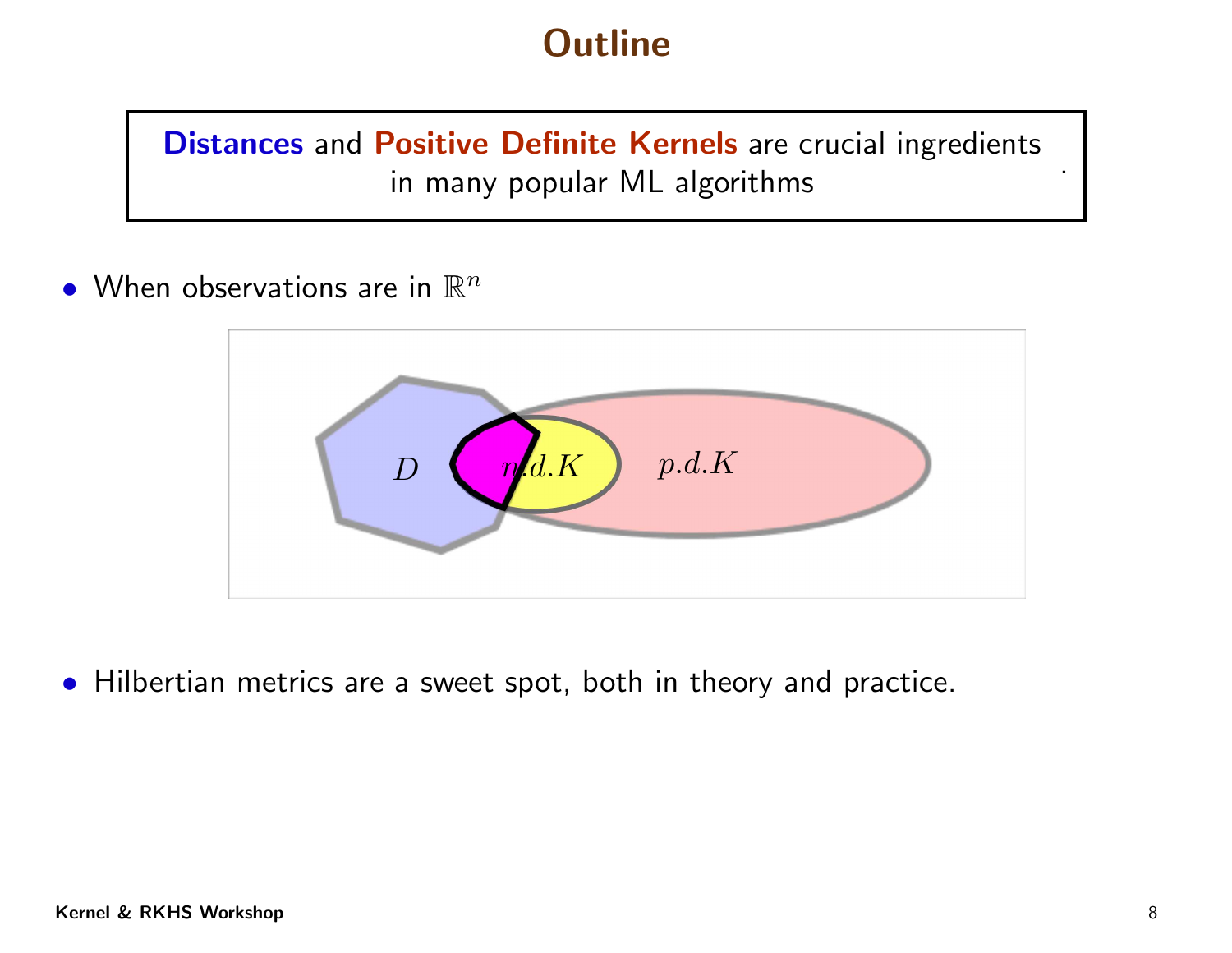Distances and Positive Definite Kernels are crucial ingredients in many popular ML algorithms .

 $\bullet\,$  When comparing  ${\sf structured}$   ${\sf data}$  (constrained subsets of  $\mathbb{R}^n$ ,  $n$  very large)...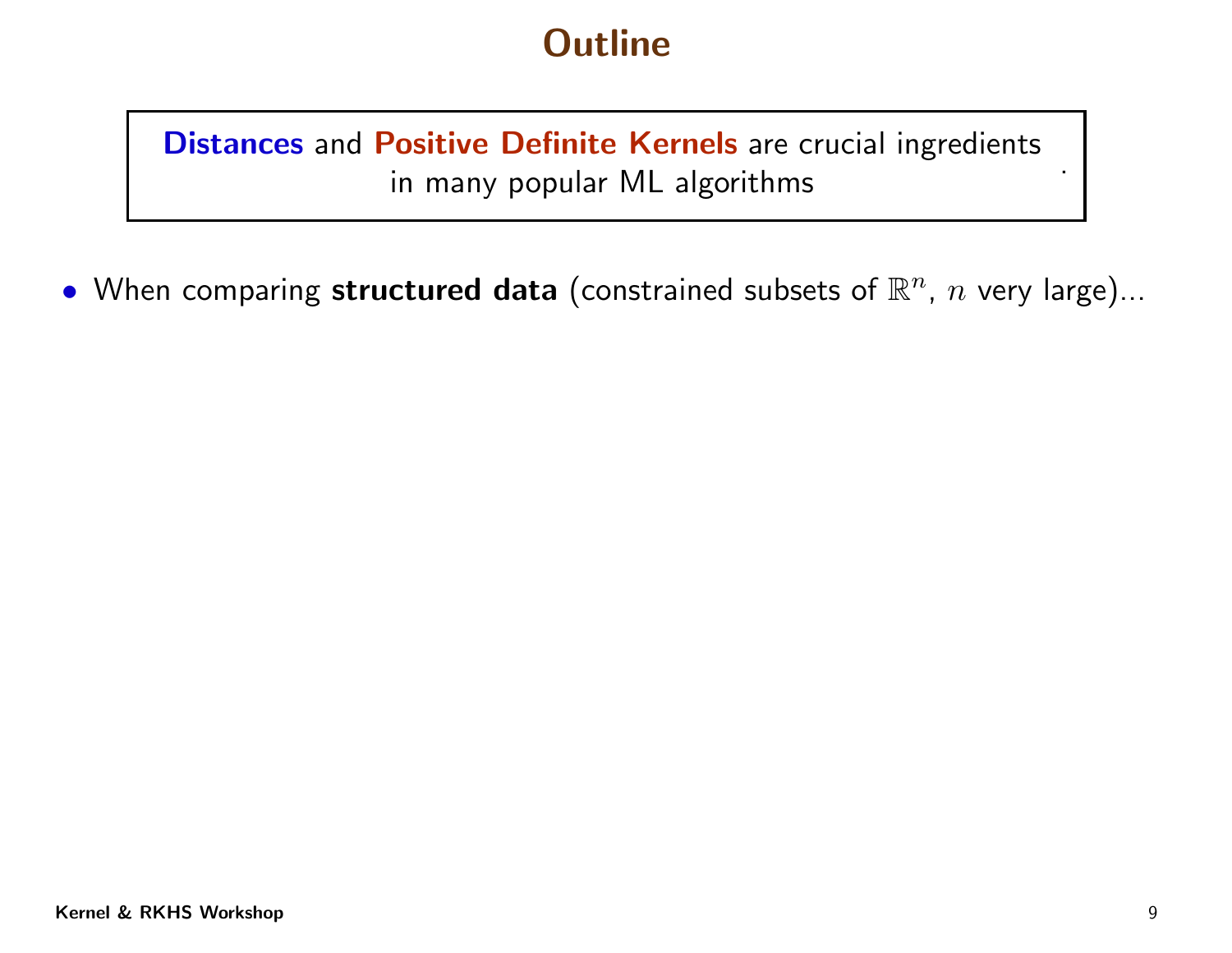Distances and Positive Definite Kernels are crucial ingredients in many popular ML algorithms .

- $\bullet\,$  When comparing  ${\sf structure}d$  data (constrained subsets of  $\mathbb{R}^n$ ,  $n$  very large)
	- $\circ$  Classical distances on  $\mathbb{R}^n$  that ignore such constraints perform poorly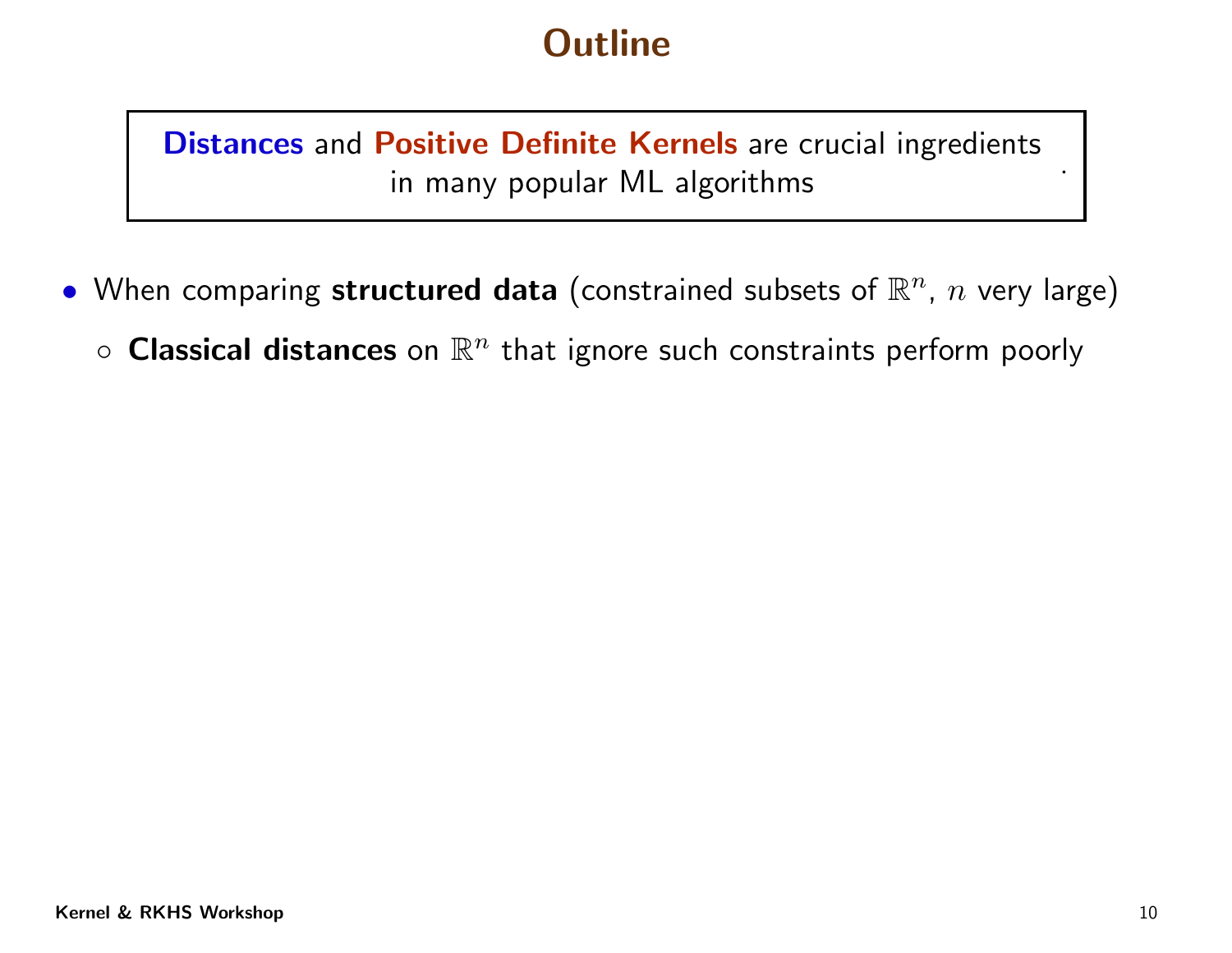Distances and Positive Definite Kernels are crucial ingredients in many popular ML algorithms

- $\bullet\,$  When comparing  ${\sf structure}d$  data (constrained subsets of  $\mathbb{R}^n$ ,  $n$  very large)
	- $\circ$  $\circ$  Classical distances on  $\mathbb{R}^n$  that ignore such constraints perform poorly
	- $\circ$  Combinatorial distances (to be defined) take them into account (string, tree) Edit-distances, DTW, optimal matchings, transportation distances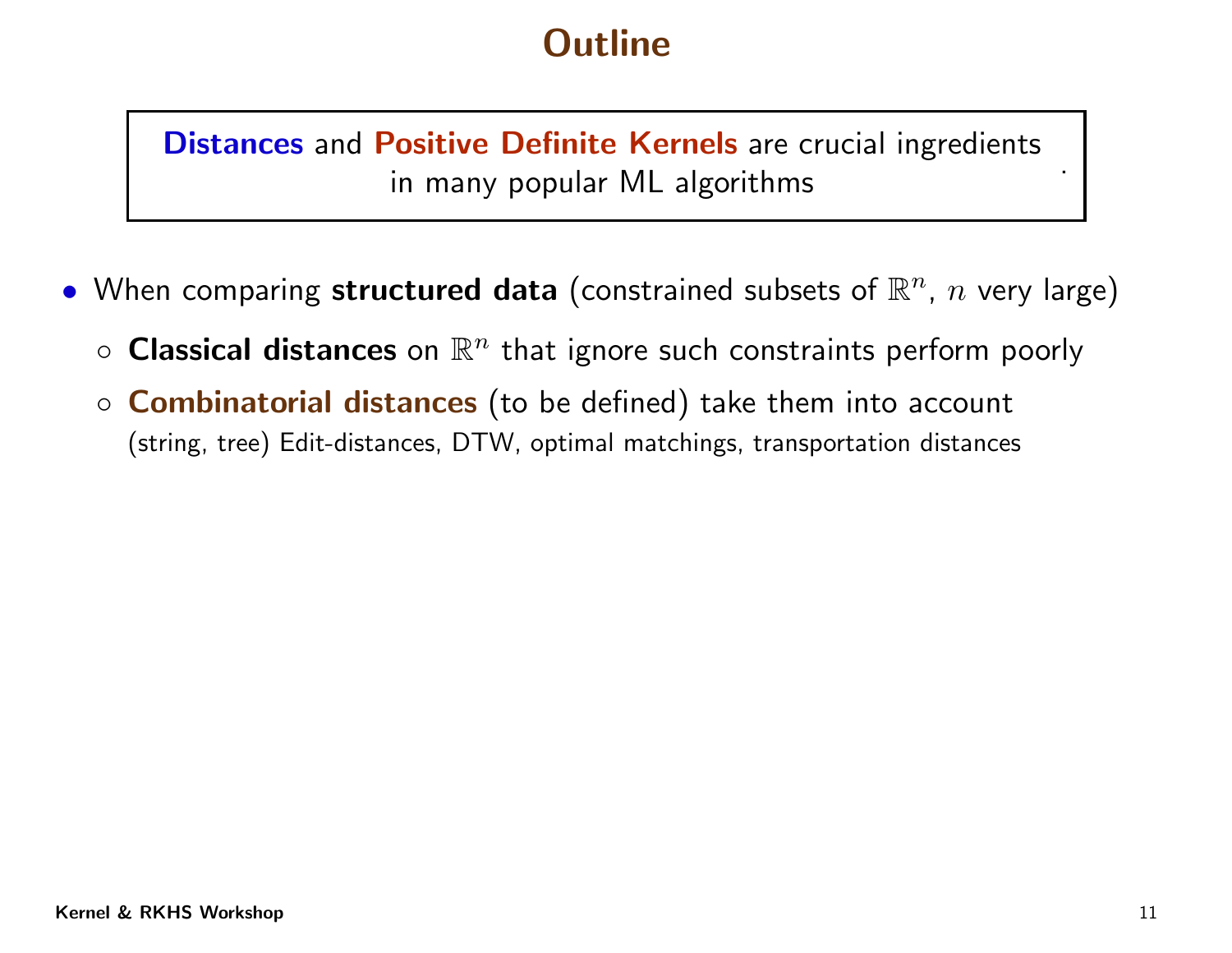Distances and Positive Definite Kernels are crucial ingredients in many popular ML algorithms

- $\bullet\,$  When comparing  ${\sf structure}d$  data (constrained subsets of  $\mathbb{R}^n$ ,  $n$  very large)
	- $\circ$  Classical distances on  $\mathbb{R}^n$  that ignore such constraints perform poorly
	- $\circ$  Combinatorial distances (to be defined) take them into account (string, tree) Edit-distances, DTW, optimal matchings, transportation distances
	- $\circ$  Combinatorial distances are not negative definite (in the general case)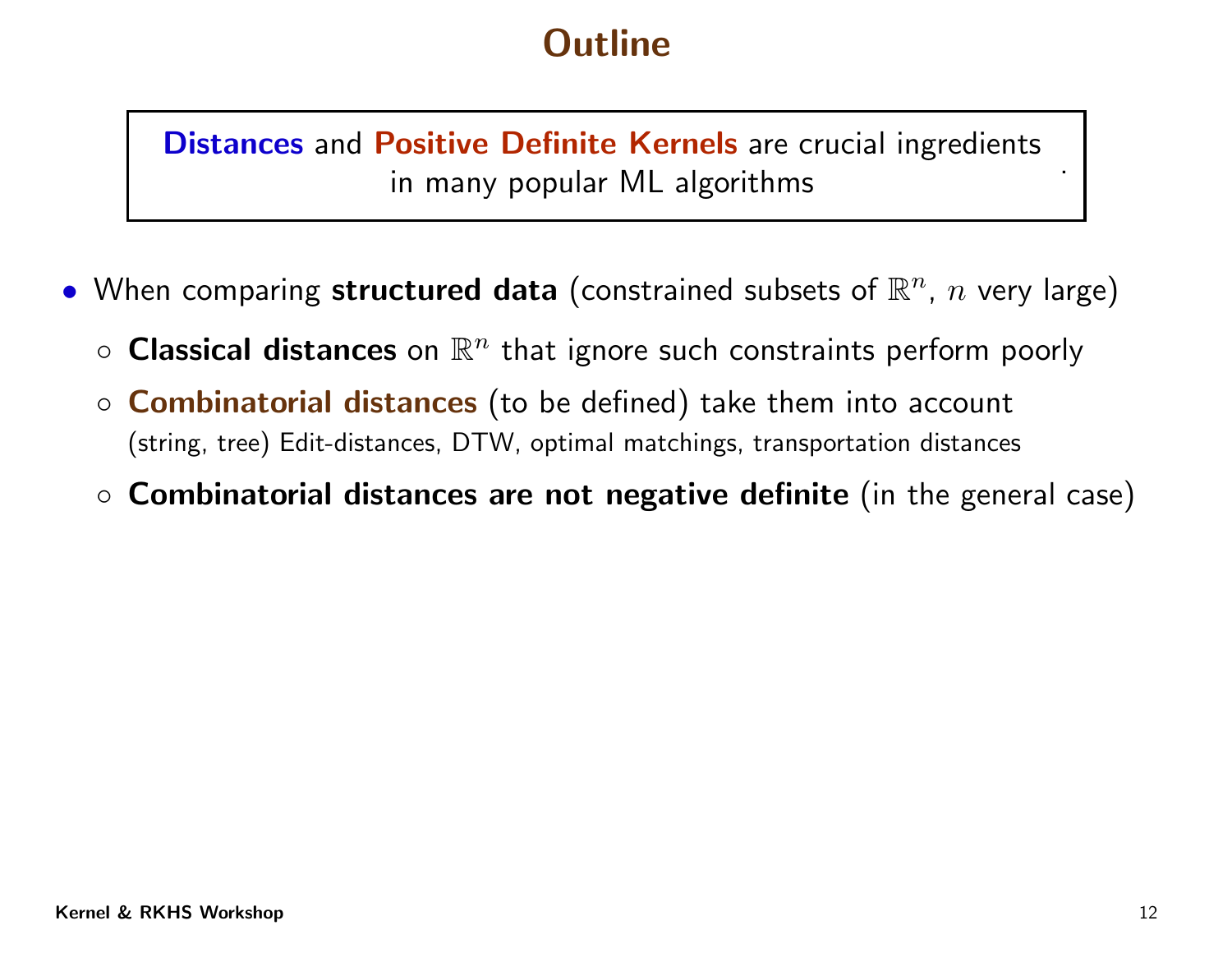Distances and Positive Definite Kernels are crucial ingredients in many popular ML algorithms .

 $\bullet\,$  When comparing  ${\sf structure}d$  data (constrained subsets of  $\mathbb{R}^n$ ,  $n$  very large)

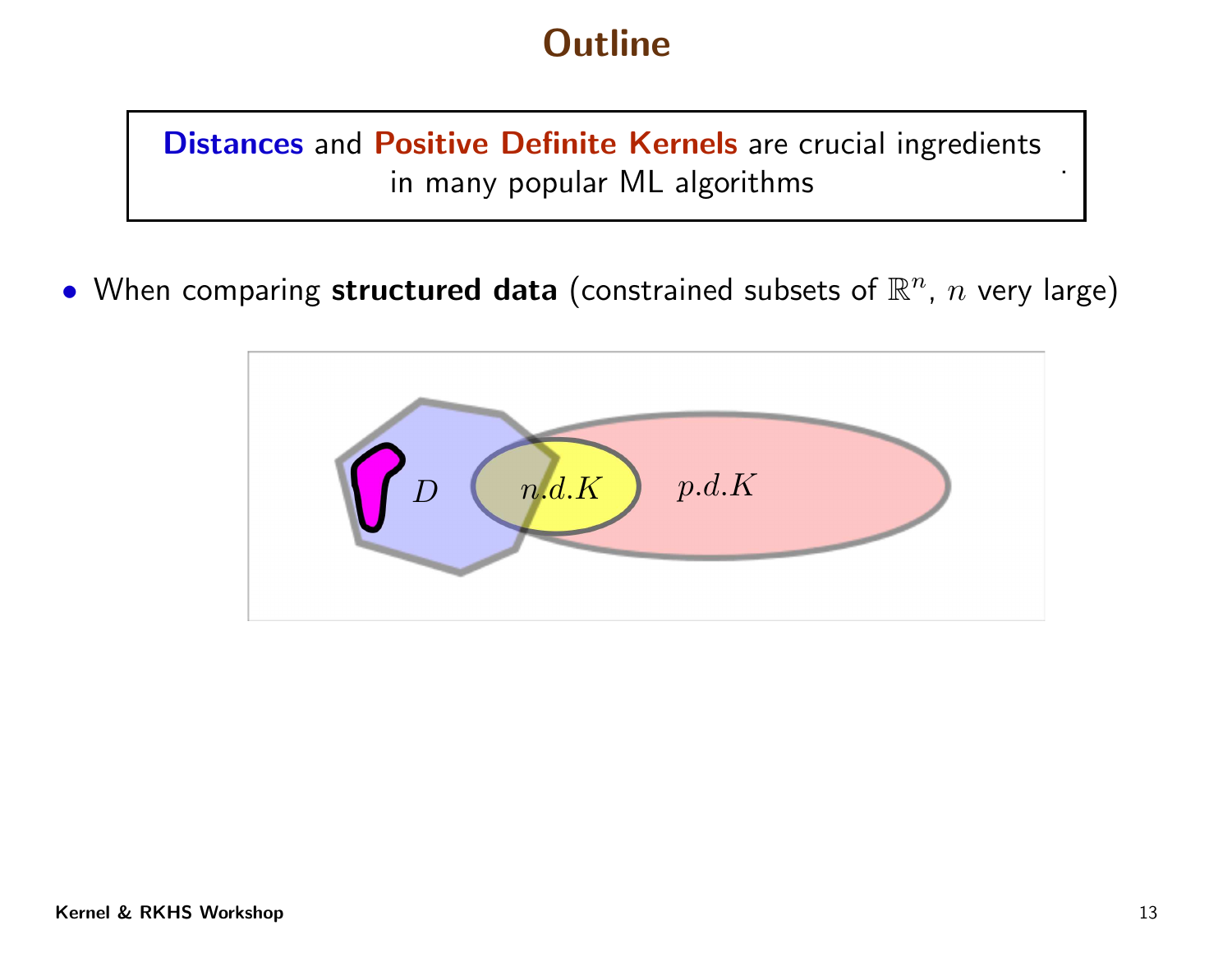Distances and Positive Definite Kernels are crucial ingredients in many popular ML algorithms .

 $\bullet\,$  When comparing  ${\sf structure}d$  data (constrained subsets of  $\mathbb{R}^n$ ,  $n$  very large)



Main message of this talk:

we can recover p.d. kernels from combinatorial distances through generating functions.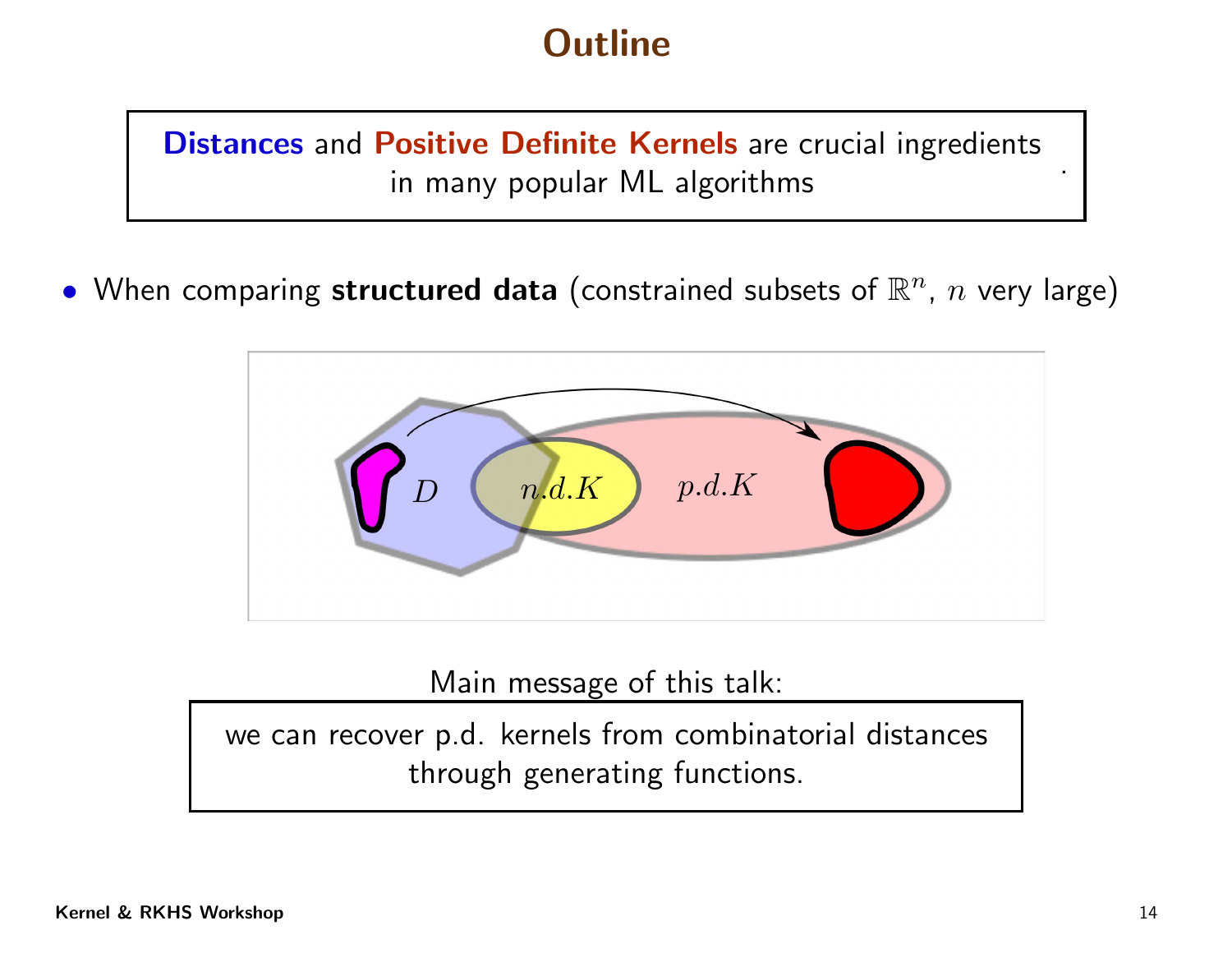## Distances and Kernels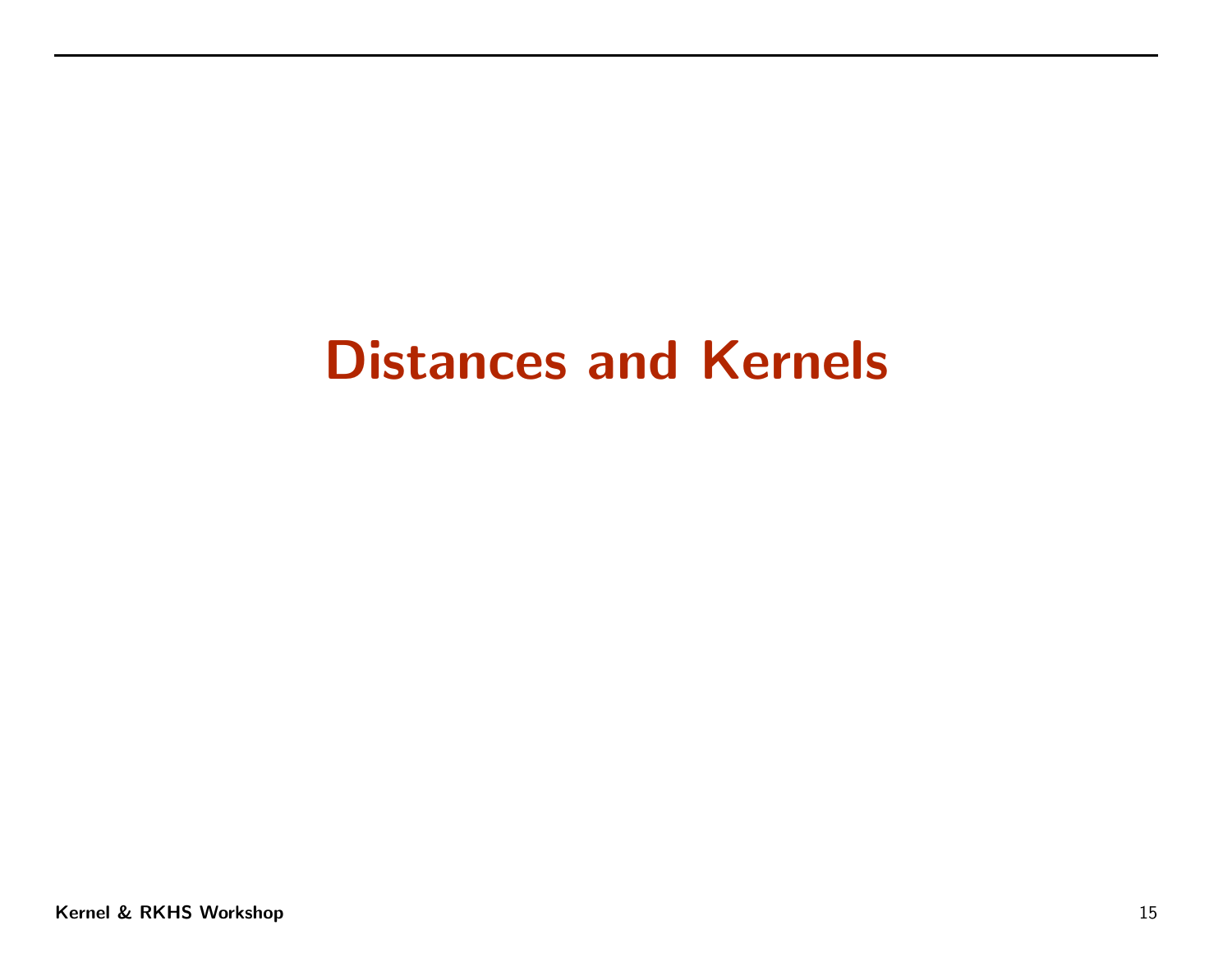#### **Distances**

A bivariate function defined on a set  $\mathcal{X},$ 

$$
\begin{array}{cccc} \boldsymbol{d}: & \mathcal{X} \times \mathcal{X} & \to & \mathbb{R}_+ \\ & (\mathbf{x}, \mathbf{y}) & \mapsto & \boldsymbol{d}(\mathbf{x}, \mathbf{y}) \end{array}
$$

is a distance if  $\forall$  x, y, z  $\in$   $\mathcal{X},$ 

- $\bullet \, d({\mathsf x},{\mathsf y}) = d({\mathsf y},{\mathsf x}), \,$  symmetry
- $d(\mathsf{x}, \mathsf{y}) = 0 \Leftrightarrow \mathsf{x} = \mathsf{y}$ , definiteness
- $d(\mathsf{x},\mathsf{z})\leq d(\mathsf{x},\mathsf{y})+d(\mathsf{y},\mathsf{z})$ , triangle inequality

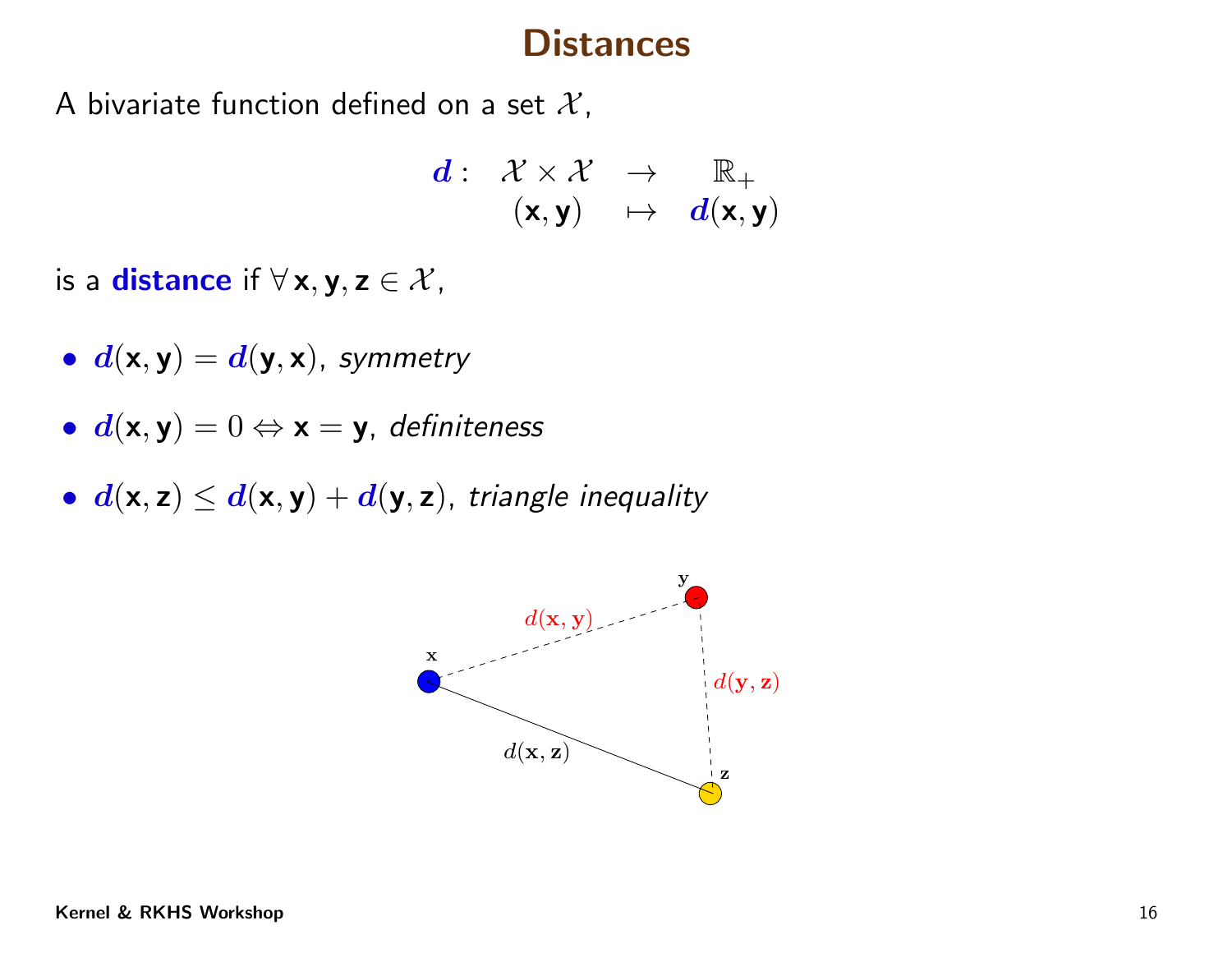#### Kernels (Symmetric & Positive Definite)

A bivariate function defined on a set  $\mathcal X$ 

$$
\begin{array}{cccc} \textbf{\textit{k}}: & \mathcal{X} \times \mathcal{X} & \rightarrow & \mathbb{R}_+ \\ & (\textbf{x}, \textbf{y}) & \mapsto & \textbf{\textit{k}}(\textbf{x}, \textbf{y}) \end{array}
$$

is a **positive definite kernel** if  $\forall$  **x**,  $\mathbf{y} \in \mathcal{X}$ ,

• 
$$
k(x, y) = k(y, x)
$$
, symmetry

and  $\forall n \in \mathbb{N}, \{\mathbf{x}_1, \cdots, \mathbf{x}_n\} \in \mathcal{X}^n, c \in \mathbb{R}^n$ 

$$
\bullet \ \sum_{i=1}^n c_i \, c_j \, \mathbf{k}(\mathbf{x}_i, \mathbf{x}_j) \geq 0
$$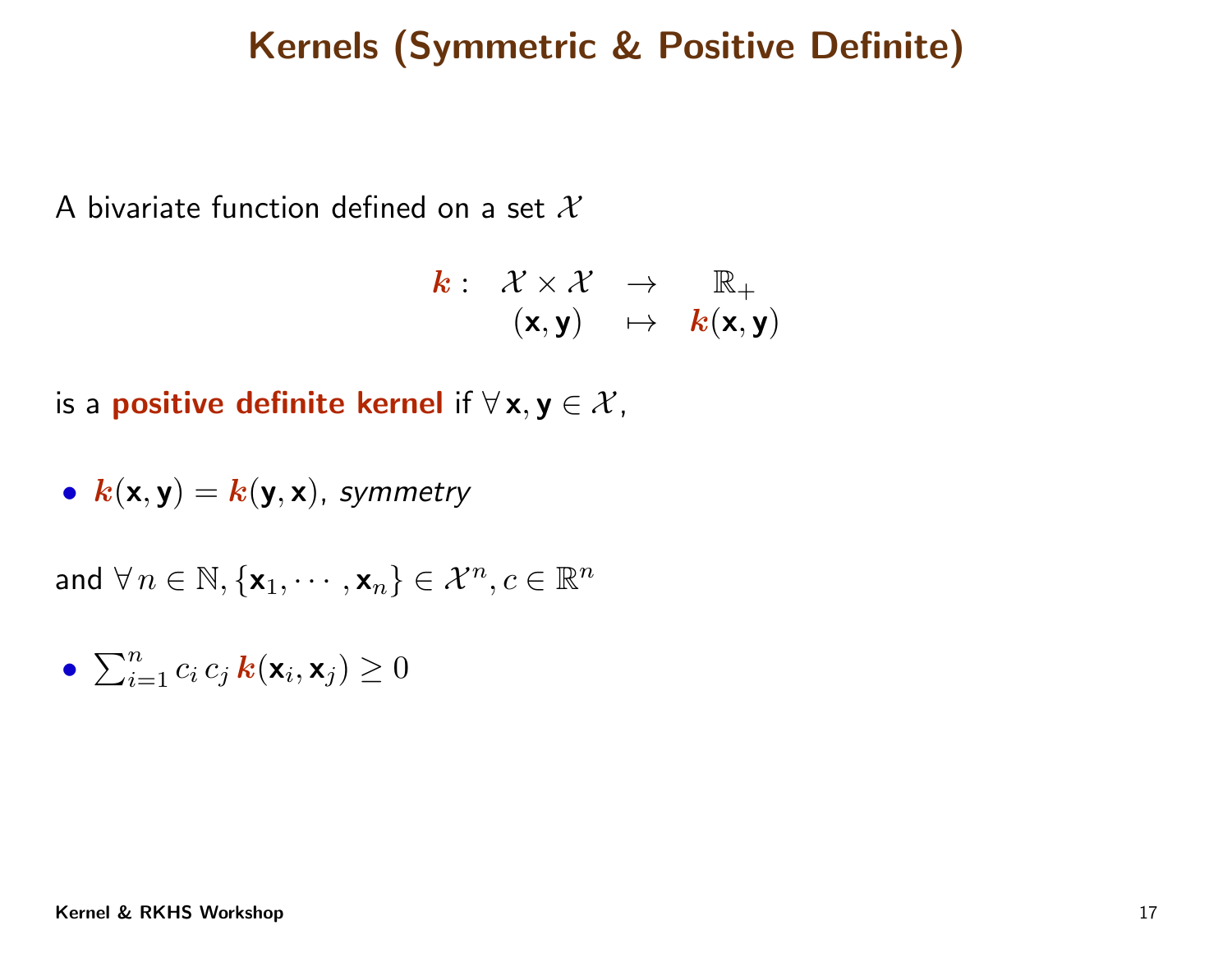#### **Matrices**

Convex cone of  $n \times n$  distance matrices - dimension  $\frac{n(n-1)}{2}$  $\mathcal{M}_{\bm{n}} = \{X \in \mathbb{R}^{n \times n} \, | \, x_{ii} = 0; \text{ for } i < j, x_{ij} > 0; x_{i\bm{k}} + x_{\bm{k}j} - x_{ij} \geq 0\}$ 

 $3\binom{3}{n} + \binom{2}{n}$  linear inequalities;  $n$  equalities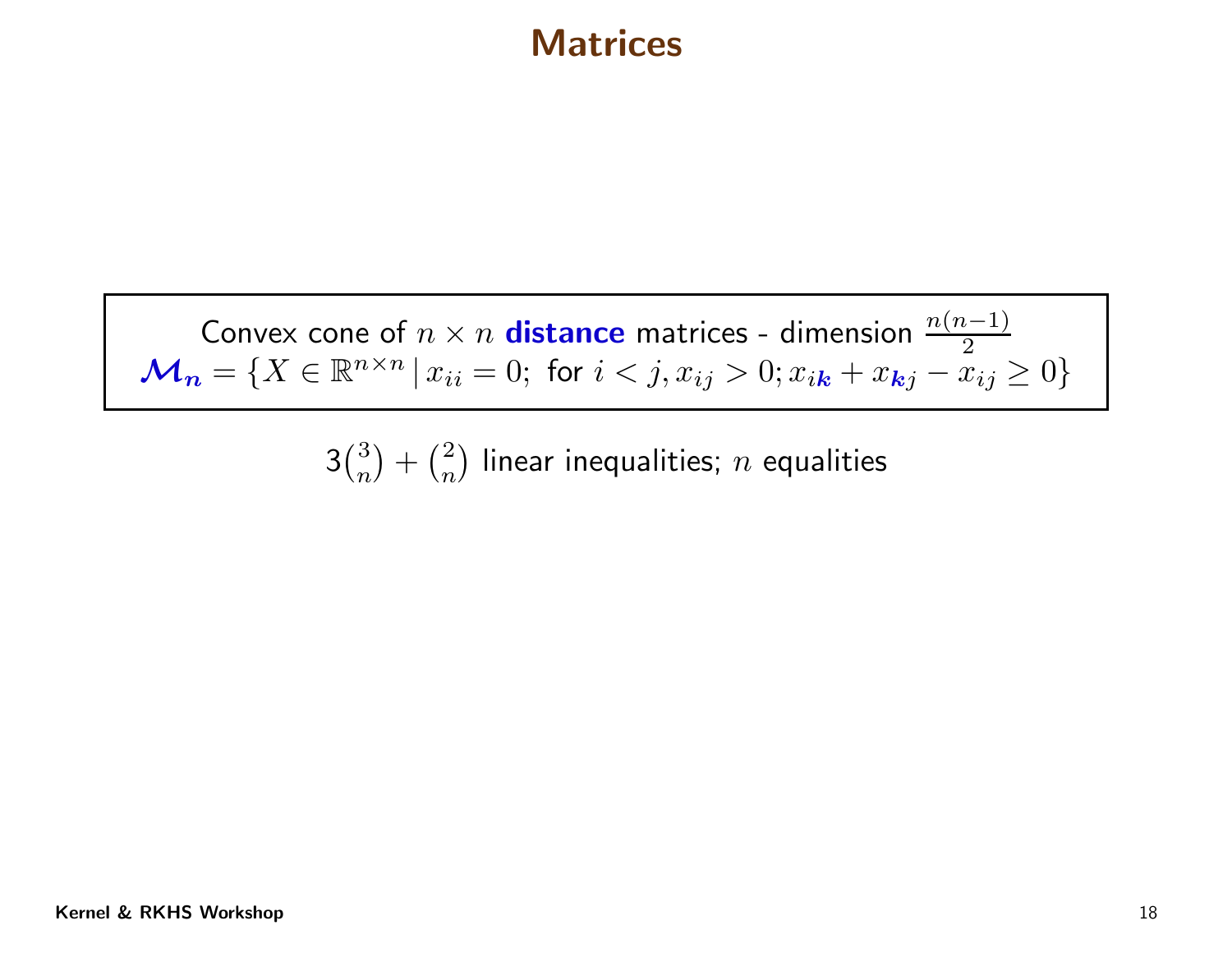#### **Matrices**

Convex cone of  $n \times n$  distance matrices - dimension  $\frac{n(n-1)}{2}$  $\mathcal{M}_n = \{X \in \mathbb{R}^{n \times n} \, | \, x_{ii} = 0; \text{ for } i \neq j, x_{ij} > 0; x_{i\mathbf{k}} + x_{\mathbf{k}j} - x_{ij} \geq 0\}$ 

 $3\binom{3}{n} + \binom{2}{n}$  linear inequalities;  $n$  equalities

Convex cone of  $n \times n$  **p.s.d. matrices** - dimension  $\frac{n(n+1)}{2}$  $\mathcal{S}_n^+ = \{X \in \mathbb{R}^{n \times n} | X = X^T; \forall \mathbf{z} \in \mathbb{R}^n, \, \mathbf{z}^T X \mathbf{z} \geq 0\}$ 

 $\forall \mathsf{z} \in \mathbb{R}^n, \langle X, \mathsf{z}\mathsf{z}^T\rangle \geq 0$ : infinite number of inequalities;  ${2 \choose n}$  equalities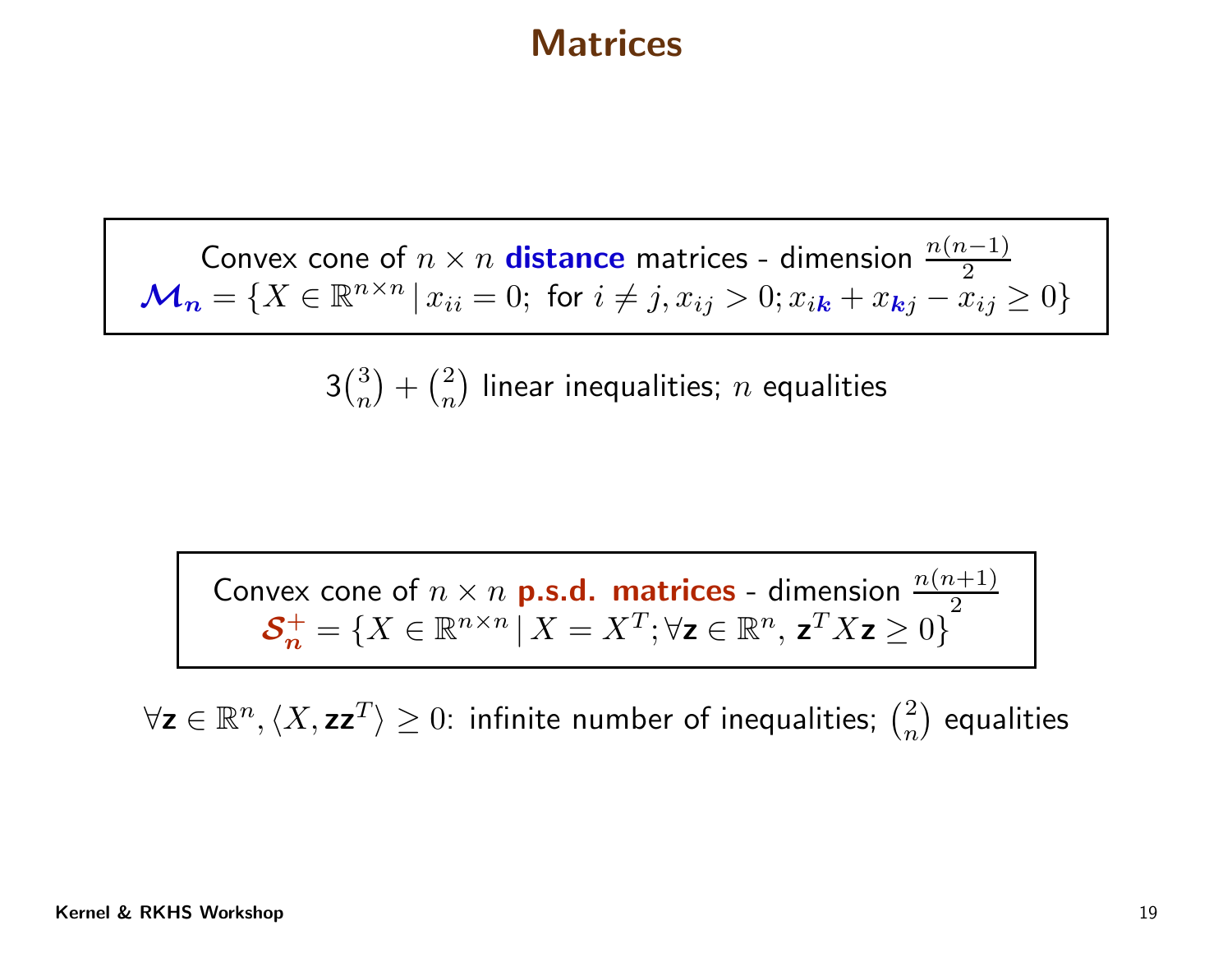Cones



 $\partial S^2_+$  image: [Dattoro](http://meboo.convexoptimization.com/Meboo.html)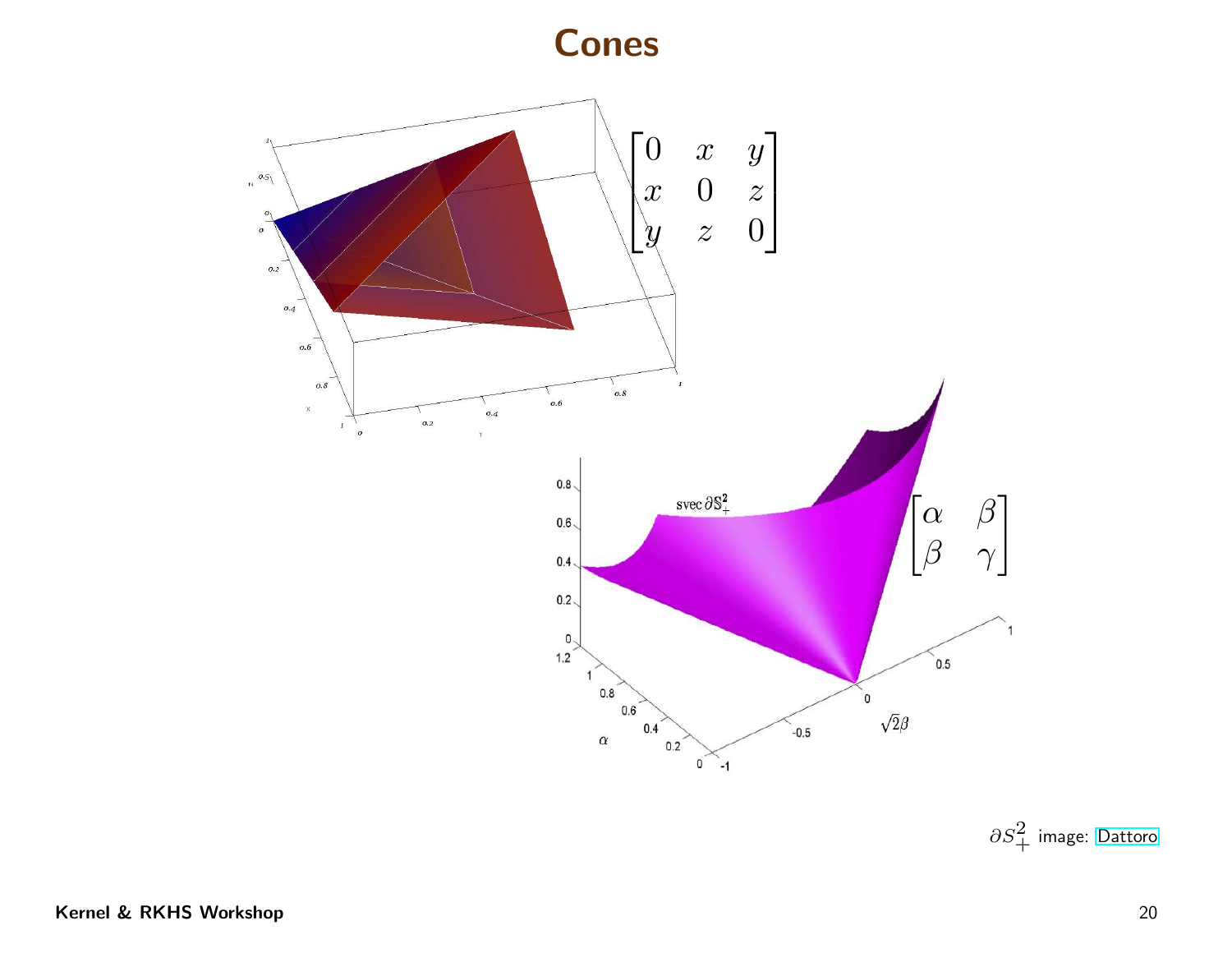#### Functions & Matrices

$$
\mathbf{d} \text{ distance } \Leftrightarrow \forall n \in \mathbb{N}, \{\mathbf{x}_1, \cdots, \mathbf{x}_n\} \in \mathcal{X}^n \quad [\mathbf{d}(\mathbf{x}_i, \mathbf{x}_j)] \in \mathcal{M}_n
$$
\n
$$
\mathbf{k} \text{ kernel } \Leftrightarrow \forall n \in \mathbb{N}, \{\mathbf{x}_1, \cdots, \mathbf{x}_n\} \in \mathcal{X}^n \quad [\mathbf{k}(\mathbf{x}_i, \mathbf{x}_j)] \in \mathcal{S}_n^+
$$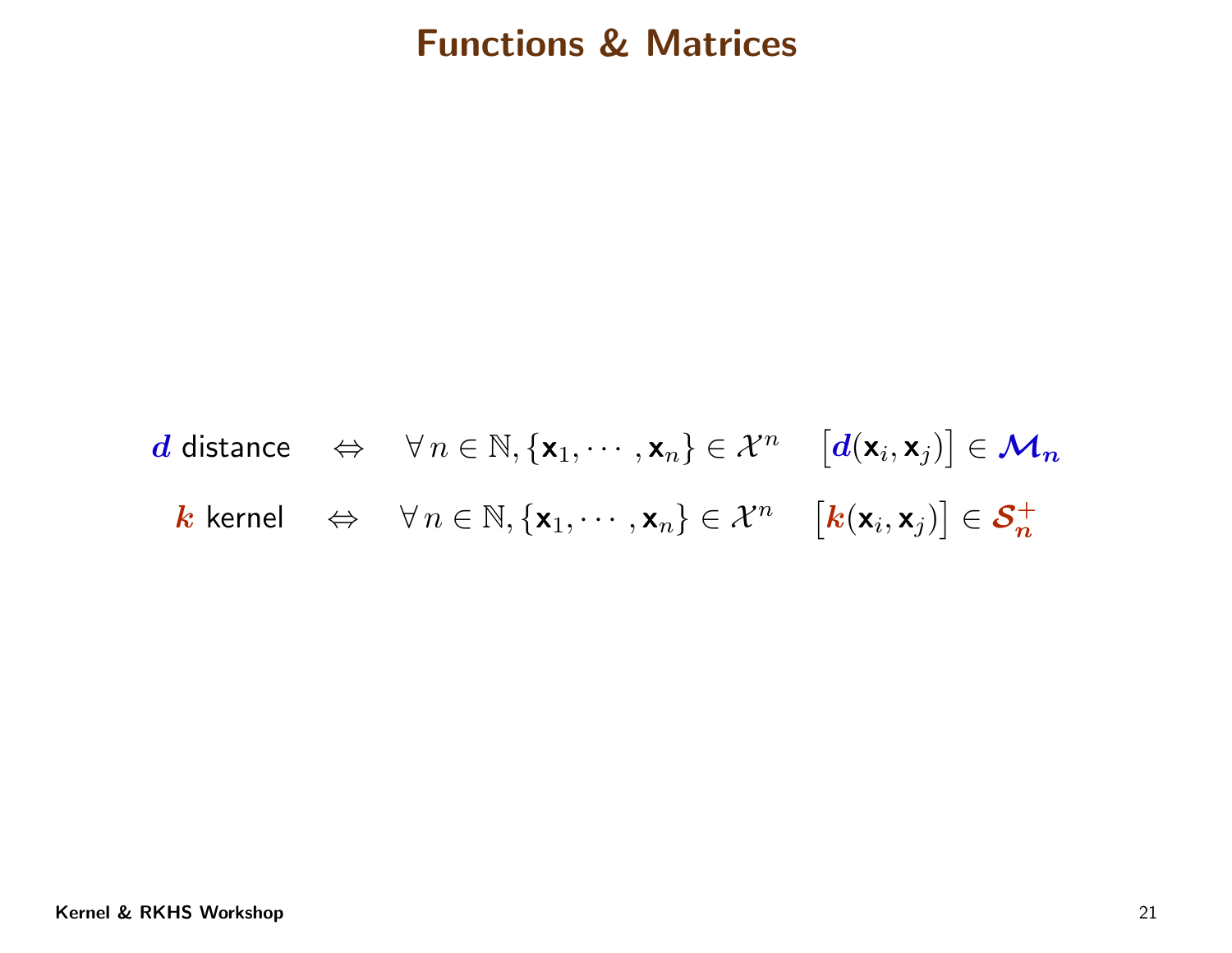$\mathcal{M}_n$  is a polyhedral cone.

- Facets  $= 3{3 \choose n}$  hyperplanes  $d_{ik} + d_{kj} d_{ij} = 0$ .
- Avis [\(1980\)](http://cgm.cs.mcgill.ca/~avis/doc/avis/Av80c.pdf) shows that extreme rays are arbitrarily complex using grap<sup>h</sup> metrics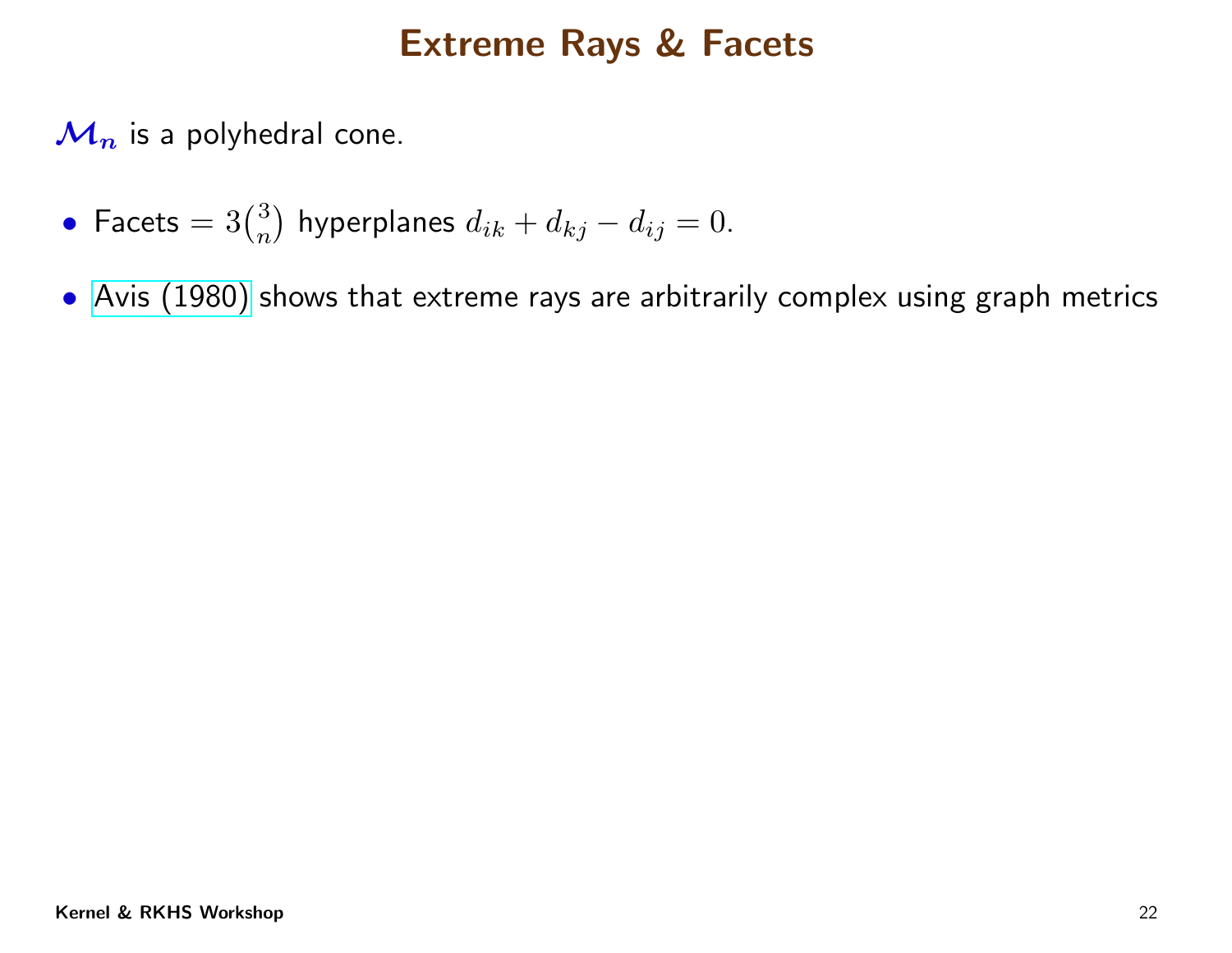$\mathcal{M}_n$  is a polyhedral cone.

- Facets  $= 3{3 \choose n}$  hyperplanes  $d_{ik} + d_{kj} d_{ij} = 0$ .
- Avis [\(1980\)](http://cgm.cs.mcgill.ca/~avis/doc/avis/Av80c.pdf) shows that extreme rays are arbitrarily complex using grap<sup>h</sup> metrics

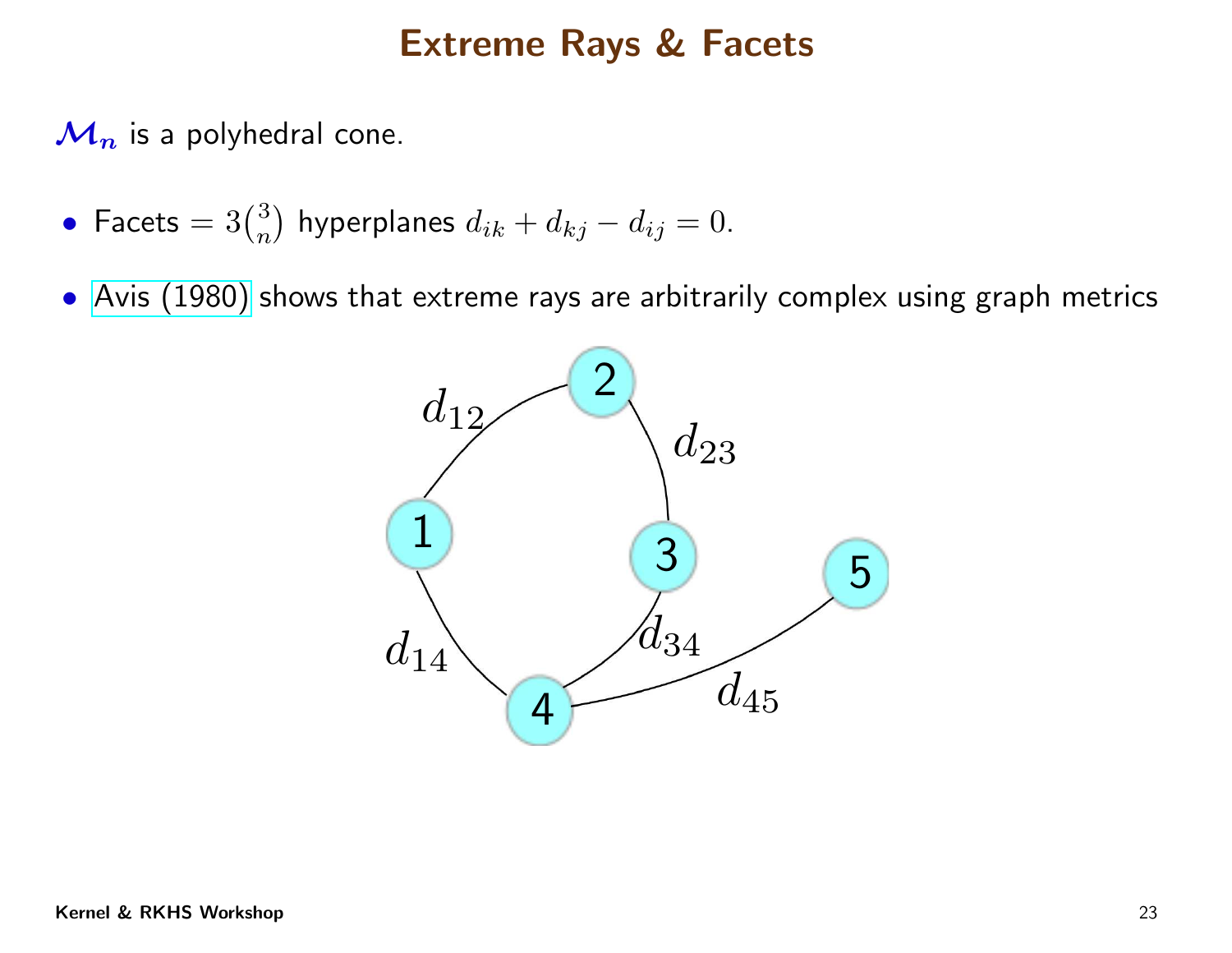$\mathcal{M}_n$  is a polyhedral cone.

- Facets  $= 3{3 \choose n}$  hyperplanes  $d_{ik} + d_{kj} d_{ij} = 0$ .
- Avis [\(1980\)](http://cgm.cs.mcgill.ca/~avis/doc/avis/Av80c.pdf) shows that extreme rays are arbitrarily complex using grap<sup>h</sup> metrics



 $d_{13} = \min(d_{12} + d_{23}, d_{14} + d_{34})$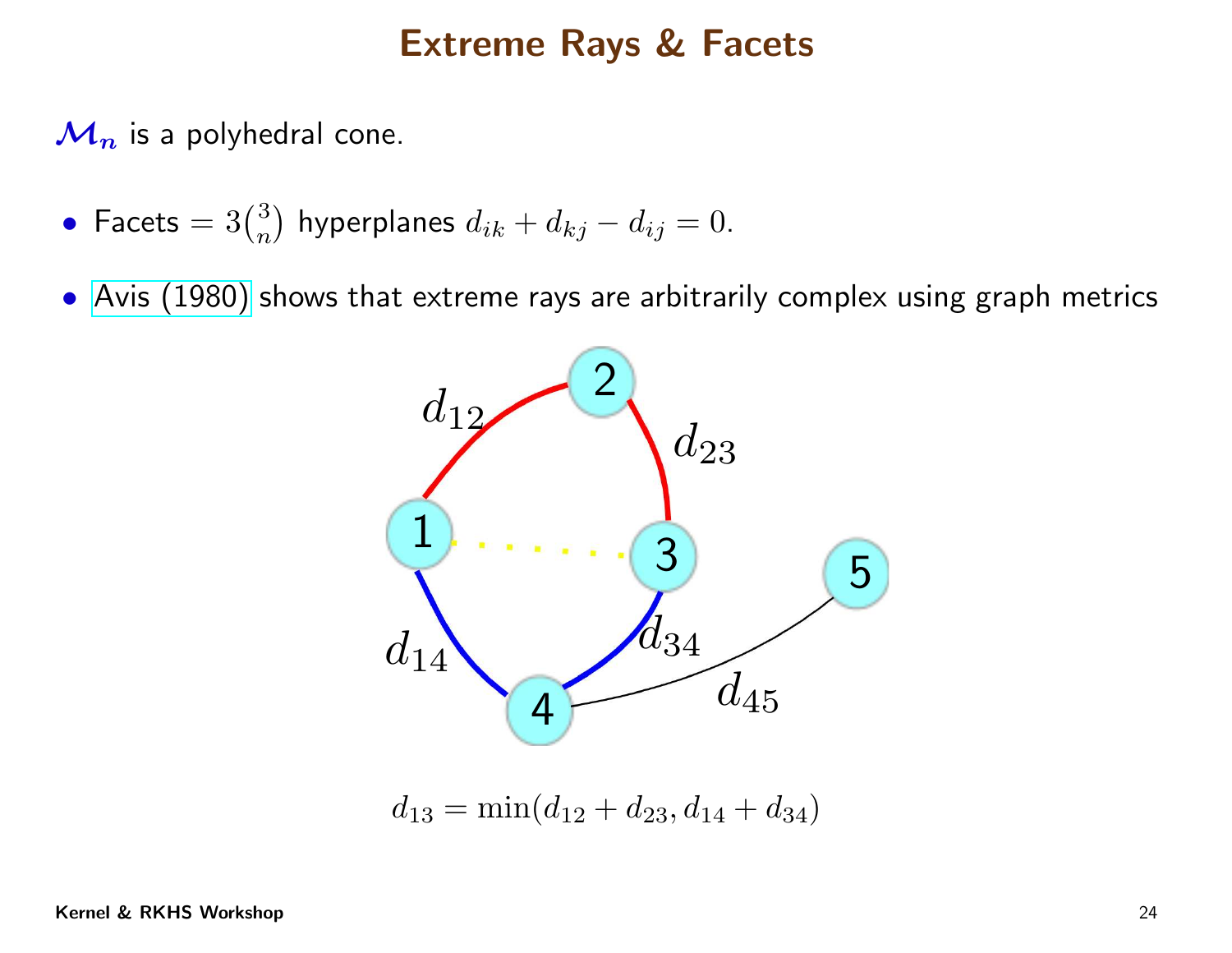$\mathcal{M}_n$  is a polyhedral cone.

- Facets  $= 3{3 \choose n}$  hyperplanes  $d_{ik} + d_{kj} d_{ij} = 0$ .
- Avis [\(1980\)](http://cgm.cs.mcgill.ca/~avis/doc/avis/Av80c.pdf) shows that extreme rays are arbitrarily complex using grap<sup>h</sup> metrics
- $\bullet\hskip2pt$  Let  $G_{n,p}$  a random graph with  $n$  points and edge probability  $P(ij\in G_{n,p}=\boldsymbol{p}).$  $\circ$  If for some  $0 < \varepsilon < 1/5, n^{-1/5+\varepsilon} \le p \le 1-n^{-1/4+\varepsilon}$ ,
	- $\circ$  then the distance induced by  $G$  is an extreme ray of  $\mathcal{M}_{\bm{n}}$  with probability 1 $1 - o(1)$ .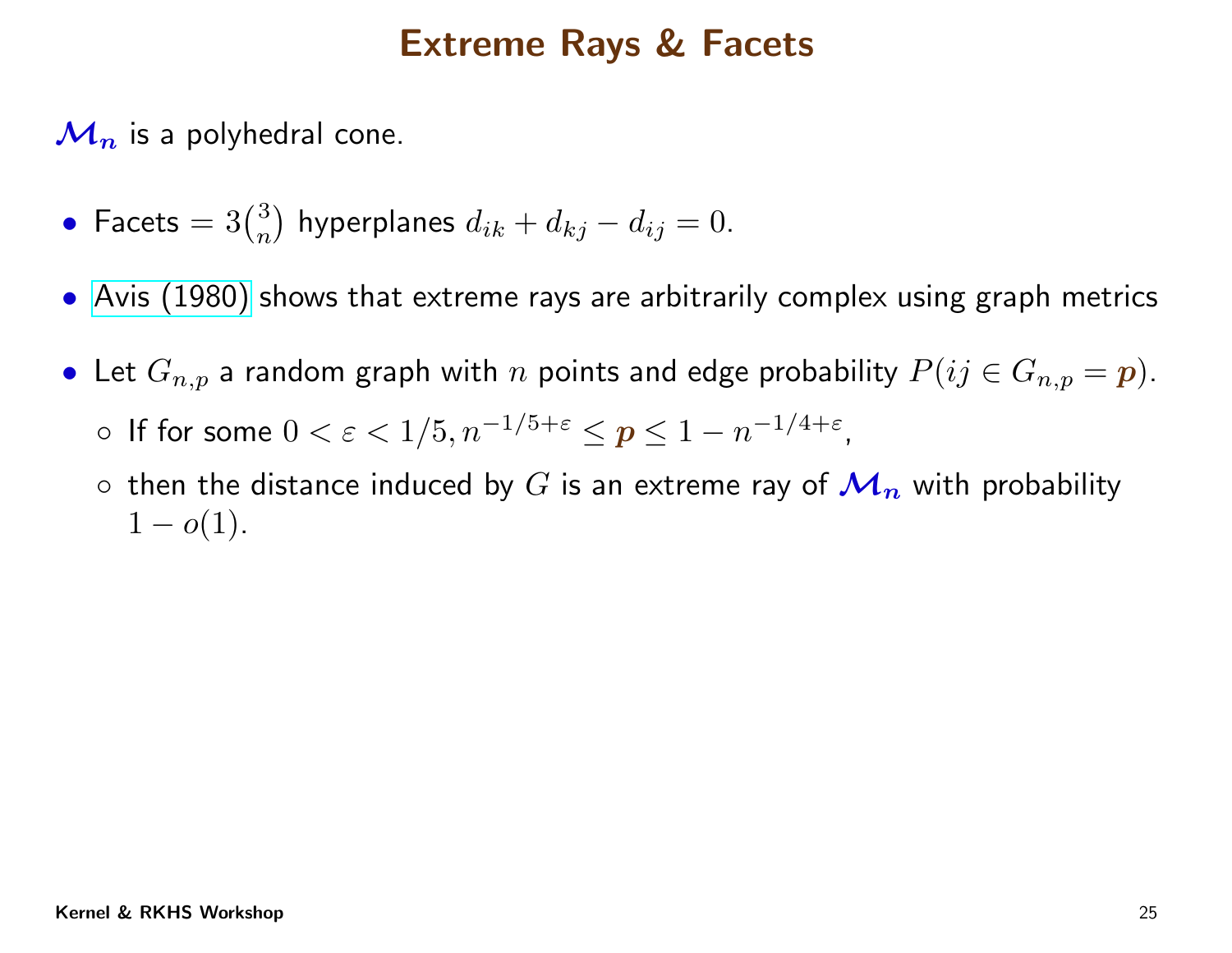$\mathcal{M}_n$  is a polyhedral cone.

- Facets  $= 3{3 \choose n}$  hyperplanes  $d_{ik} + d_{kj} d_{ij} = 0$ .
- Avis [\(1980\)](http://cgm.cs.mcgill.ca/~avis/doc/avis/Av80c.pdf) shows that extreme rays are arbitrarily complex using grap<sup>h</sup> metrics
- $\bullet\hskip2pt$  Let  $G_{n,p}$  a random graph with  $n$  points and edge probability  $P(ij\in G_{n,p}=\boldsymbol{p}).$  $\circ$  If for some  $0 < \varepsilon < 1/5, n^{-1/5+\varepsilon} \le p \le 1-n^{-1/4+\varepsilon}$ ,
	- $\circ$  then the distance induced by  $G$  is an extreme ray of  $\mathcal{M}_{\bm{n}}$  with probability 1 $1 - o(1)$ .
- $\bullet\,$  [Grishukin](http://www.sciencedirect.com/science/article/pii/019566989290021Q) (2005) characterizes the extreme rays of  $\mathcal{M}_7 \ (\geq 60.000)$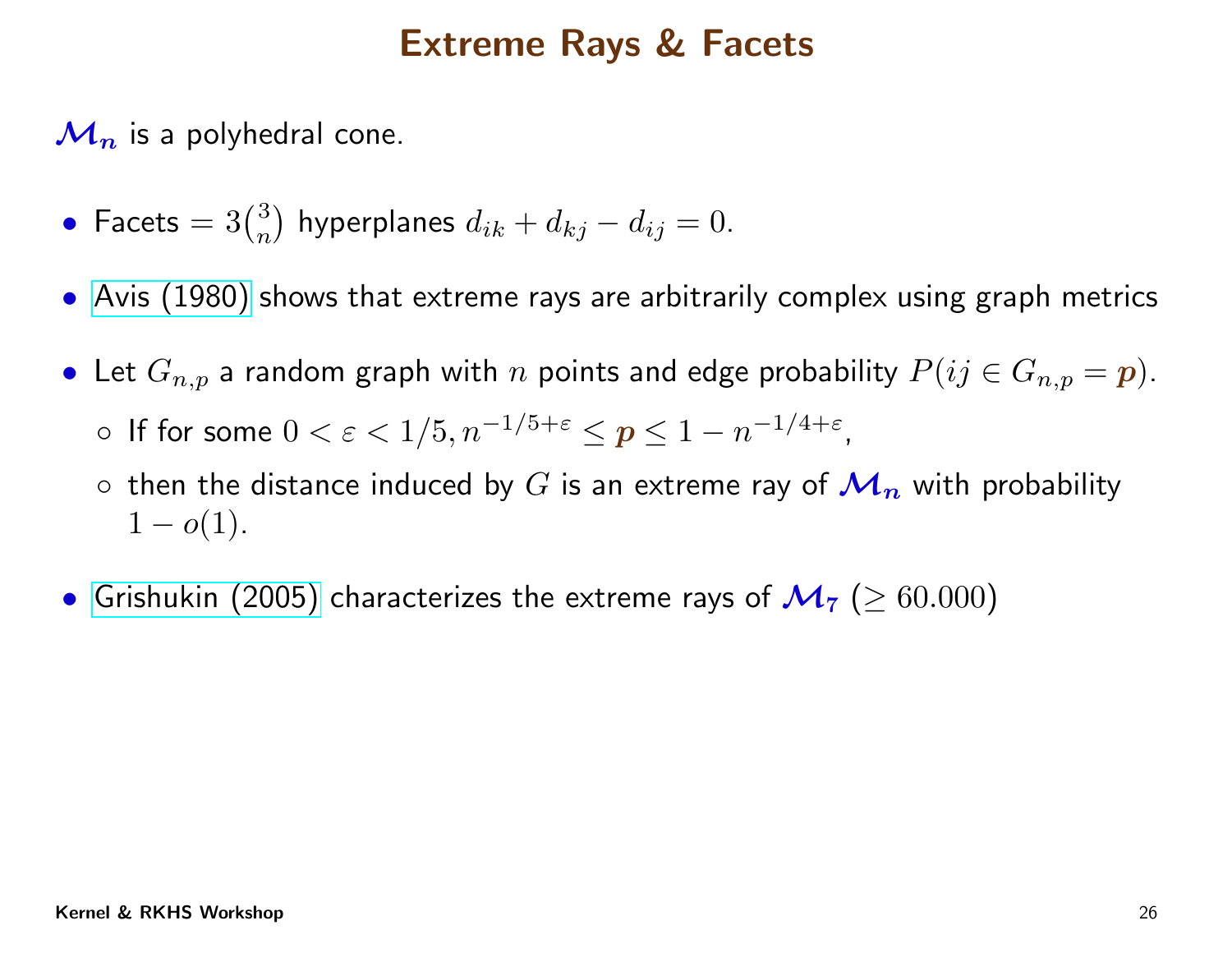$\mathcal{M}_n$  is a polyhedral cone.

- Facets  $= 3{3 \choose n}$  hyperplanes  $d_{ik} + d_{kj} d_{ij} = 0$ .
- Avis [\(1980\)](http://cgm.cs.mcgill.ca/~avis/doc/avis/Av80c.pdf) shows that extreme rays are arbitrarily complex using grap<sup>h</sup> metrics

 $\mathcal{S}_n^+$  is a self-dual, homogeneous cone.  $\textbf{Overall}$  far easier to study:

- •• Facets are isomorphic to  $\mathcal{S}_k^+$  for  $k < n$
- • $\bullet\,$  Extreme rays exactly the p.s.d matrices of rank 1,  $\mathtt{zz}^T.$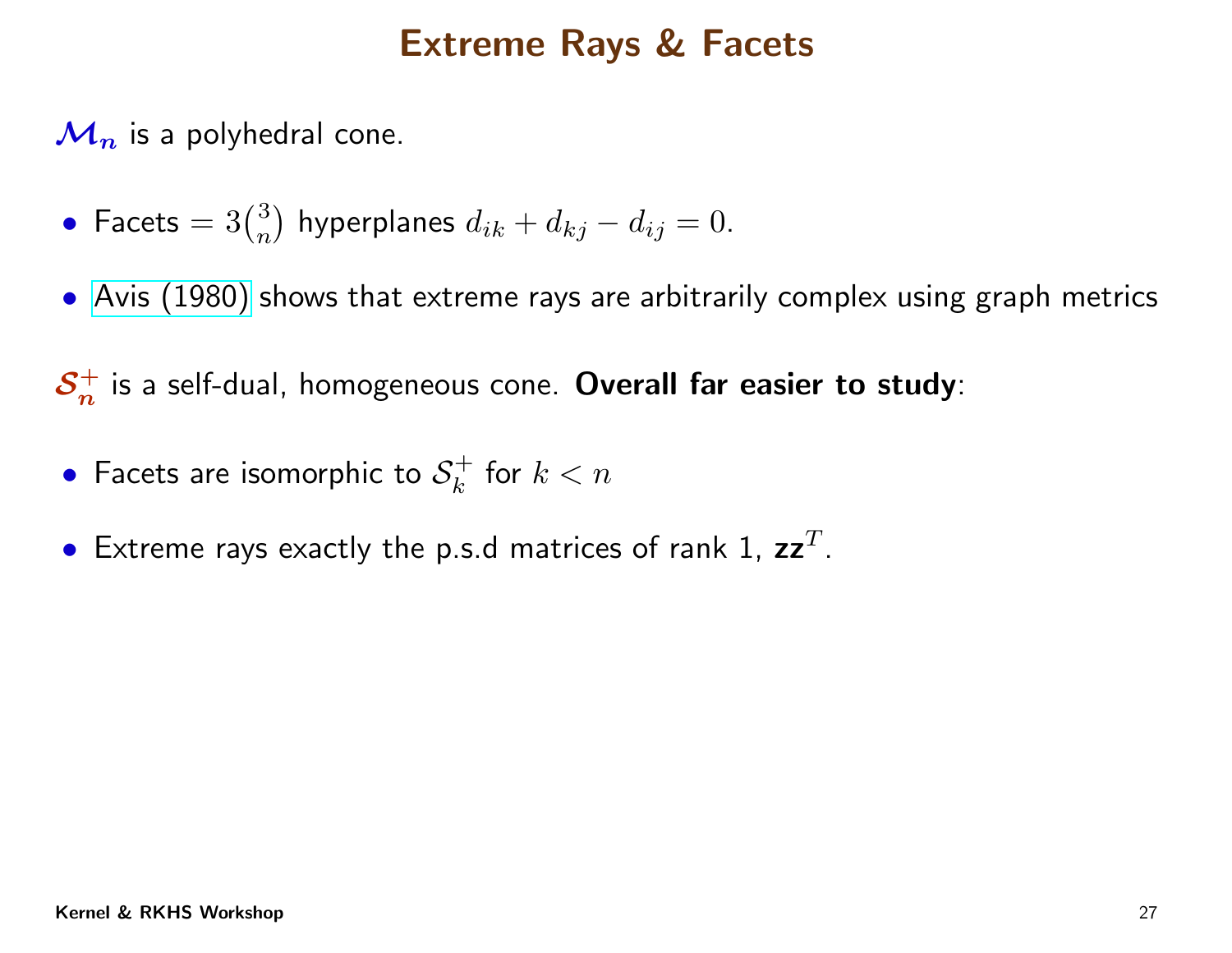$\mathcal{M}_n$  is a polyhedral cone.

- Facets  $= 3{3 \choose n}$  hyperplanes  $d_{ik} + d_{kj} d_{ij} = 0$ .
- Avis [\(1980\)](http://cgm.cs.mcgill.ca/~avis/doc/avis/Av80c.pdf) shows that extreme rays are arbitrarily complex using grap<sup>h</sup> metrics

 $\mathcal{S}_n^+$  is a self-dual, homogeneous cone.  $\textbf{Overall}$  far easier to study:

- •• Facets are isomorphic to  $\mathcal{S}_k^+$  for  $k < n$
- • $\bullet\,$  Extreme rays exactly the p.s.d matrices of rank 1,  $\mathtt{zz}^T.$ 
	- $\circ\ \to \mathsf{Eigendecomposition}\colon$  if  $K\in \mathcal{S}_{\bm{n}}^+$  then  $K=\sum_{i=1}^n\lambda_i\mathsf{z}_i\mathsf{z}_i^T.$
	- $\circ\,\rightarrow$  Integral representations for p.d. kernels themselves (Bochner theorem)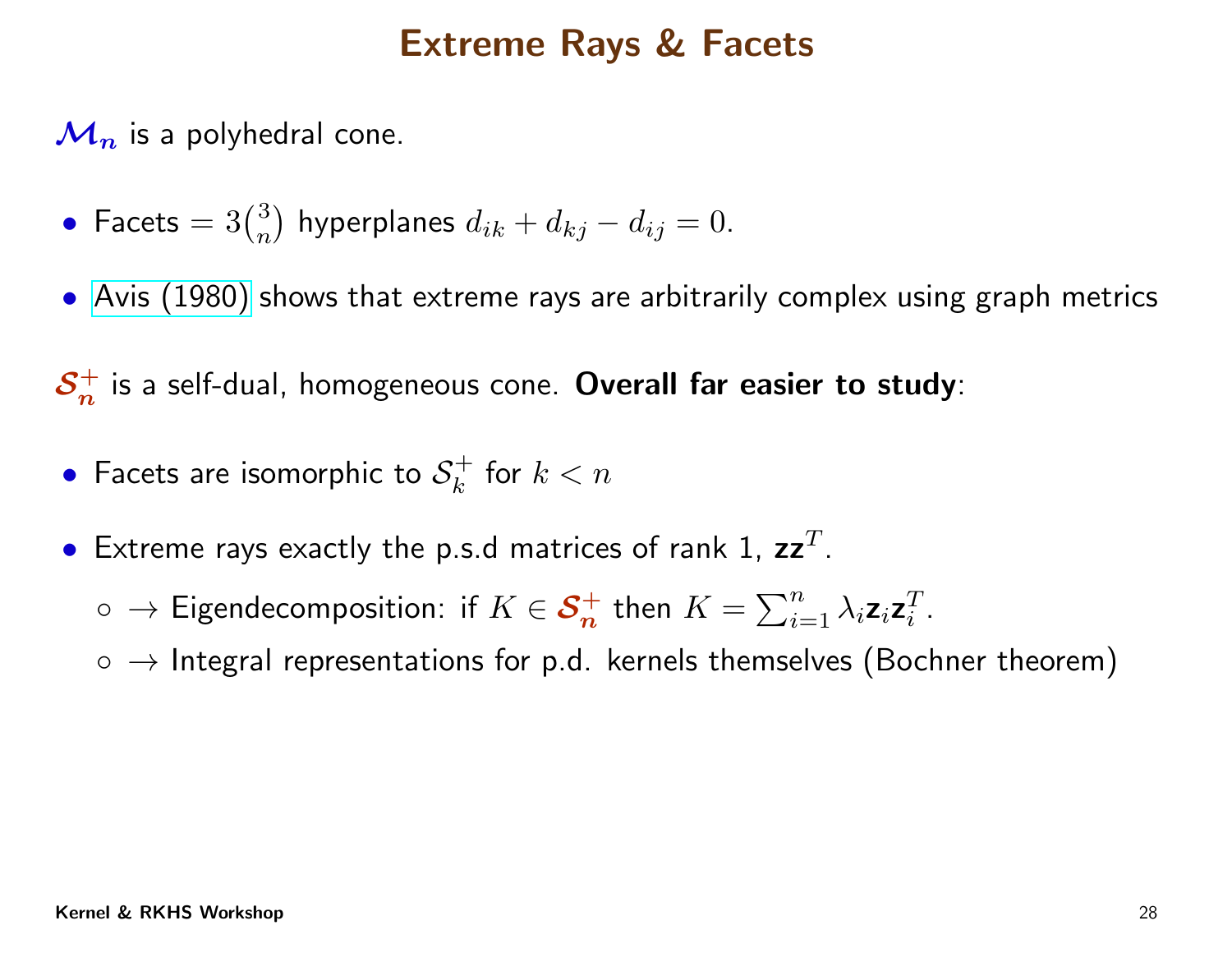### Checking, Projection, Learning

Optimizing in  $\mathcal{M}_n$  $\boldsymbol{n}$  is relatively difficult.

- Check if  $X$  is in  $\mathcal{M}_n$  $\bm{n}$  requires up to  $3\binom{3}{n}$  $\binom{3}{n}$  comparisons.
- Projection: triangle fixing algorithms ([Brickell](http://epubs.siam.org/action/showAbstract?page=375&volume=30&issue=1&journalCode=sjmael) et al. (2008)), no convergence speed guarantee.
- No simple barrier function

Optimizing in  $\mathcal{S}_n^+$  $\boldsymbol{n}$  $\frac{1}{n}$  is relatively easy.

- Check if  $X$  is in  $\mathcal{S}_n^+$  $\boldsymbol{n}$  $\frac{1}{n}$  only requires finding minimal eigenvalue (eigs).
- Projection: threshold negative eigenvalues.
- log det barrier, semidefinite programming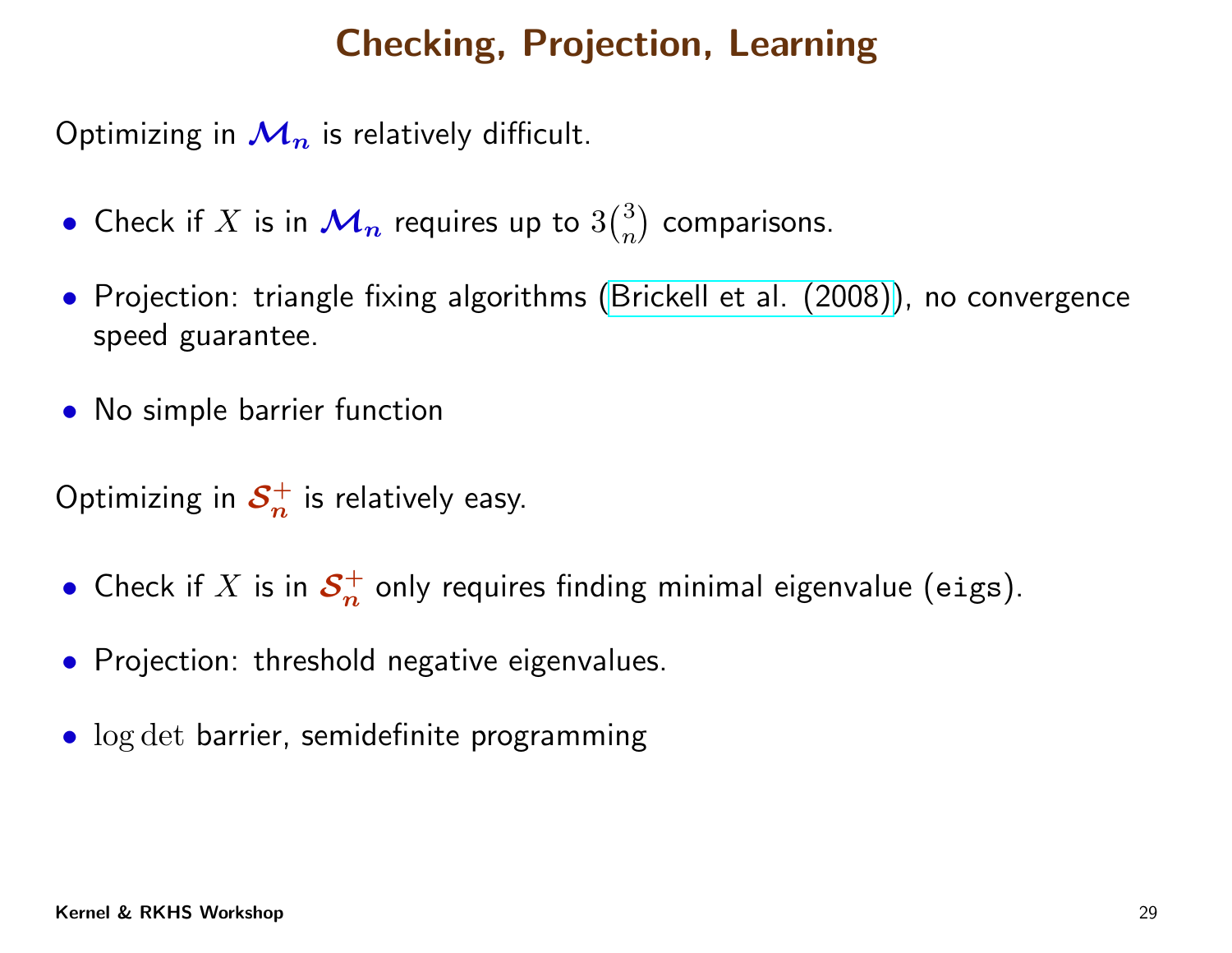## Checking, Projection, Learning

Optimizing in  $\mathcal{M}_n$  $\boldsymbol{n}$  is relatively difficult.

- Check if  $X$  is in  $\mathcal{M}_n$  $\bm{n}$  requires up to  $3\binom{3}{n}$  $\binom{3}{n}$  comparisons.
- Projection: triangle fixing algorithms ([Brickell](http://epubs.siam.org/action/showAbstract?page=375&volume=30&issue=1&journalCode=sjmael) et al. (2008)), no convergence speed guarantee.
- No simple barrier function

Optimizing in  $\mathcal{S}_n^+$  $\boldsymbol{n}$  $\frac{1}{n}$  is relatively easy.

- Check if  $X$  is in  $\mathcal{S}_n^+$  $\boldsymbol{n}$  $\frac{1}{n}$  only requires finding minimal eigenvalue (eigs).
- Projection: threshold negative eigenvalues.
- log det barrier, semidefinite programming

"Real" metric learning in  $\mathcal{M}_n$  $_n$  is difficult, Mahalanobis learning in  $\mathcal{S}^+_n$  $\boldsymbol{n}$  $\frac{n}{n}$  is easier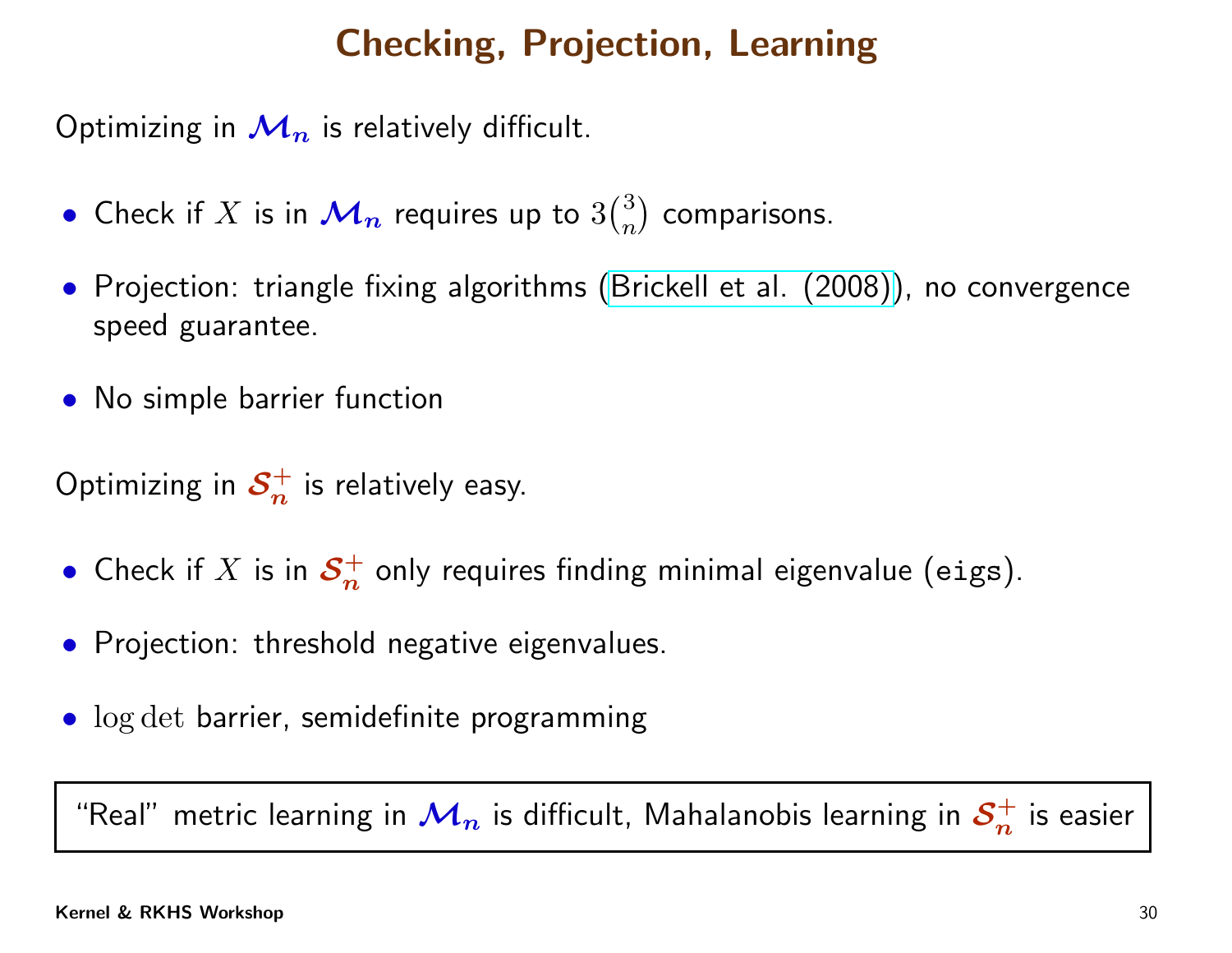#### Negative Definite Kernels

Convex cone of  $n \times n$  negative definite kernels - dimension  $\frac{n(n+1)}{2}$  $\mathcal{N}_{\bm{n}}=\{X\in\mathbb{R}^{n\times n}\,|\,X=X^T,\forall$ z $\in\mathbb{R}^n,$ z $^{\bm{T}}\bm{1}=\bm{0},$ z $^TX$ z $\leq$ 0 $\}$  $^{\times n}$   $\mid$   $X=X^{T}$  $T,\forall \mathsf{z}\in\mathbb{R}^n$  ${\bf z}^T\mathbf{1}={\bf 0},{\bf z}^T$  $^{T}X$ z $\leq$ 0 $\}$ 

> infinite linear inequalities;  $\binom{2}{n}$  $\binom{2}{n}$  equalities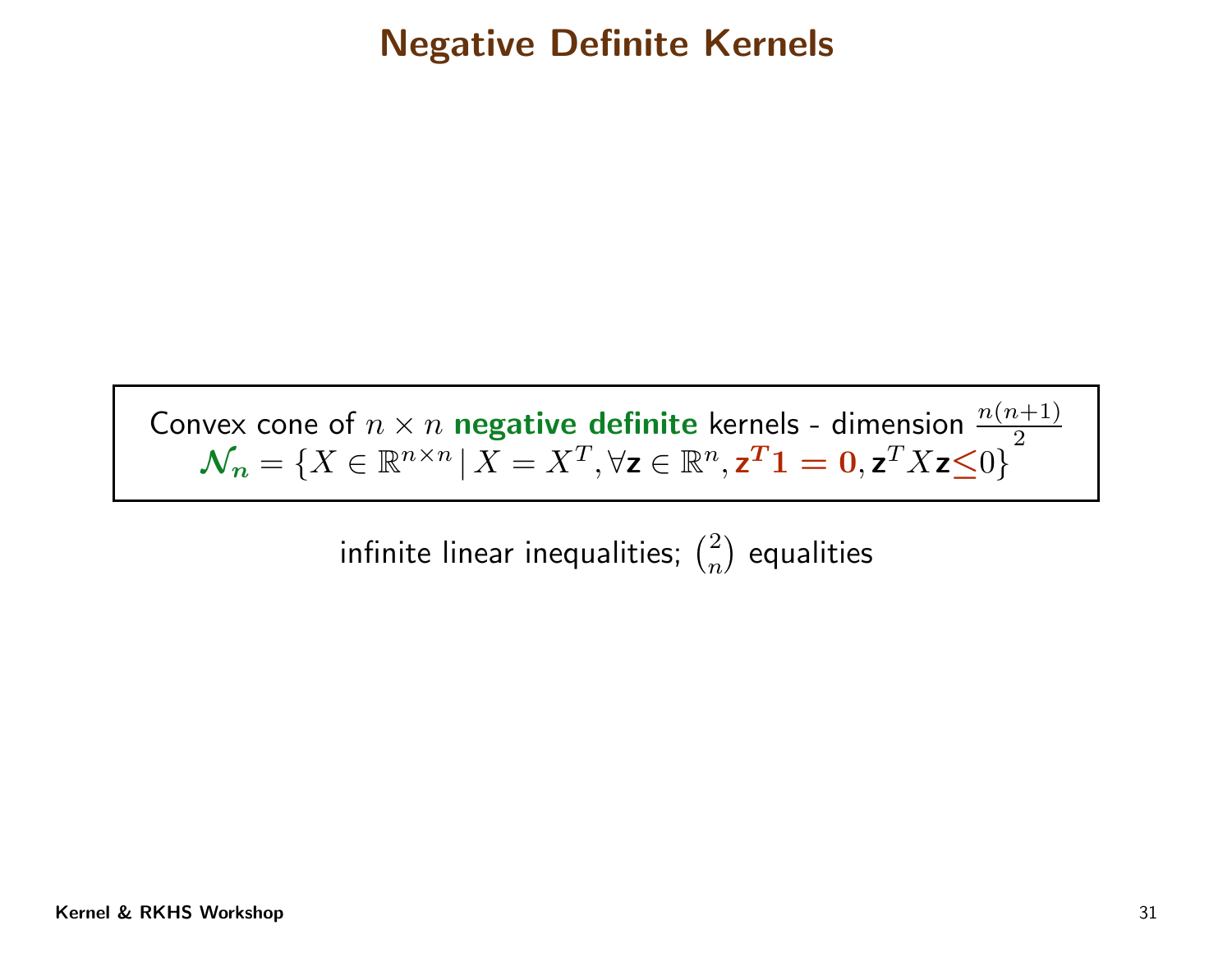#### Negative Definite Kernels

Convex cone of  $n \times n$  negative definite kernels - dimension  $\frac{n(n+1)}{2}$  $\mathcal{N}_{\bm{n}}=\{X\in\mathbb{R}^{n\times n}\,|\,X=X^T,\forall$ z $\in\mathbb{R}^n,$ z $^{\bm{T}}\bm{1}=\bm{0},$ z $^TX$ z $\leq$ 0 $\}$  $^{\times n}$   $\mid$   $X=X^{T}$  $T,\forall \mathsf{z}\in\mathbb{R}^n$  ${\bf z}^T\mathbf{1}={\bf 0},{\bf z}^T$  $^{T}X$ z $\leq$ 0 $\}$ 

> infinite linear inequalities;  $\binom{2}{n}$  $\binom{2}{n}$  equalities

 $\boldsymbol{\psi}$  n.d. kernel  $\Leftrightarrow \forall n \in \mathbb{N}, \{\mathbf{x}_1, \cdots, \mathbf{x}_n\} \in \mathcal{X}^n$  $\overline{\phantom{a}}$  $\big[\psi(\mathsf{x}_i,\mathsf{x}_j)\big]\in \mathcal{N}_{\bm{n}}$  $\overline{\phantom{a}}$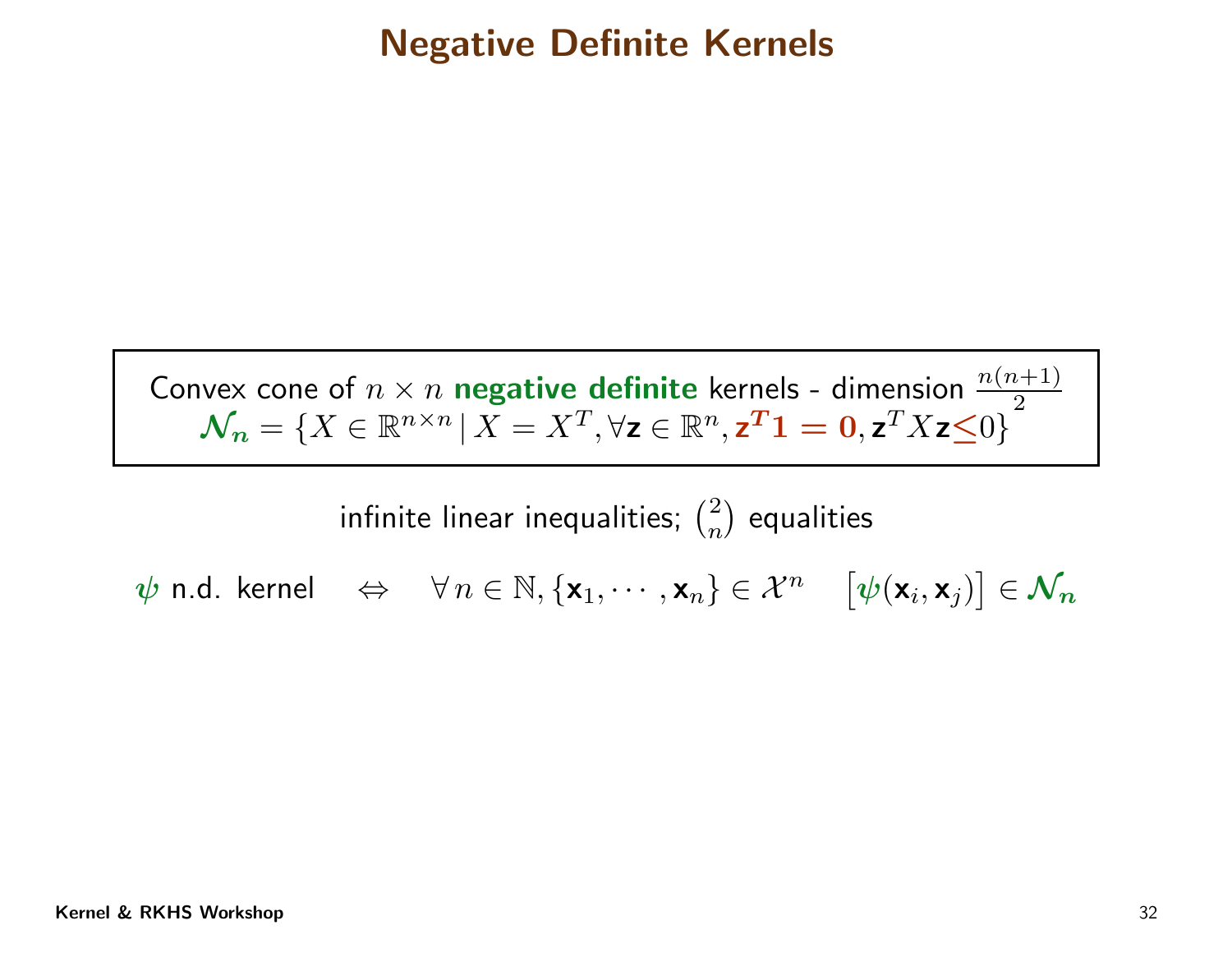#### <sup>A</sup> few important results on Negative Definite Kernels

If  $\psi$  is a negative definite kernel on  $\mathcal X$  then

 $\bullet\,$   $\exists$  a Hilbert space  $\mathcal{H}$ , a mapping  ${\mathbf x} \mapsto \varphi_{\mathbf x}$  $_{\mathsf{x}}\in\mathcal{H}$ , a real valued function  $f$  on  $\mathcal X$  s.t.

$$
\boldsymbol{\psi}(\mathbf{x}, \mathbf{y}) = ||\varphi_x - \varphi_y||^2 + f(x) + f(y)
$$

• If  $\forall \mathsf{x} \in \mathcal{X}, \psi(x, x) = 0$ , then  $f = 0$  and  $\sqrt{\psi}$  is a semi-distance.

- If  $\{\psi = 0\} = \{(\mathbf{x}, \mathbf{x}), \mathbf{x} \in \mathcal{X}\}\)$ , then  $\sqrt{\psi}$  is a distance.
- $\bullet$  If  $\boldsymbol{\psi}(\textbf{x},\textbf{x})\geq 0$ , then  $1<\alpha< 0$ ,  $\boldsymbol{\psi}^{\boldsymbol{\alpha}}$  is negative definite.
- $k \stackrel{\text{def}}{=}$  $e^{-t\bm{\psi}}$  is positive definite for all  $t>0.$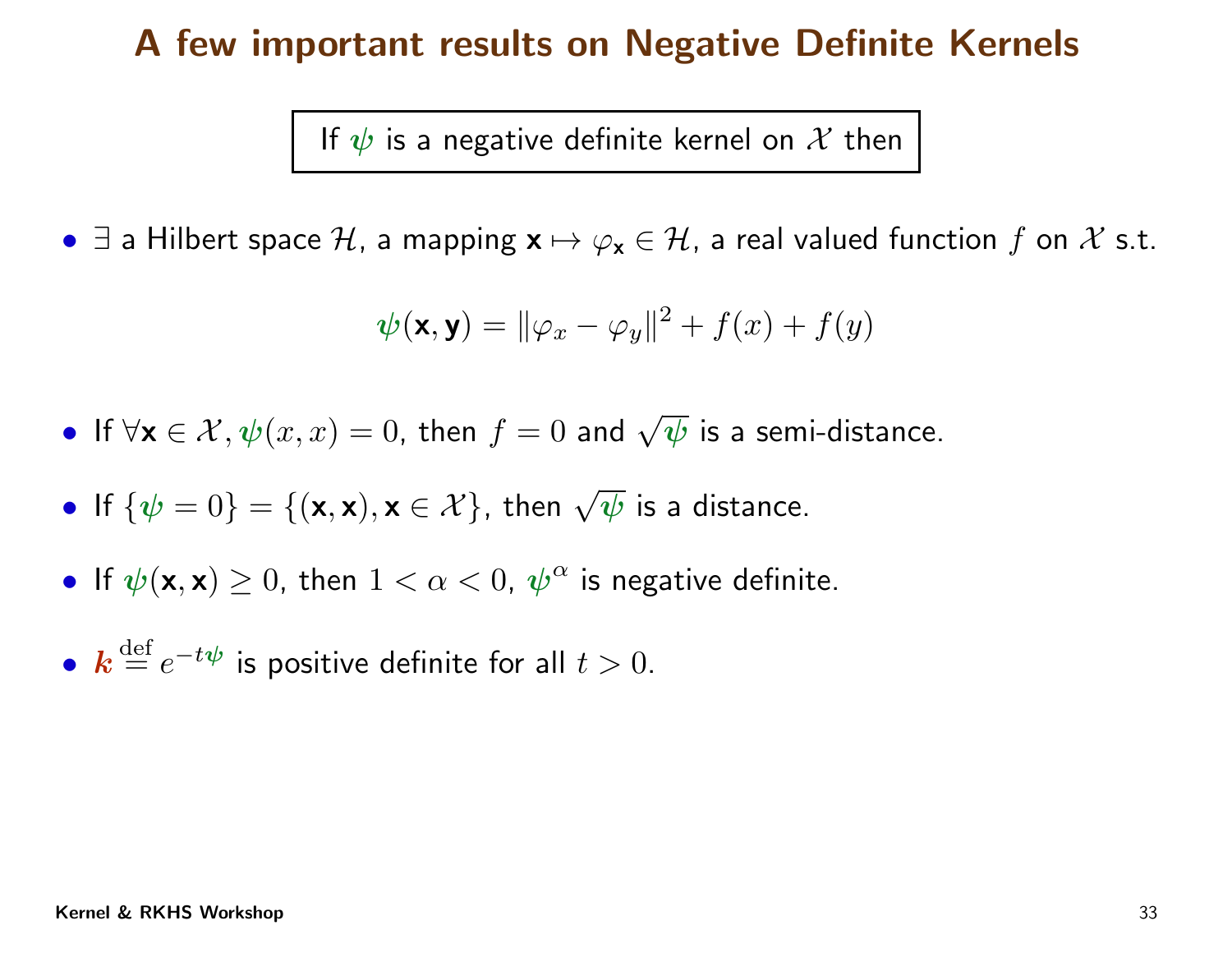#### <sup>A</sup> Rough Sketch

We can now <sup>g</sup>ive <sup>a</sup> more precise meaning to

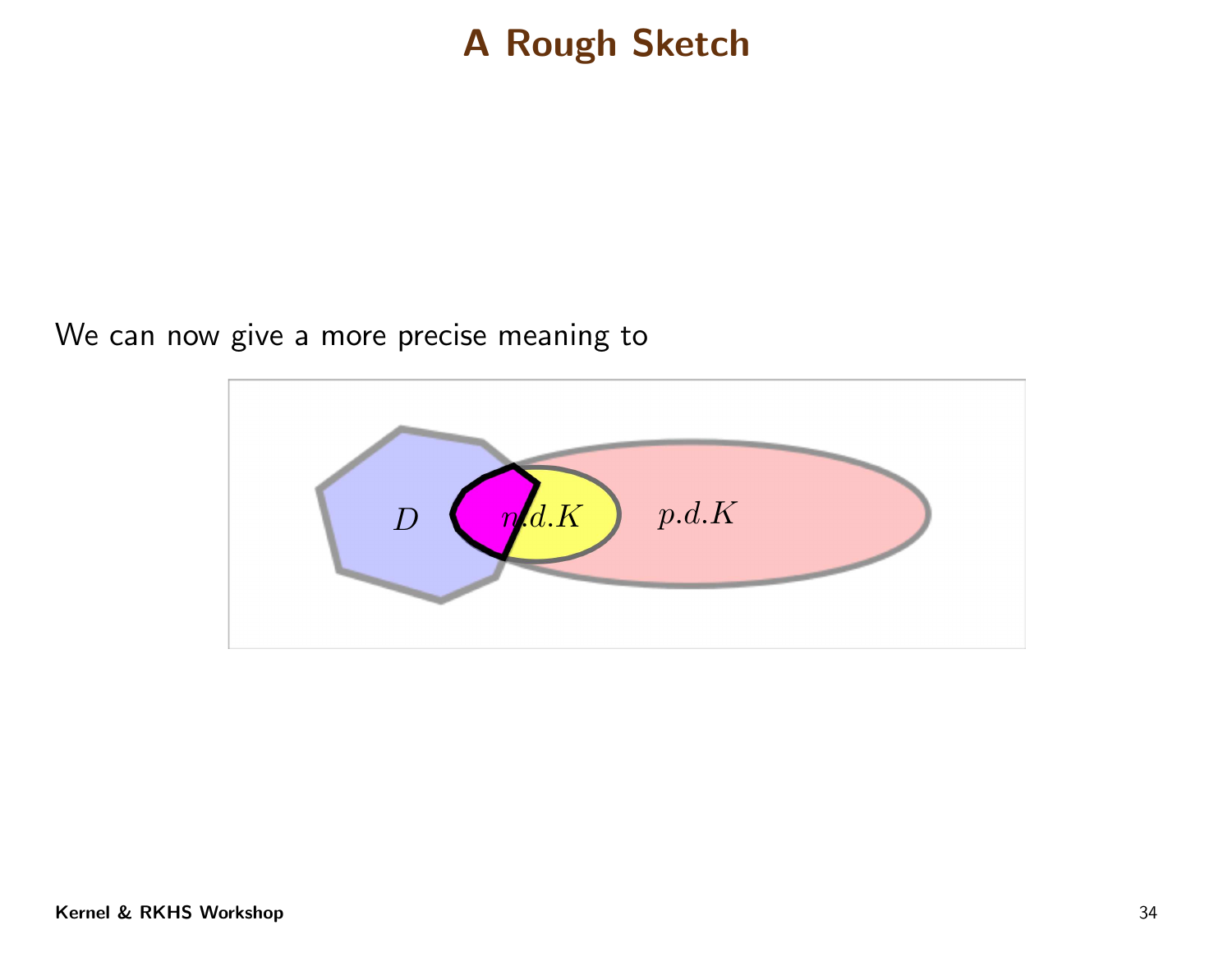#### <sup>A</sup> Rough Sketch

using this diagram

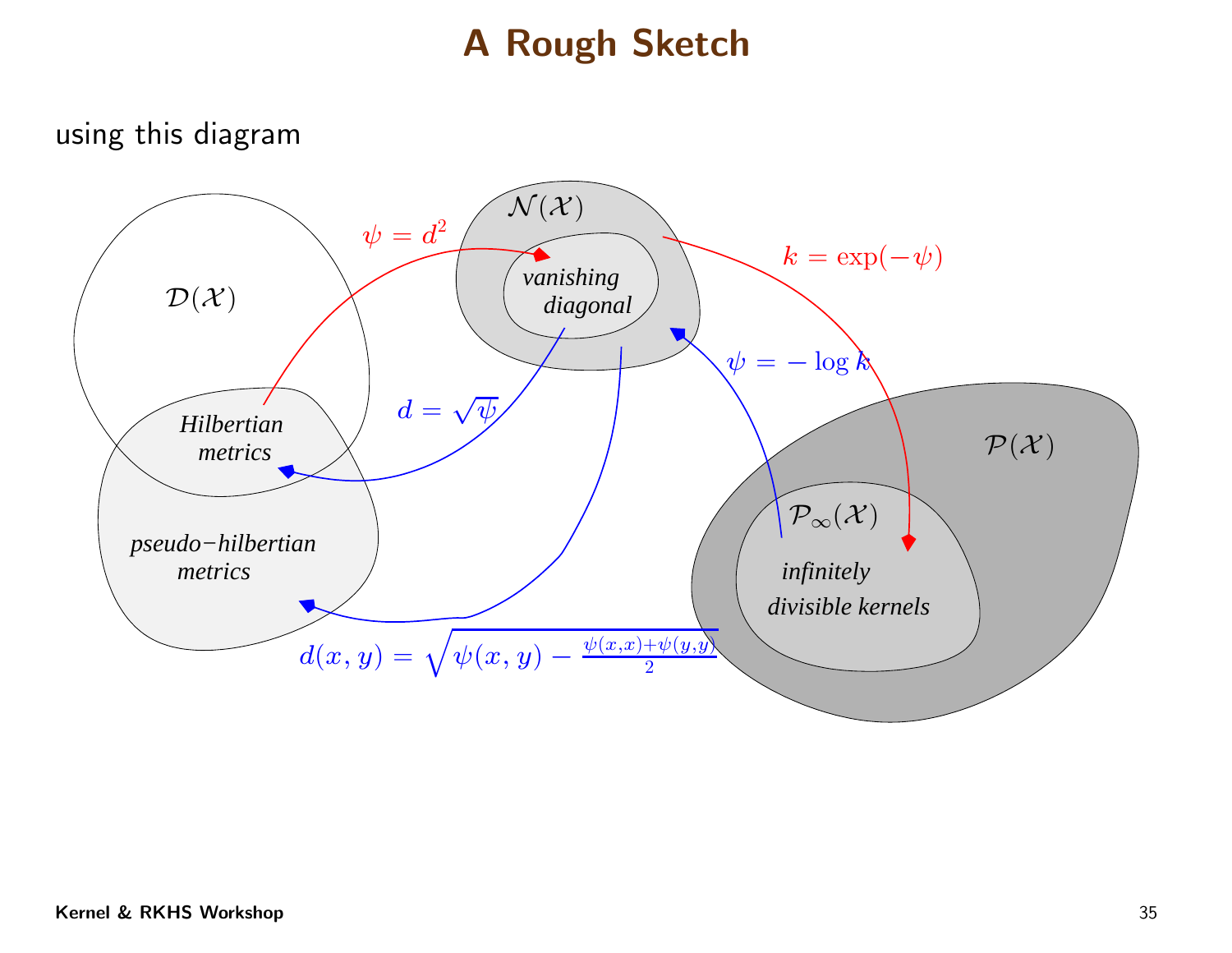#### Importance of this link

- One of the biggest practical issues with kernel methods is that of diagonal dominance.
	- $\circ$  Cauchy Schwartz:  $\bm{k}(\textbf{x}, \textbf{y}) \leq \sqrt{\bm{k}(\textbf{x}, \textbf{x}) \bm{k}(\textbf{y}, \textbf{y})}$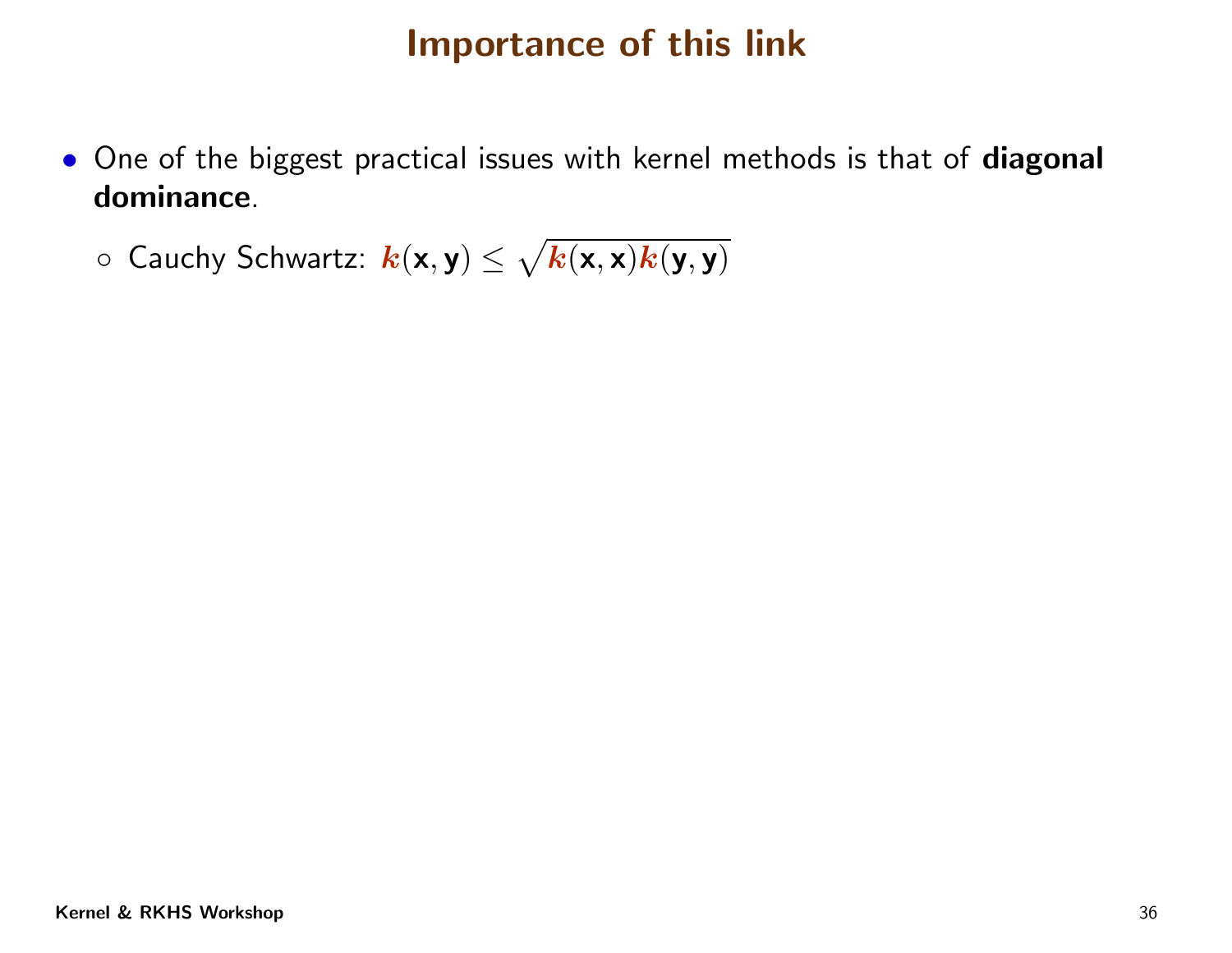# Importance of this link

- One of the biggest practical issues with kernel methods is that of diagonal dominance.
	- $\circ$  Cauchy Schwartz:  $\bm{k}(\textbf{x}, \textbf{y}) \leq \sqrt{\bm{k}(\textbf{x}, \textbf{x}) \bm{k}(\textbf{y}, \textbf{y})}$
	- $\circ$  Diagonal dominance:  $\bm{k}(\textbf{x}, \textbf{y}) \ll \sqrt{\bm{k}(\textbf{x}, \textbf{x}) \bm{k}(\textbf{y}, \textbf{y})}$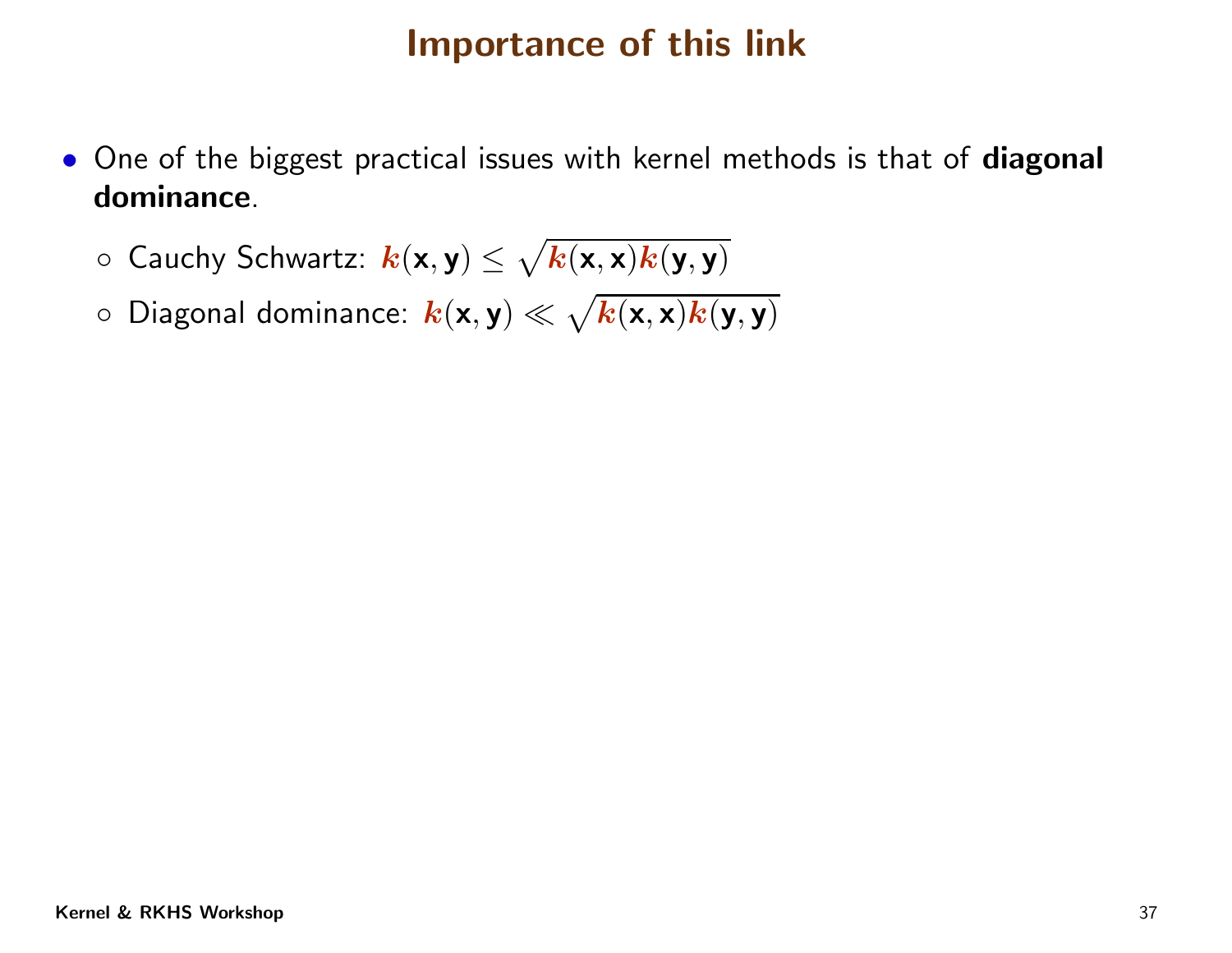# Importance of this link

- One of the biggest practical issues with kernel methods is that of diagonal dominance.
	- $\circ$  Cauchy Schwartz:  $\bm{k}(\textbf{x}, \textbf{y}) \leq \sqrt{\bm{k}(\textbf{x}, \textbf{x}) \bm{k}(\textbf{y}, \textbf{y})}$
	- $\circ$  Diagonal dominance:  $\bm{k}(\textbf{x}, \textbf{y}) \ll \sqrt{\bm{k}(\textbf{x}, \textbf{x}) \bm{k}(\textbf{y}, \textbf{y})}$
- $\bullet$  If  $\bm{k}$  is infinitely divisible,  $k^{\alpha}$  with small  $\alpha$  is
	- positive definite
	- less diagonally dominant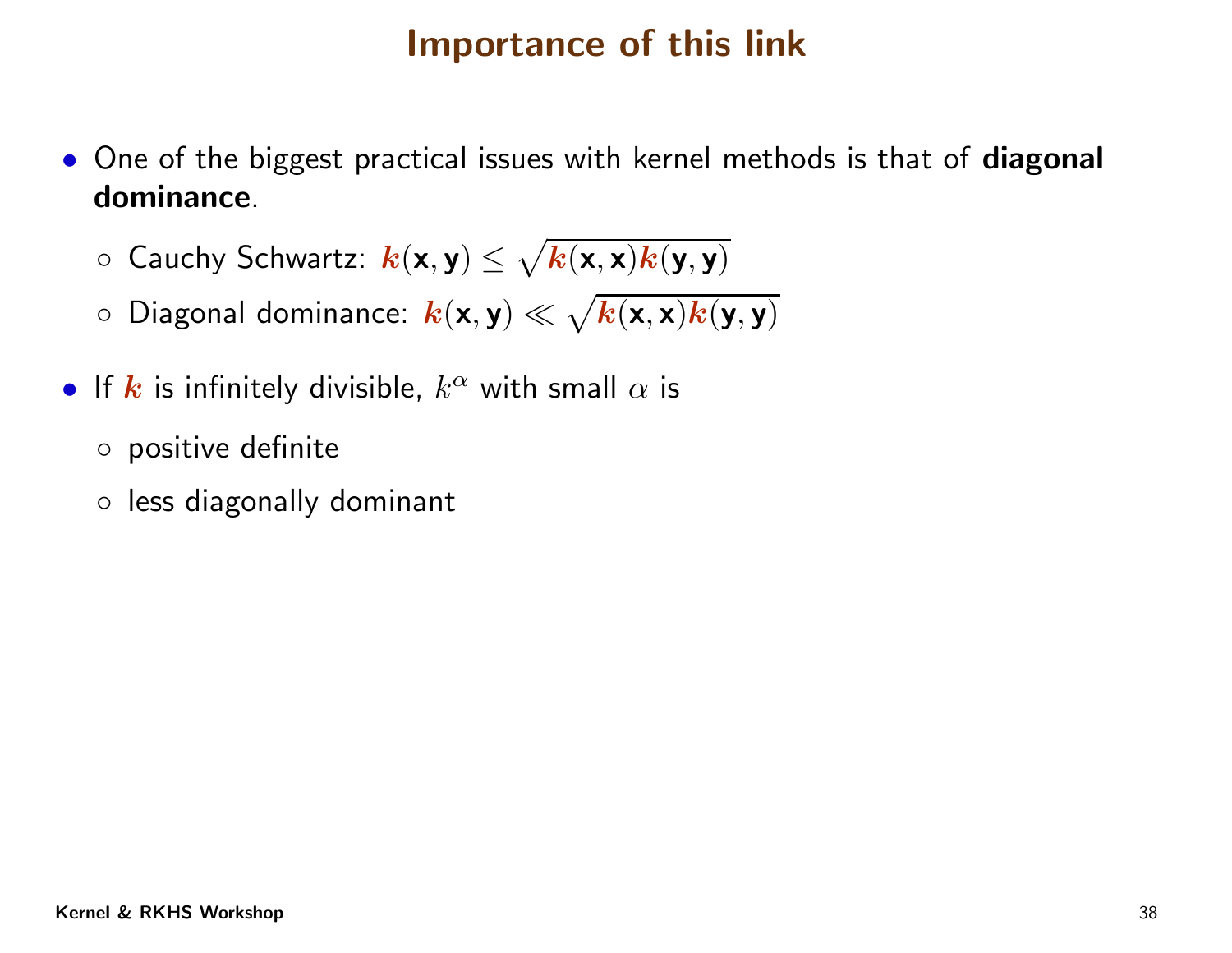# Importance of this link

- One of the biggest practical issues with kernel methods is that of diagonal dominance.
	- $\circ$  Cauchy Schwartz:  $\bm{k}(\textbf{x}, \textbf{y}) \leq \sqrt{\bm{k}(\textbf{x}, \textbf{x}) \bm{k}(\textbf{y}, \textbf{y})}$
	- $\circ$  Diagonal dominance:  $\bm{k}(\textbf{x}, \textbf{y}) \ll \sqrt{\bm{k}(\textbf{x}, \textbf{x}) \bm{k}(\textbf{y}, \textbf{y})}$
- $\bullet$  If  $\bm{k}$  is infinitely divisible,  $k^{\alpha}$  with small  $\alpha$  is
	- positive definite
	- less diagonally dominant
- **•** This explain the success of
	- ◦ $\circ$  Gaussian kernels  $e^{-t\|\mathbf{x}-\mathbf{y}\|^2}$
	- ◦ $\circ$  Laplace kernels  $e^{-t\|\mathbf{x}-\mathbf{y}\|}$
- and arguably, the failure of many non-infinitely divisible kernels, because too difficult to tune.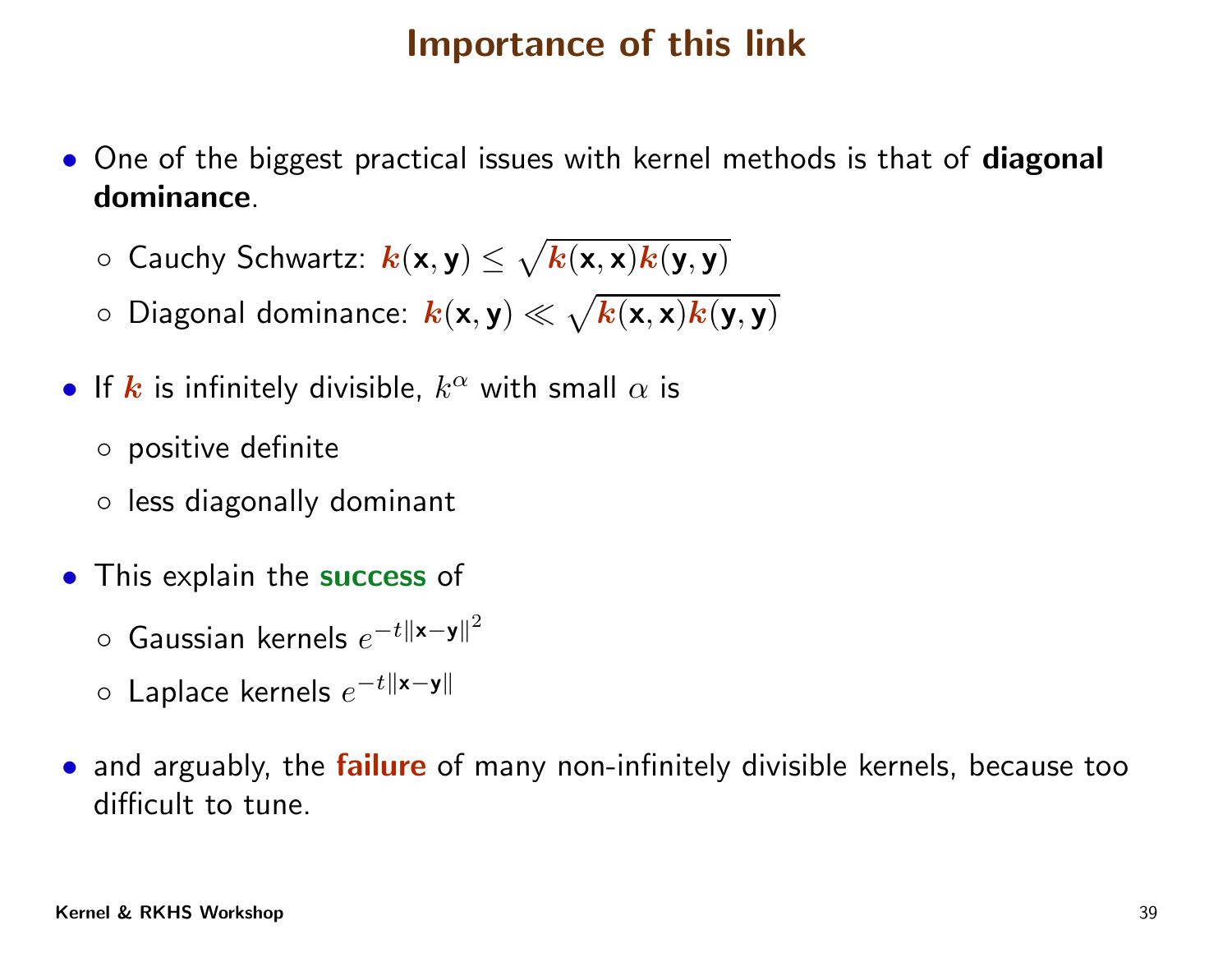# Questions Worth Asking

Two questions:

Let  $d$  be a distance that is  $\operatorname{\mathsf{not}}$  negative definite. is it possible that  $e^{-t_1d}$  is positive definite for some  $t_1\in\mathbb{R} ?$ 

# $\varepsilon$ -infinite divisibility. a distance  $d$  such that  $e^{-td}$  is positive definite for  $t>\varepsilon$ ?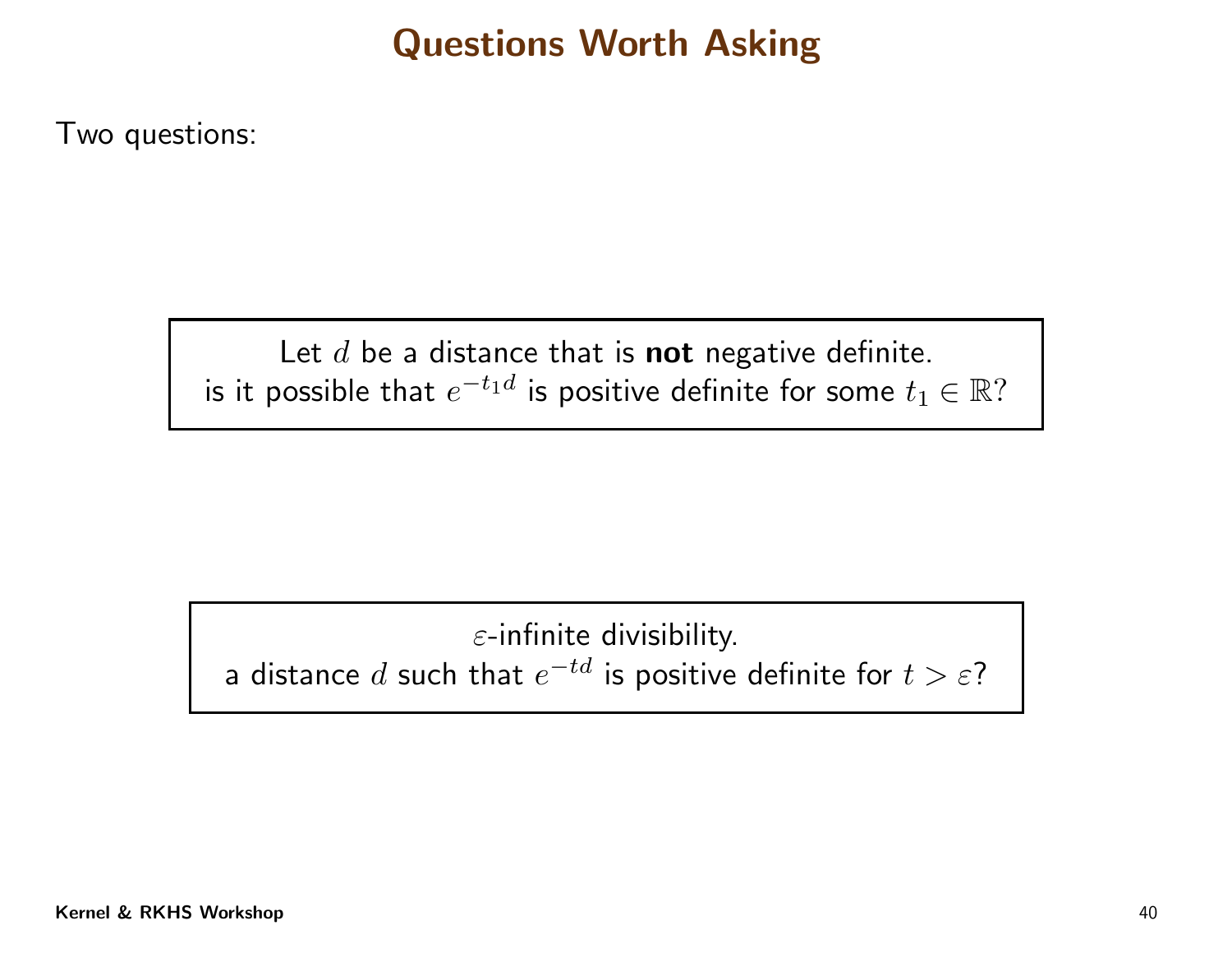# Questions Worth Asking

Two questions:

Let  $d$  be a distance that is  $\operatorname{\mathsf{not}}$  negative definite. is it possible that  $e^{-t_1d}$  is positive definite for some  $t_1\in\mathbb{R} ?$ 

yes.

Examples exist. Stein distance (Sra, 2011) and Inverse generalized variance (C. et al., 2005) kernel for p.s.d matrices.

" $\varepsilon$ -infinite divisibility".

a distance  $d$  such that  $e^{-td}$  is positive definite for  $t>\varepsilon$ ?

#### ?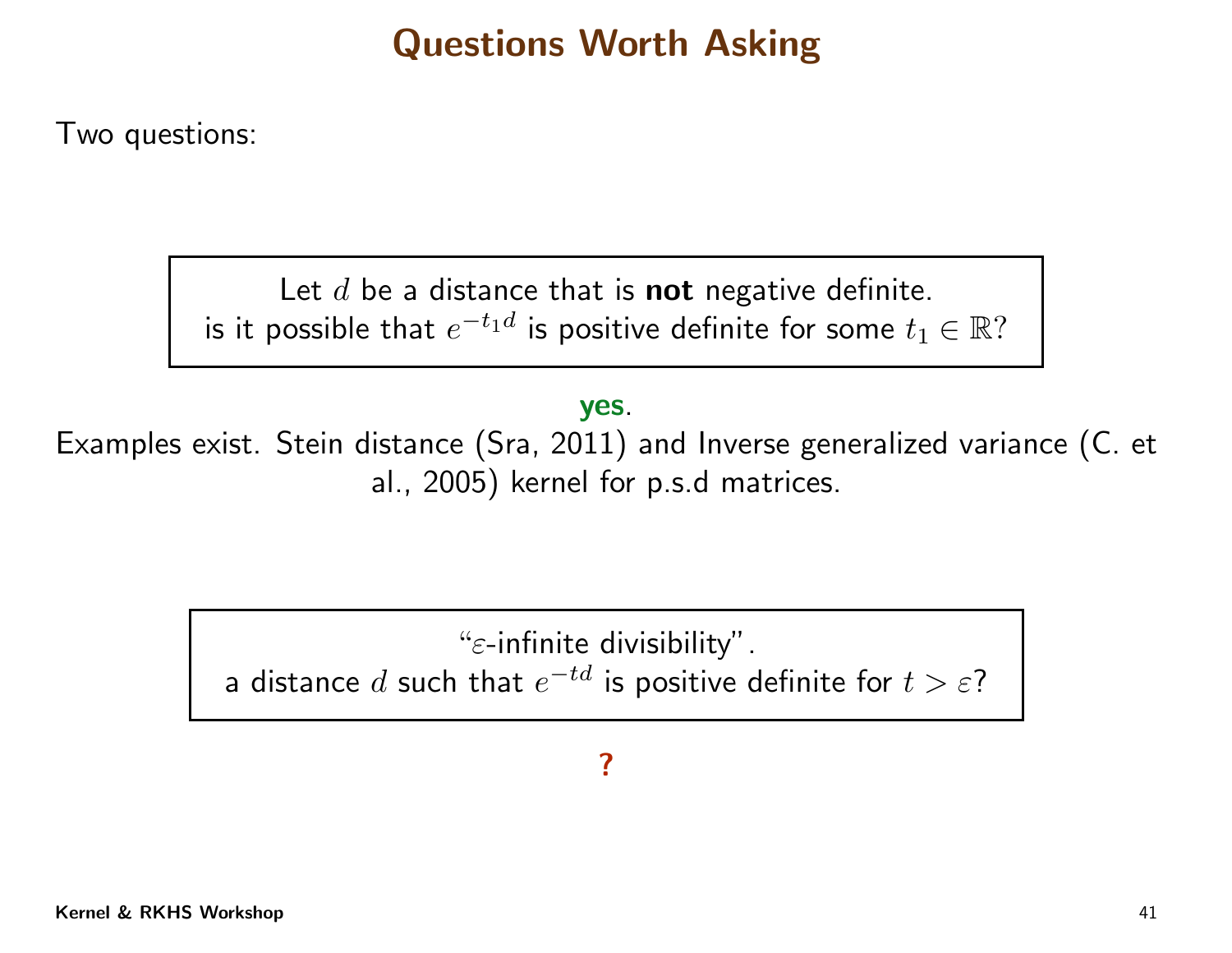# Positivity & Combinatorial Distances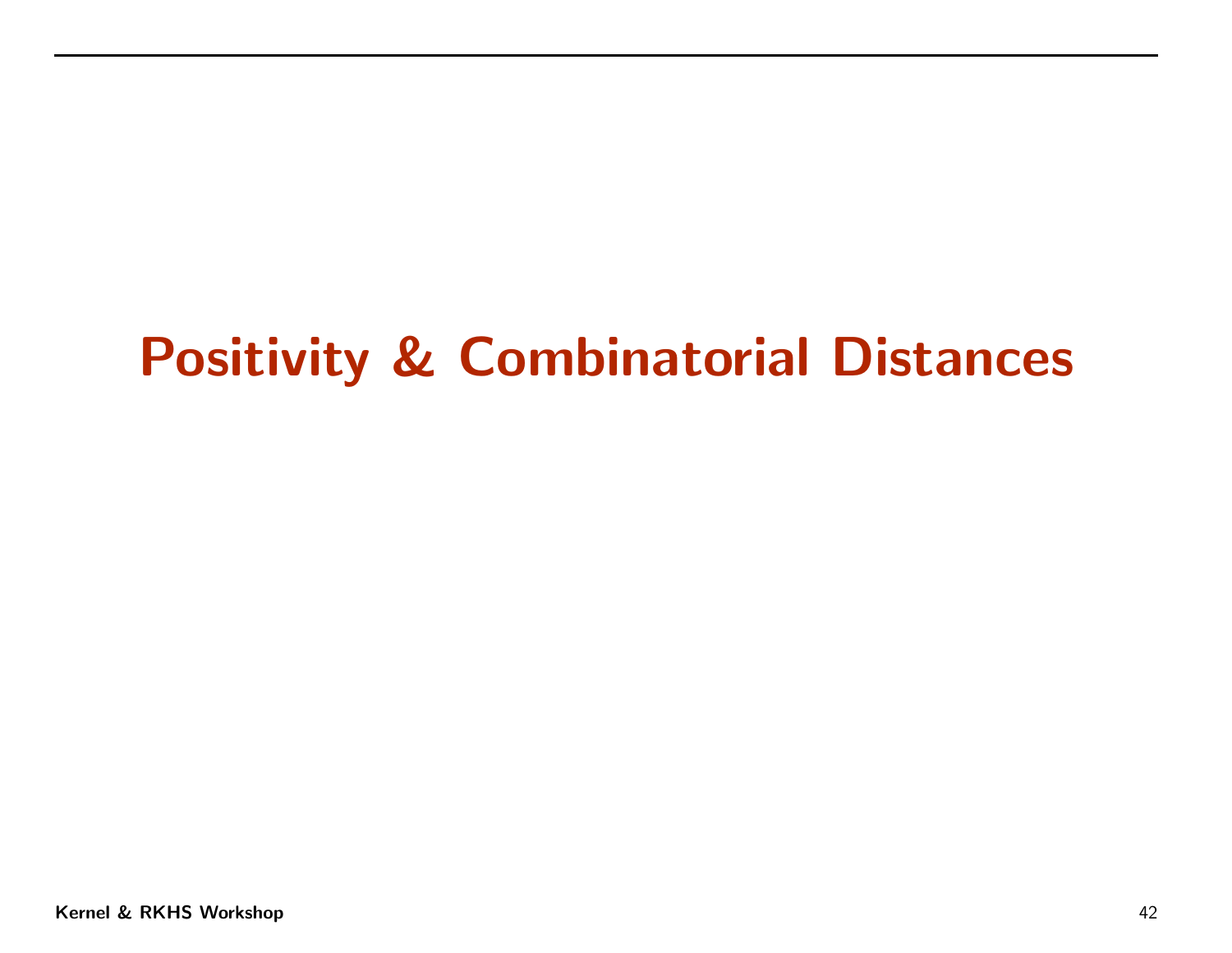# Structured Objects

- Objects in <sup>a</sup> countable set
	- variable length strings, trees, graphs, permutations
- Constrained vectors
	- Positive vectors, histograms
- Vectors of different sizes
	- variable length time series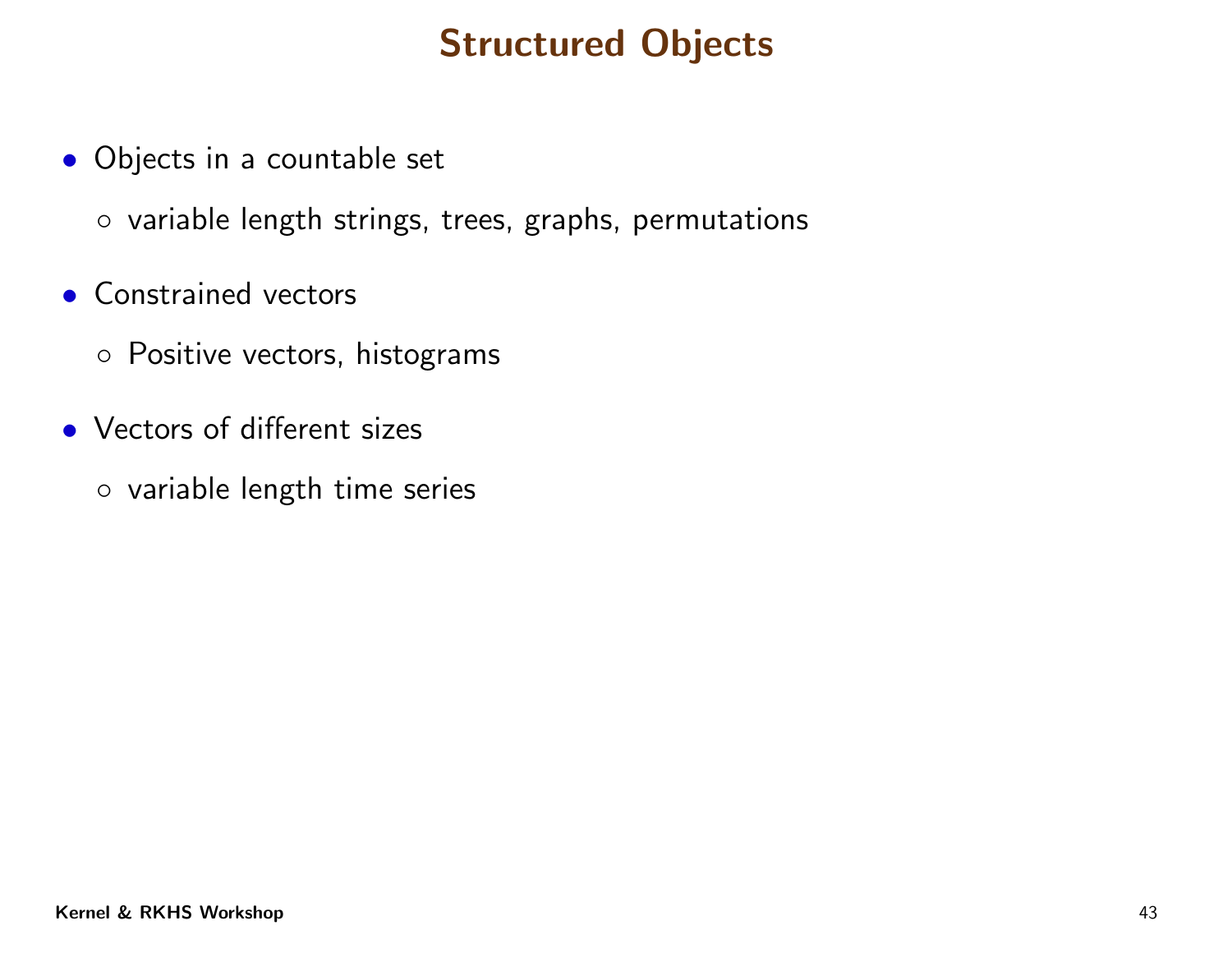# Structured Objects

- Objects in <sup>a</sup> countable set
	- variable length strings, trees, graphs, sets
- Constrained vectors
	- Positive vectors, histograms
- Vectors of different sizes
	- variable length time series

How can we define a **kernel** or a distance on such sets?

in most cases, applying standard distances on  $\mathbb{R}^n$  or even  $\mathbb{N}^n$  is meaningless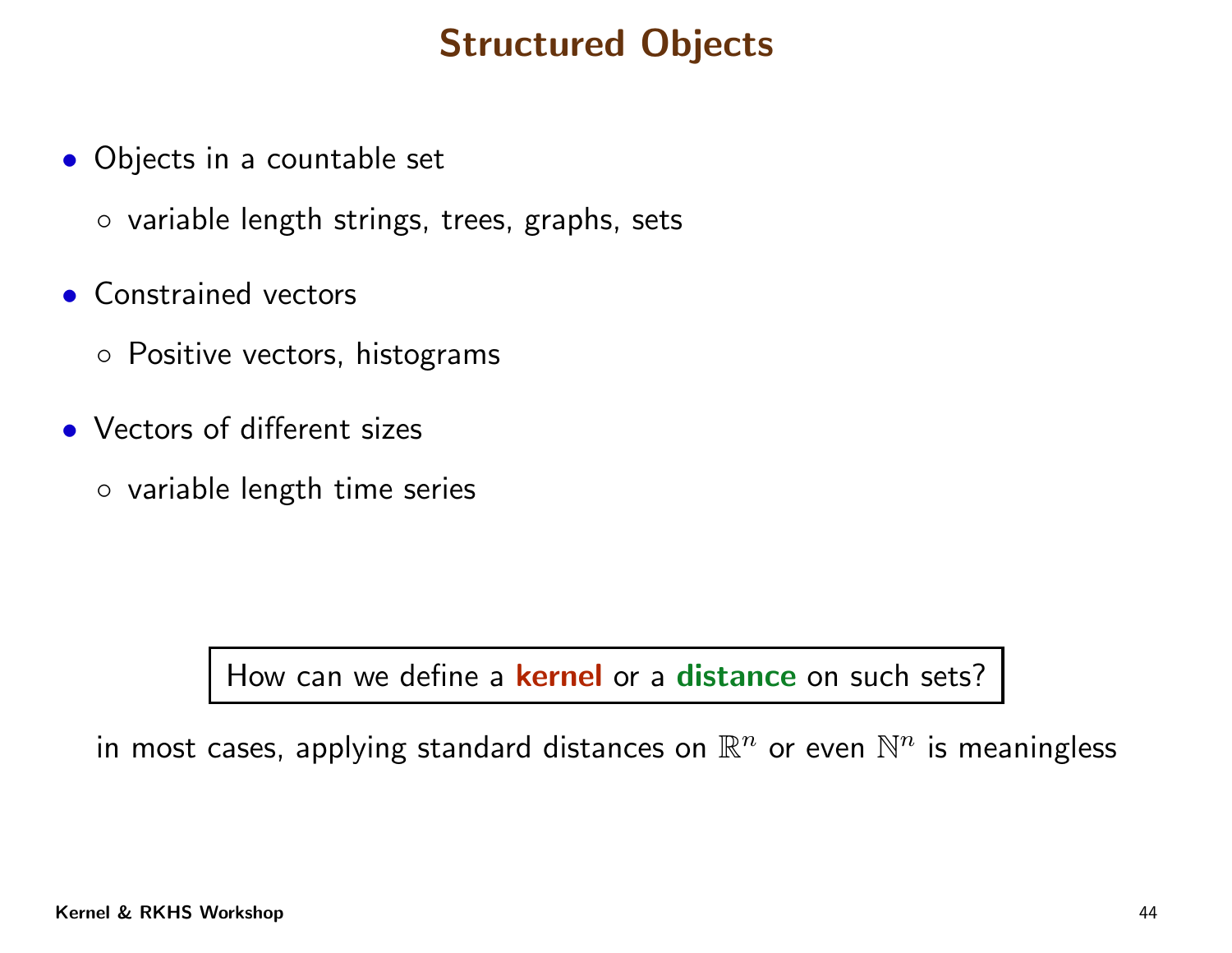**• Distances** are **optimal** by nature, and quantify **shortest length paths**.

◦ Graph-metrics are defined that way



 $\circ$  Triangle inequalities are defined precisely to enforce this optimality

$$
d(\mathbf{x}, \mathbf{y}) \leq d(\mathbf{x}, \mathbf{z}) + d(\mathbf{z}, \mathbf{y})
$$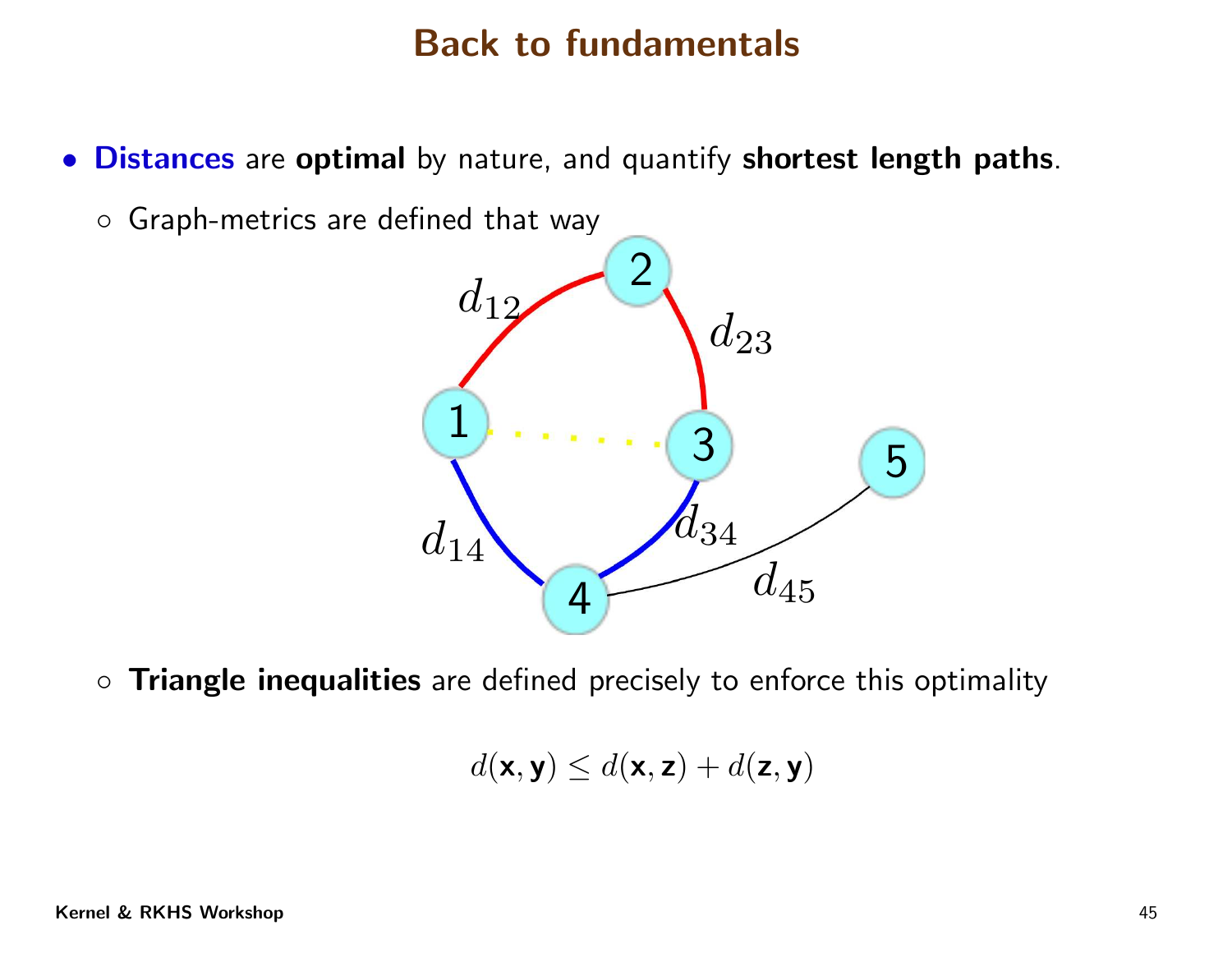$\bullet$ **Distances** are **optimal** by nature, and quantify **shortest length paths**.

 $\circ$  Graph-metrics are defined that way



 $\circ$ Triangle inequalities are defined precisely to enforce this optimality

$$
d(\mathbf{x}, \mathbf{y}) \leq d(\mathbf{x}, \mathbf{z}) + d(\mathbf{z}, \mathbf{y})
$$

 $\rightarrow$  many distances on structured objects rely on  ${\bf optimization}$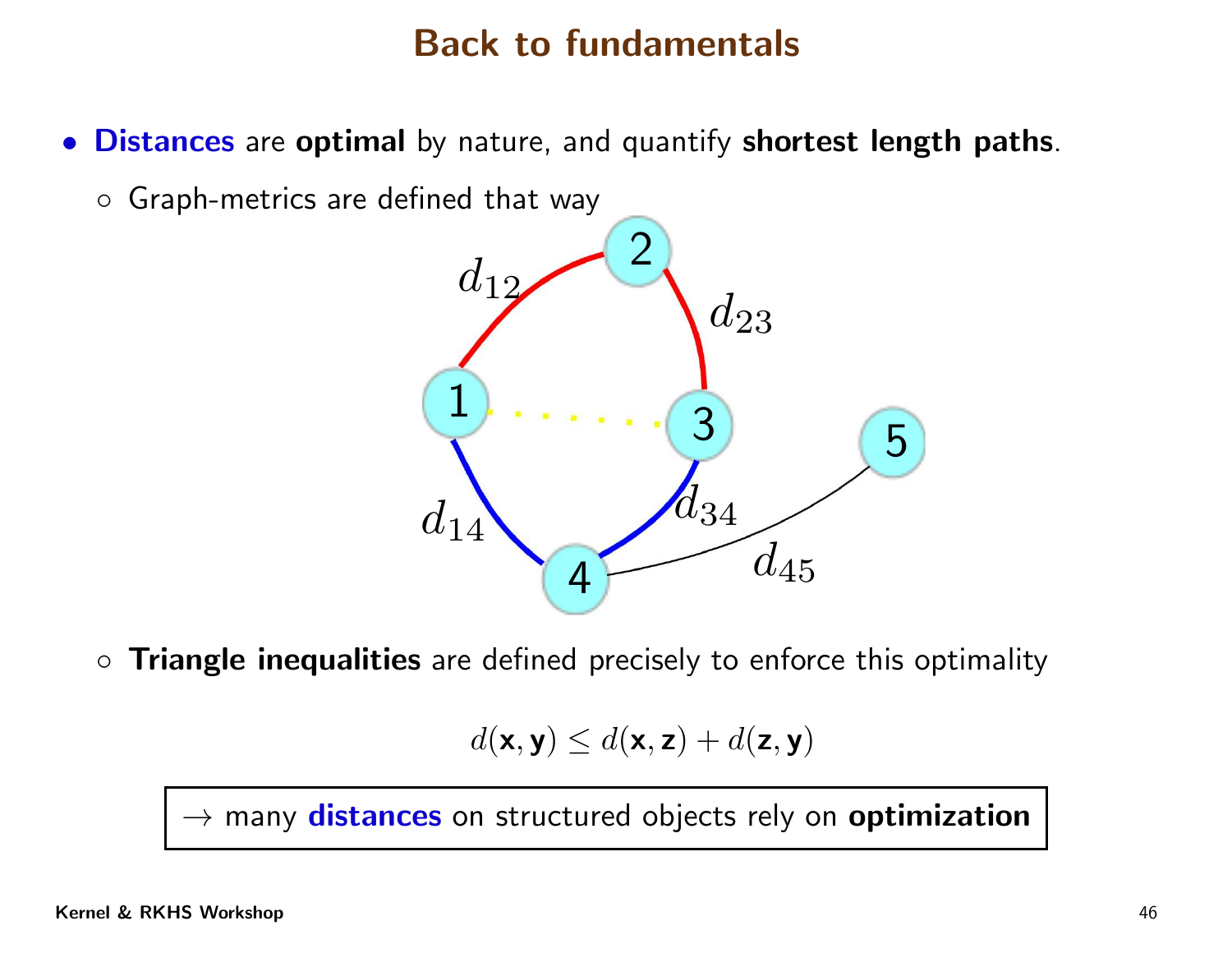- **p.d. kernels** are additive by nature
	- $\circ \: \bm{k}$  is positive definite  $\Leftrightarrow \exists \varphi : \mathcal{X} \rightarrow \mathcal{H}$  such that

$$
\mathbf{k}(\mathbf{x}, \mathbf{y}) = \langle \varphi(x), \varphi(y) \rangle_{\mathcal{H}}.
$$

• 
$$
X \in \mathcal{S}_n^+ \Leftrightarrow \exists L \in \mathbb{R}^{n \times n} | X = L^T L.
$$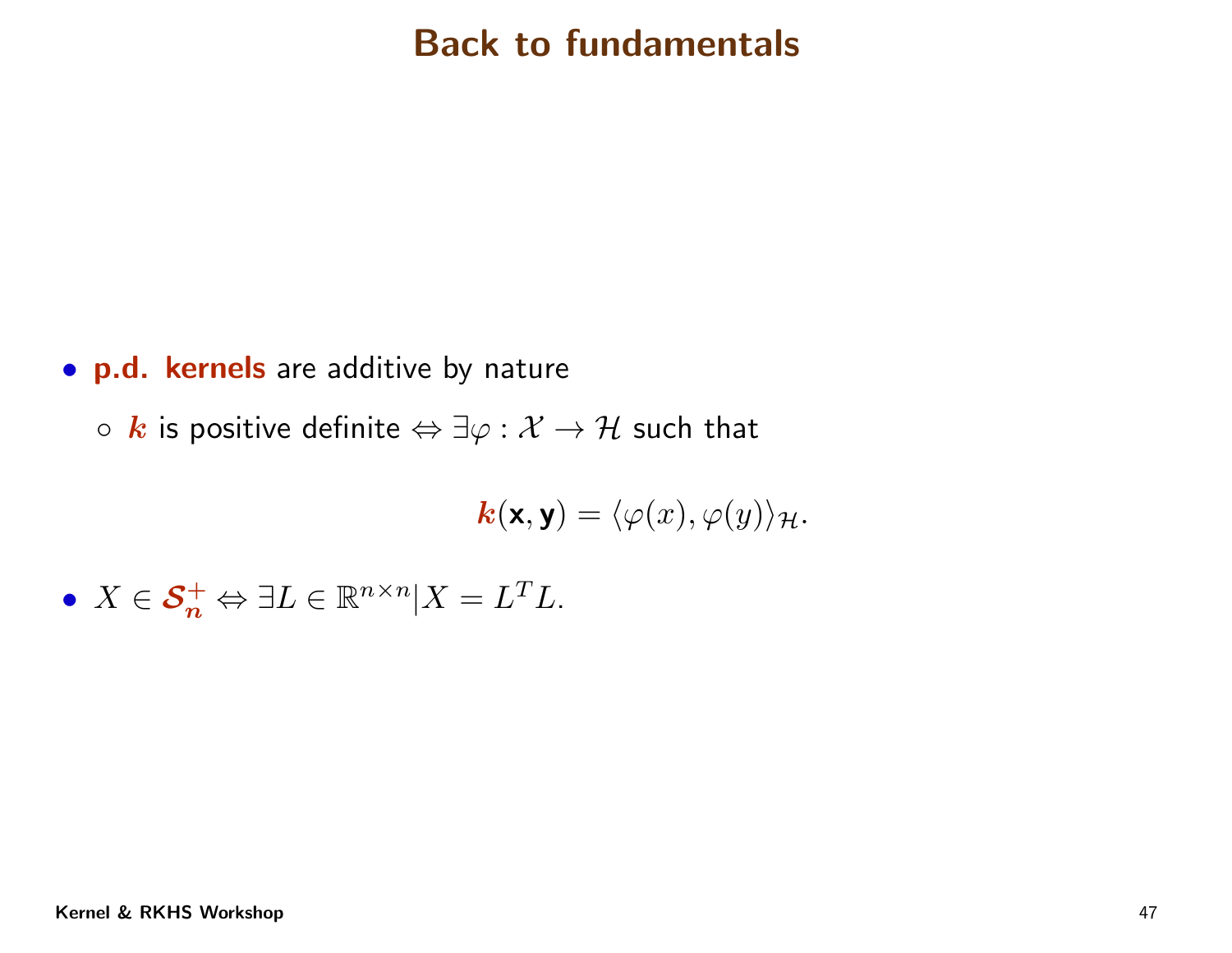- $\bullet$ p.d. kernels are additive by nature
	- $\circ\, {\bm k}$  is positive definite  $\Leftrightarrow \exists \varphi : {\cal X} \to {\cal H}$  such that

$$
\mathbf{k}(\mathbf{x}, \mathbf{y}) = \langle \varphi(x), \varphi(y) \rangle_{\mathcal{H}}.
$$

• 
$$
X \in \mathcal{S}_n^+ \Leftrightarrow \exists L \in \mathbb{R}^{n \times n} | X = L^T L.
$$

→ many <mark>kernels</mark> on structured objects<br>fining **explicitly** (possibly infinite) featu rely on defining explicitly (possibly infinite) feature vectors

very large literature on this subject which we will not address here.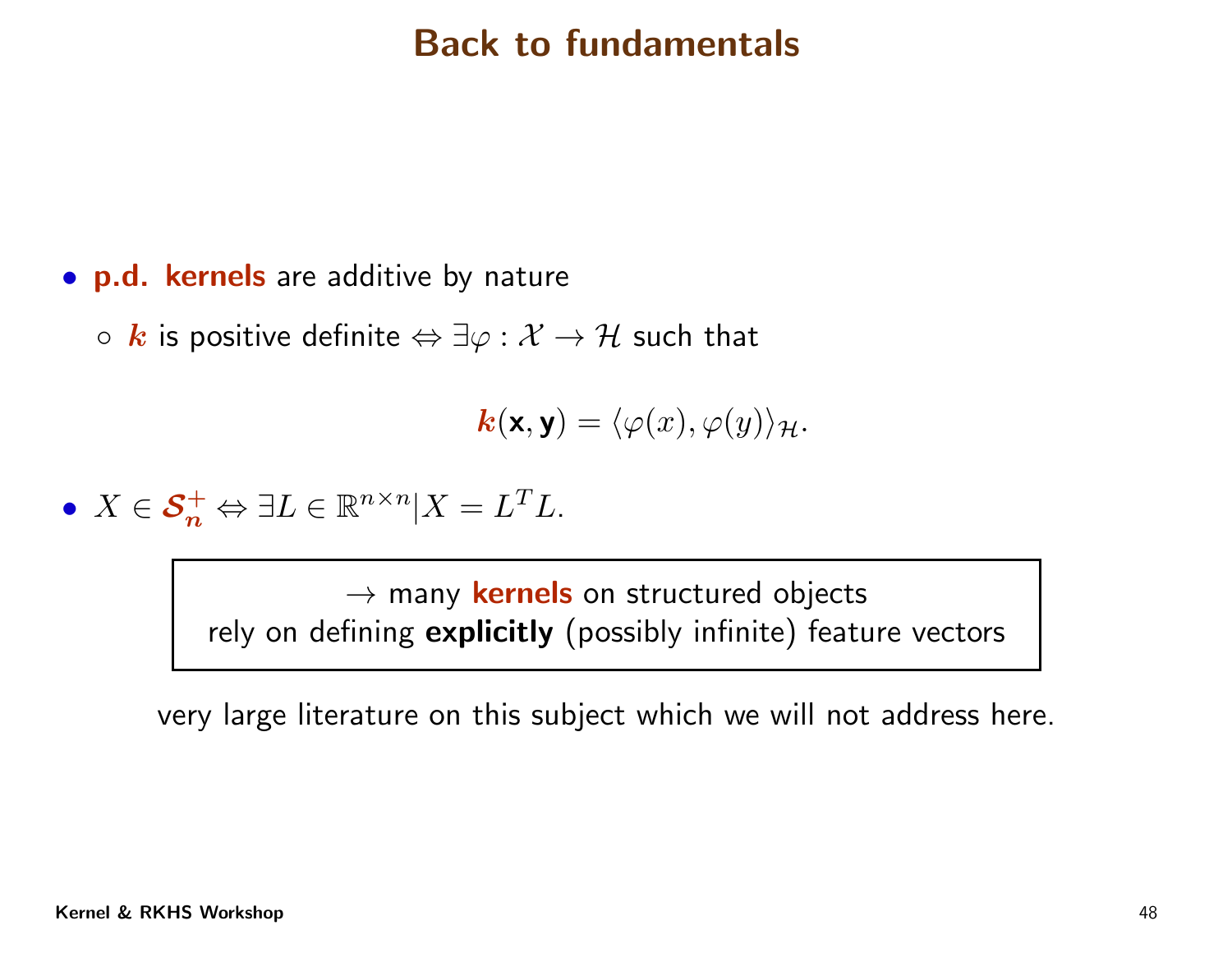# Combinatorial Distances

- To define <sup>a</sup> distance, an approach which has been repeatedly used is to,
	- $\circ$  Consider two inputs  $\mathsf{x},\mathsf{y},$
	- $\circ$  $\circ$  Define a **countable** set of **mappings** from **x** to **y**,  $T(\mathbf{x}, \mathbf{y})$
	- $\circ$ Define a cost  $c(\tau)$  for each element  $\tau$  of  $T(\mathbf{x}, \mathbf{y})$ .
	- $\circ$  Define a distance between  $\textsf{x},\textsf{y}$  as

$$
d(\mathbf{x}, \mathbf{y}) = \min_{\tau \in T(\mathbf{x}, \mathbf{y})} c(\tau)
$$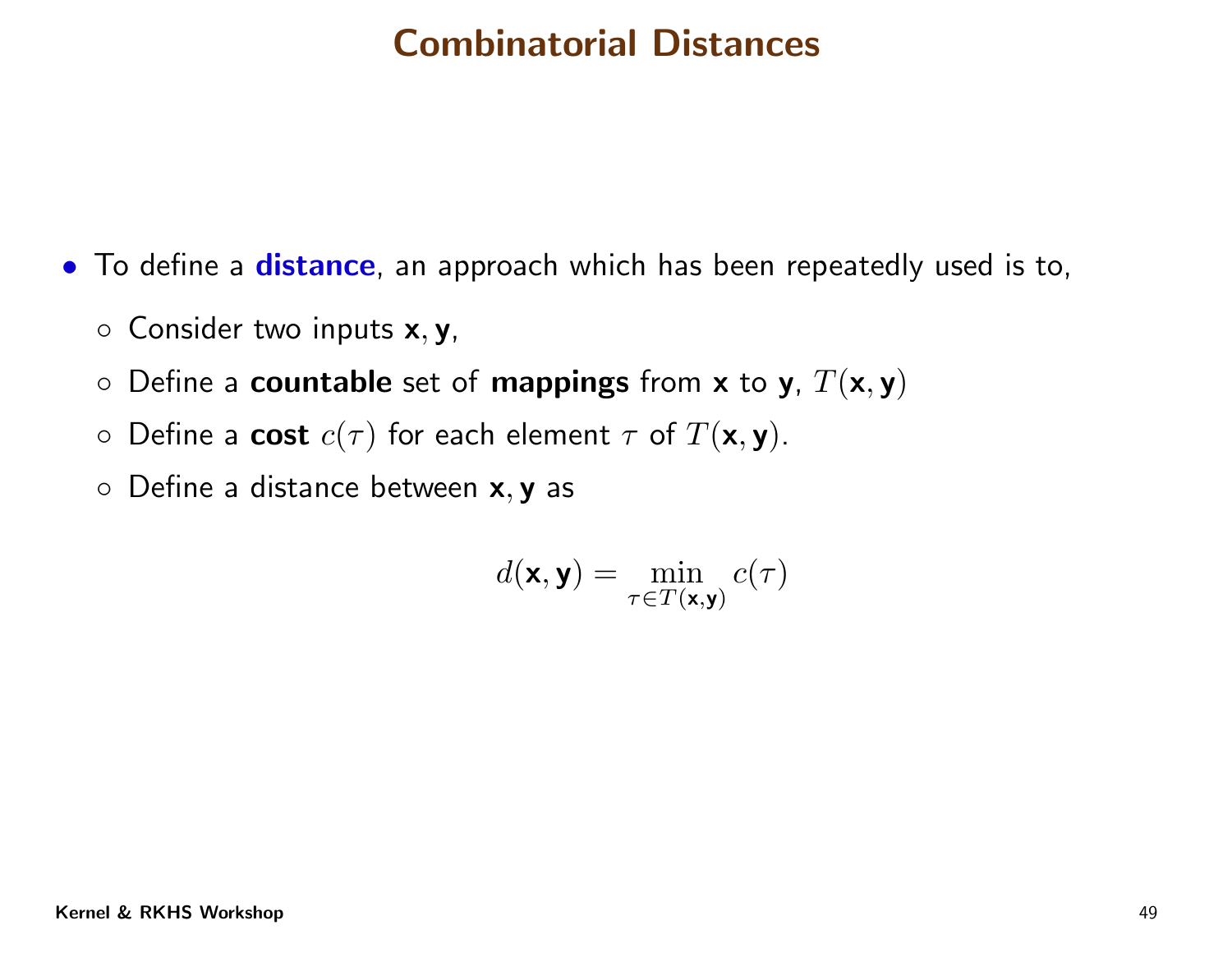# Combinatorial Distances

 $\bullet$  To define a distance, an approach which has been repeatedly used is to,

- $\circ$  Consider two inputs  $\mathsf{x},\mathsf{y},$
- $\circ$  $\circ$  Define a **countable** set of **mappings** from **x** to **y**,  $T(\mathbf{x}, \mathbf{y})$
- $\circ$ Define a cost  $c(\tau)$  for each element  $\tau$  of  $T(\mathbf{x}, \mathbf{y})$ .
- $\circ$  Define a distance between  $\textsf{x},\textsf{y}$  as

$$
d(\mathbf{x}, \mathbf{y}) = \min_{\tau \in T(\mathbf{x}, \mathbf{y})} c(\tau)
$$

 $\bullet$  Symmetry, definiteness and triangle inequalities depend on  $c$  and  $T.$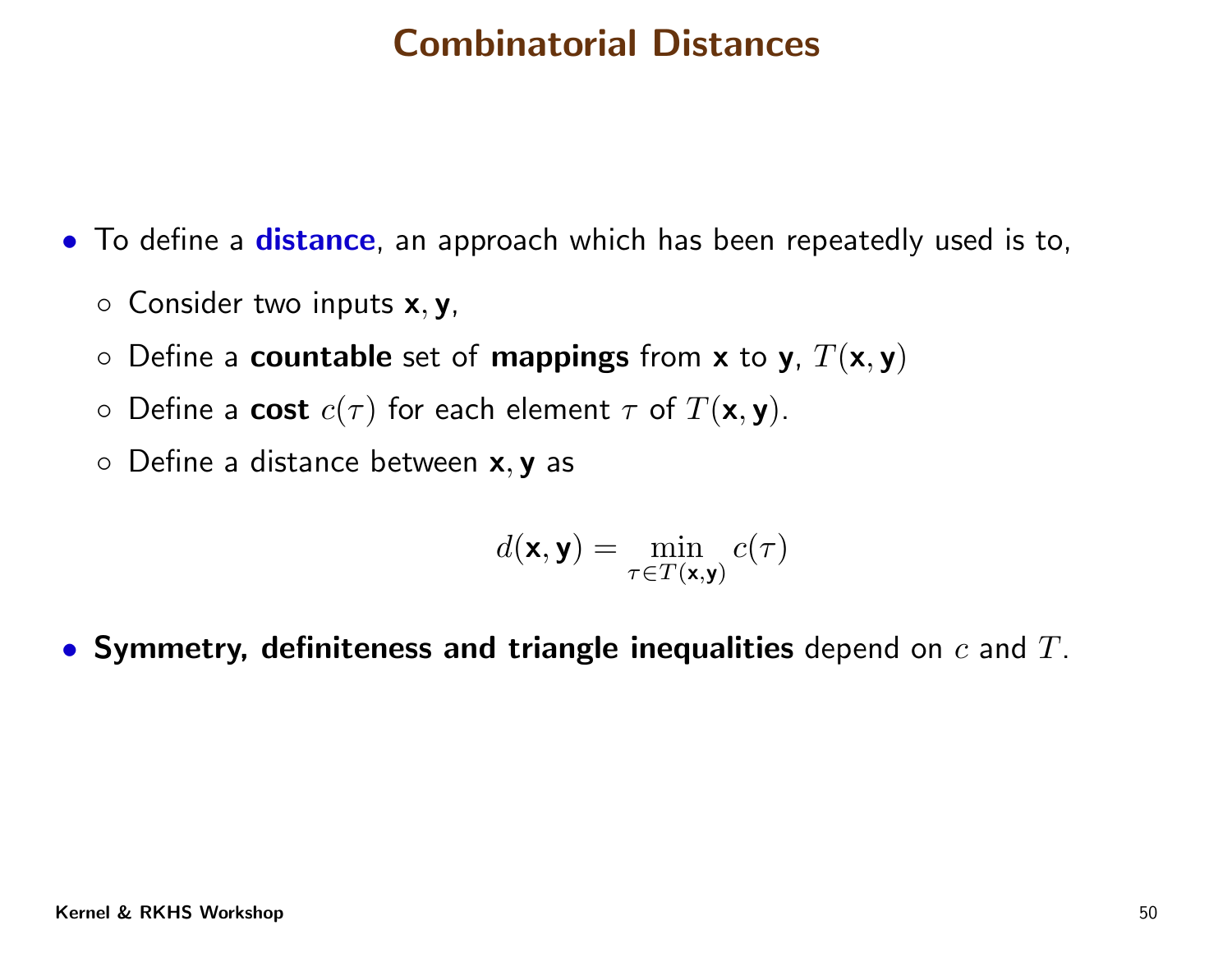# Combinatorial Distances

 $\bullet$  To define a distance, an approach which has been repeatedly used is to,

- $\circ$ Consider two inputs  $x, y$ ,
- $\circ$  $\circ$  Define a **countable** set of **mappings** from **x** to **y**,  $T(\mathbf{x}, \mathbf{y})$
- $\circ$ Define a cost  $c(\tau)$  for each element  $\tau$  of  $T(\mathbf{x}, \mathbf{y})$ .
- $\circ$  Define a distance between  $\textsf{x},\textsf{y}$  as

$$
d(\mathbf{x},\mathbf{y}) = \min_{\tau \in T(\mathbf{x},\mathbf{y})} c(\tau)
$$

- $\bullet$  Symmetry, definiteness and triangle inequalities depend on  $c$  and  $T.$
- $\bullet\,$  In many cases,  $T$  is endowed with a dot product,  $c(\tau)=\langle \tau, \theta\rangle$  for some  $\theta.$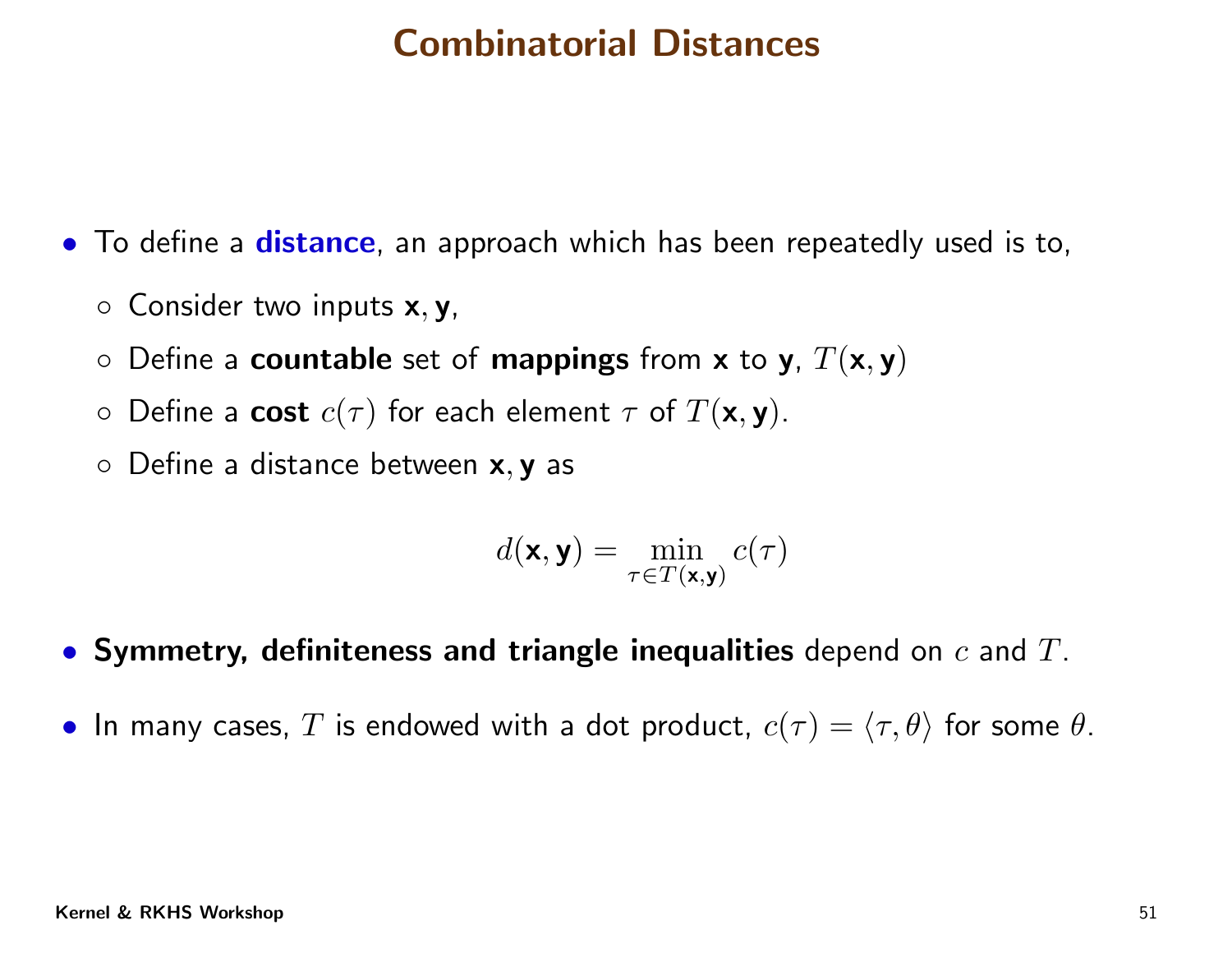# Combinatorial Distances are not Negative Definite

$$
d(\mathbf{x}, \mathbf{y}) = \min_{\tau \in T(\mathbf{x}, \mathbf{y})} c(\tau)
$$

 $\bullet$  In most cases such distances are not negative definite



• Can we use them to define kernels?



**• Yes** so far, using always the same technique.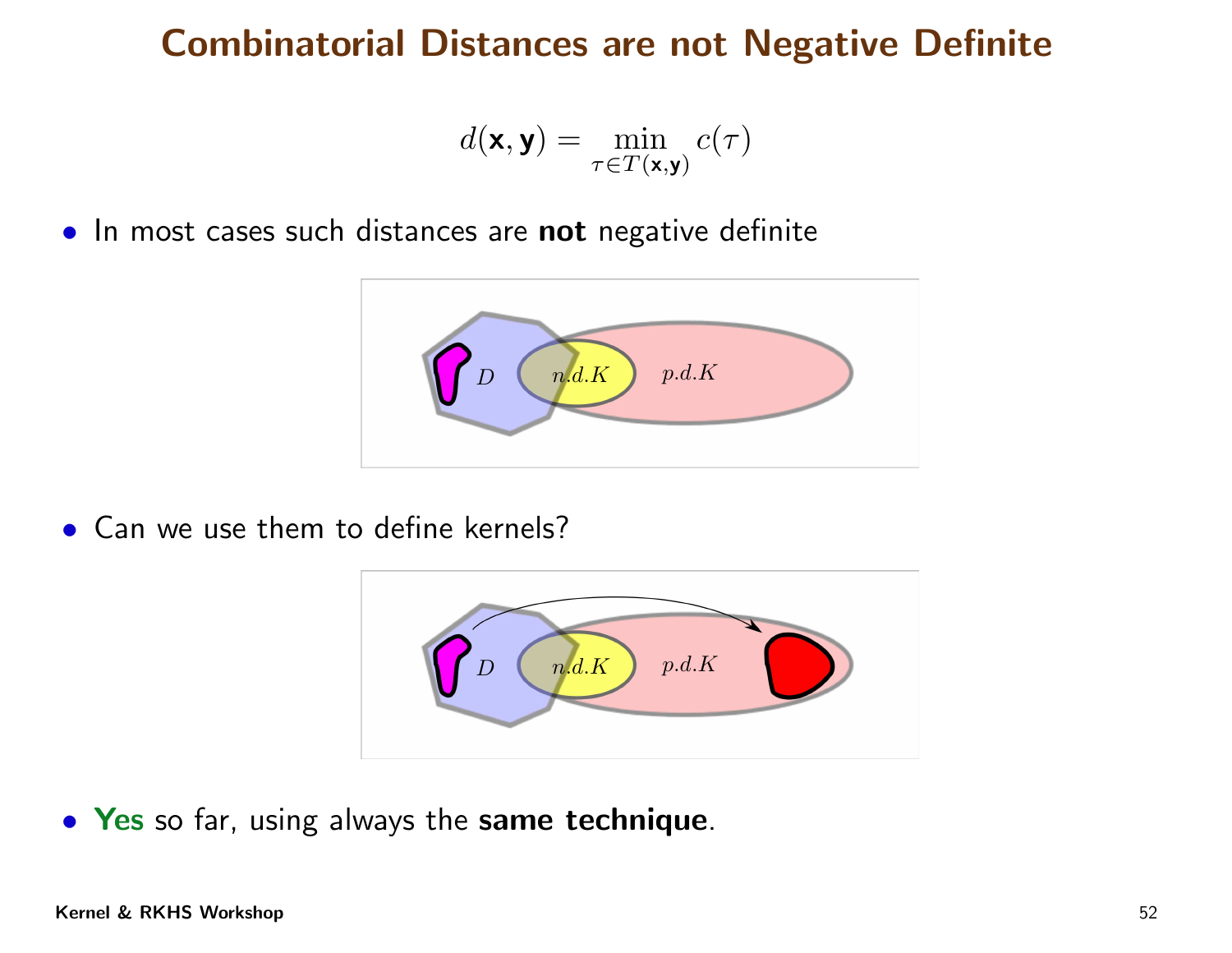#### An alternative definition of minimality

for a family of numbers  $a_n, n \in \mathbb{N}$ ,

$$
\text{soft-min}a_n = -\log \sum_n e^{-a_n}
$$

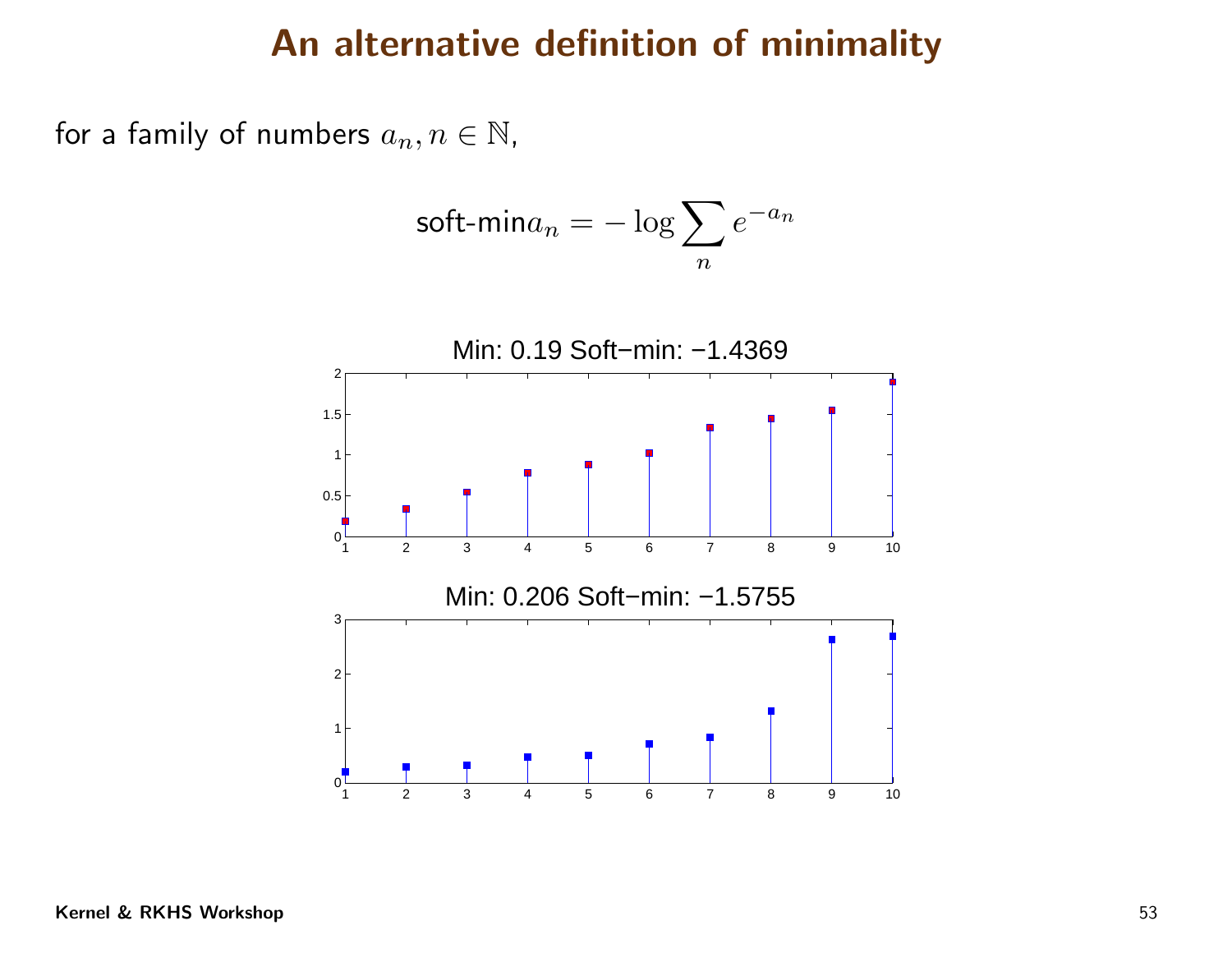#### Soft-min of costs - Generating Functions

$$
d(\mathbf{x}, \mathbf{y}) = \min_{\tau \in T(\mathbf{x}, \mathbf{y})} c(\tau)
$$

 $e^{-d}$  is  ${\bf not}$  positive definite in the general case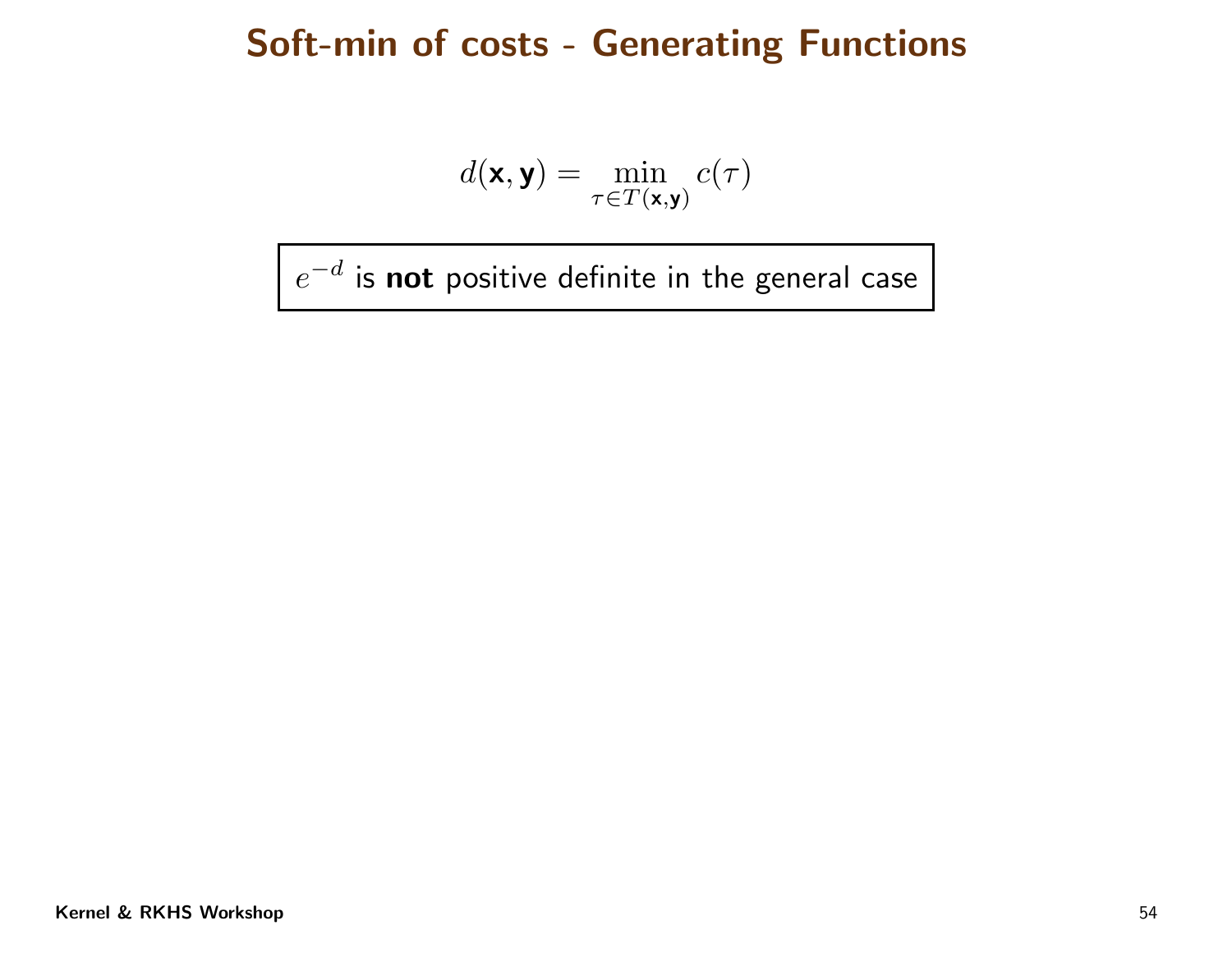#### Soft-min of costs - Generating Functions

$$
d(\mathbf{x}, \mathbf{y}) = \min_{\tau \in T(\mathbf{x}, \mathbf{y})} c(\tau)
$$

 $e^{-d}$  is  ${\bf not}$  positive definite in the general case

$$
\delta(\mathbf{x},\mathbf{y}) = \underset{\tau \in T(\mathbf{x},\mathbf{y})}{\text{soft-min}} \quad c(\tau)
$$

 $e^{-\delta}$  has been proved to be  $\boldsymbol{positive}$  definite in all known cases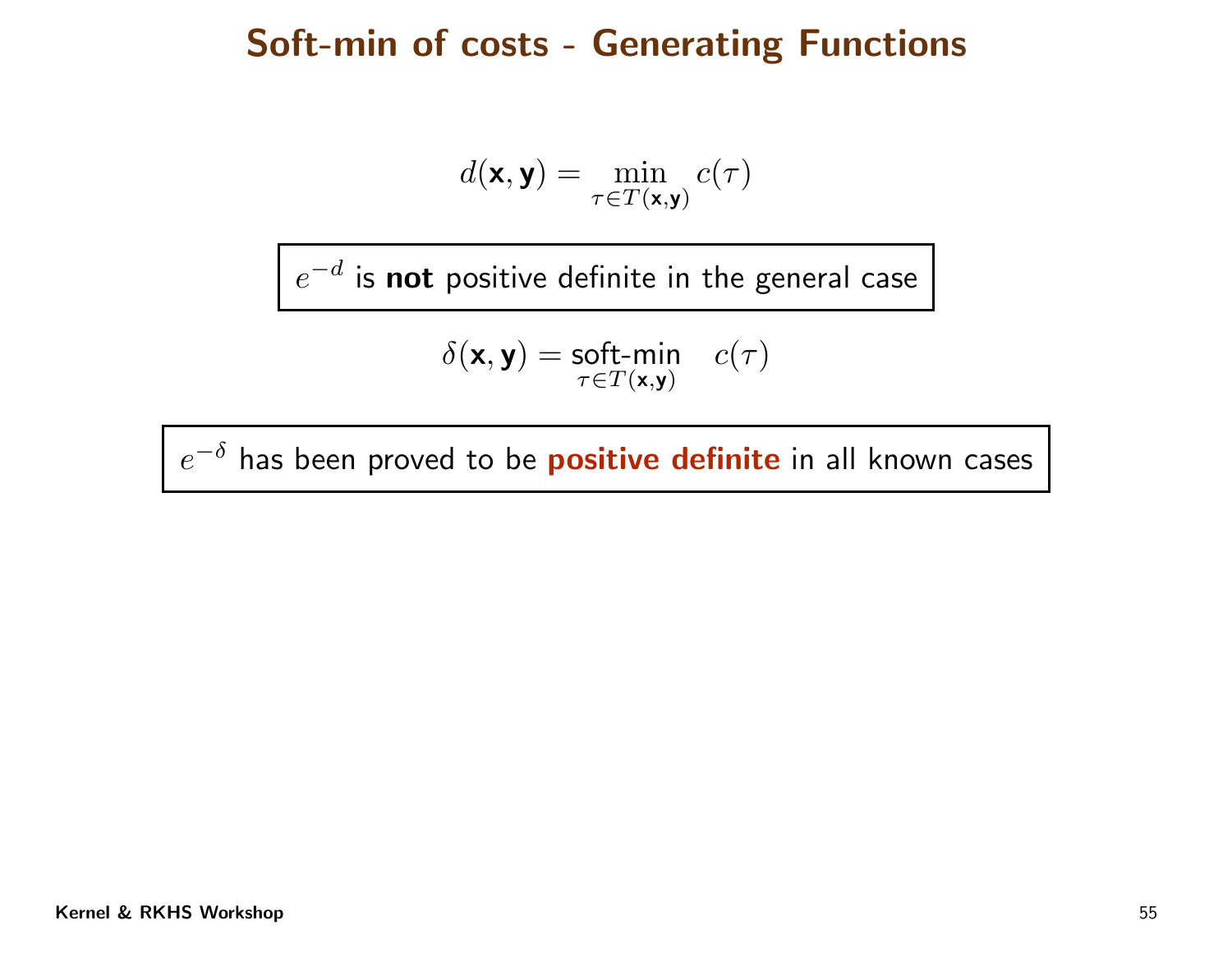#### Soft-min of costs - Generating Functions

$$
d(\mathbf{x}, \mathbf{y}) = \min_{\tau \in T(\mathbf{x}, \mathbf{y})} c(\tau)
$$

 $e^{-d}$  is  ${\bf not}$  positive definite in the general case

$$
\delta(\mathbf{x},\mathbf{y}) = \underset{\tau \in T(\mathbf{x},\mathbf{y})}{\text{soft-min}} \quad c(\tau)
$$

 $e^{-\delta}$  has been proved to be  $\boldsymbol{positive}$  definite in all known cases

$$
e^{-\delta(\mathbf{x}, \mathbf{y})} = \sum_{\tau \in T(\mathbf{x}, \mathbf{y})} e^{-\langle \tau, \theta \rangle} = G_{T(\mathbf{x}, \mathbf{y})}(\theta)
$$

 $G_{T(\mathbf{x},\mathbf{y})}$  is the  $\mathbf g$ enerating function of the set of all mappings between  $\mathbf x$  and  $\mathbf y$ .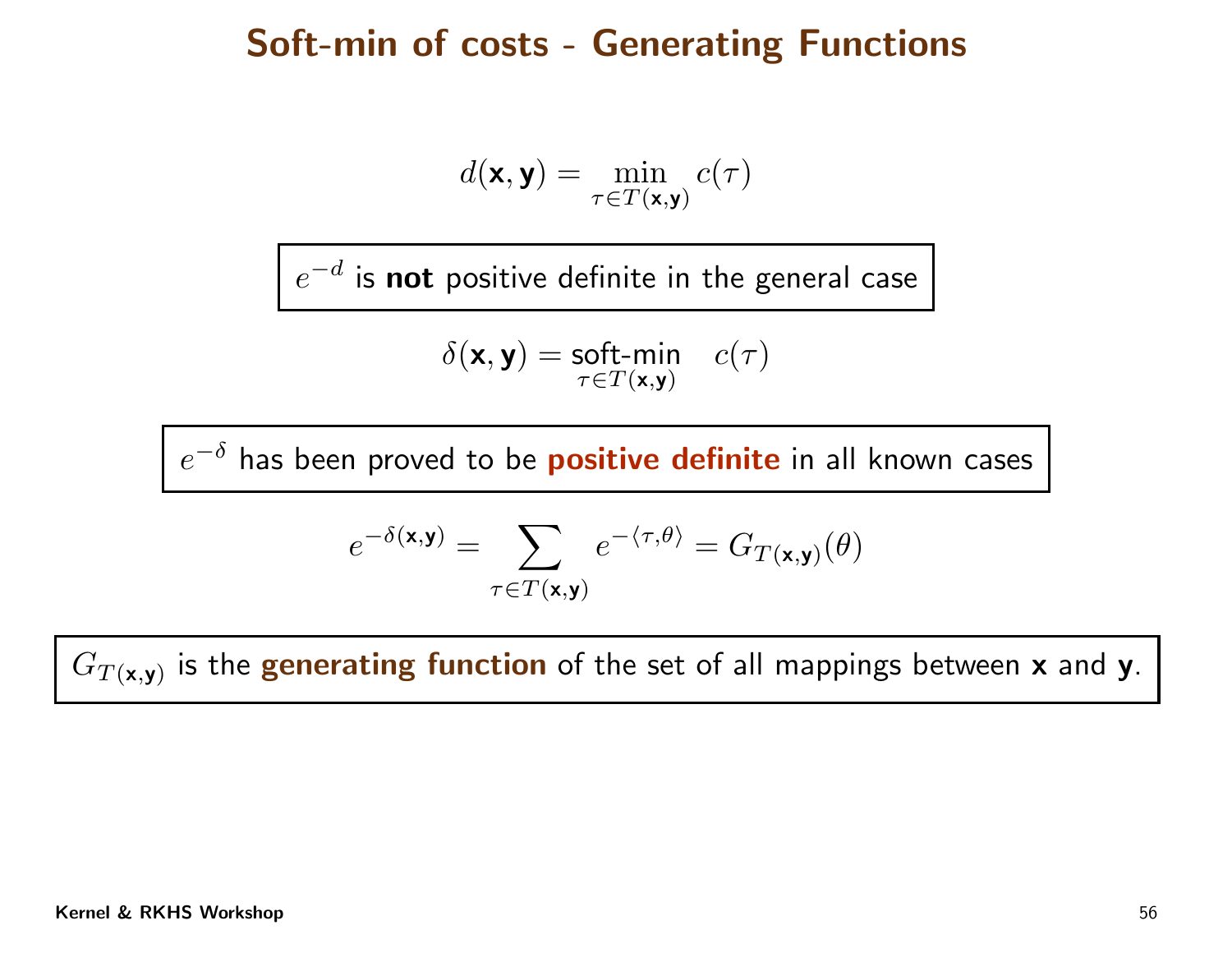• Input:  $\mathbf{x} = \{x_1, \cdots, x_n\}, \mathbf{y} = \{y_1, \cdots, y_n\} \in \mathcal{X}^n$ 

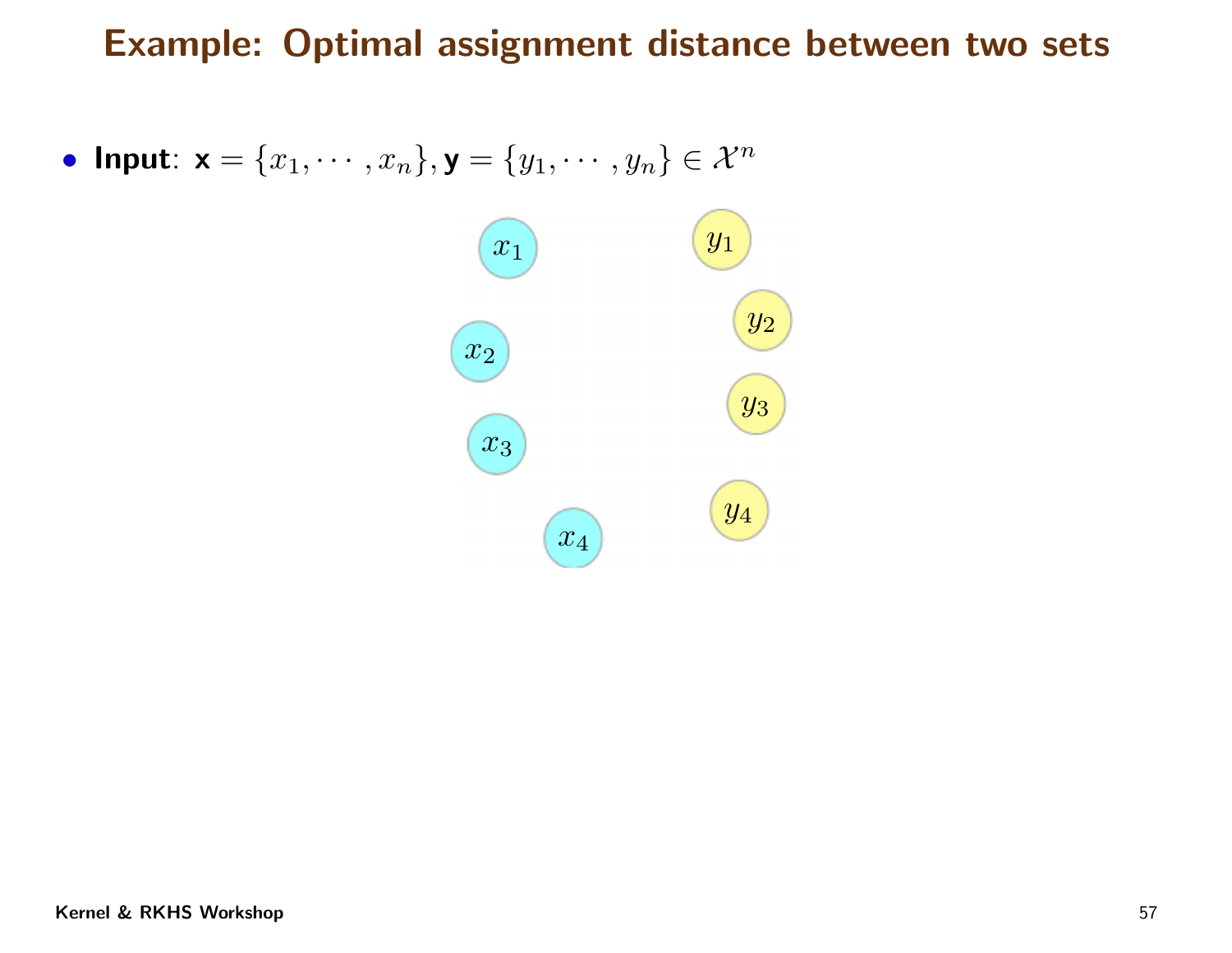• Input:  $\mathbf{x} = \{x_1, \cdots, x_n\}, \mathbf{y} = \{y_1, \cdots, y_n\} \in \mathcal{X}^n$ 



 $\bullet$  cost parameter: distance  $d$  on  $\mathcal X$ . mapping variable: permutation  $\sigma$  in  $S_n$ 

• cost: 
$$
\sum_{i=1}^{n} d(x_i, y_{\sigma(i)})
$$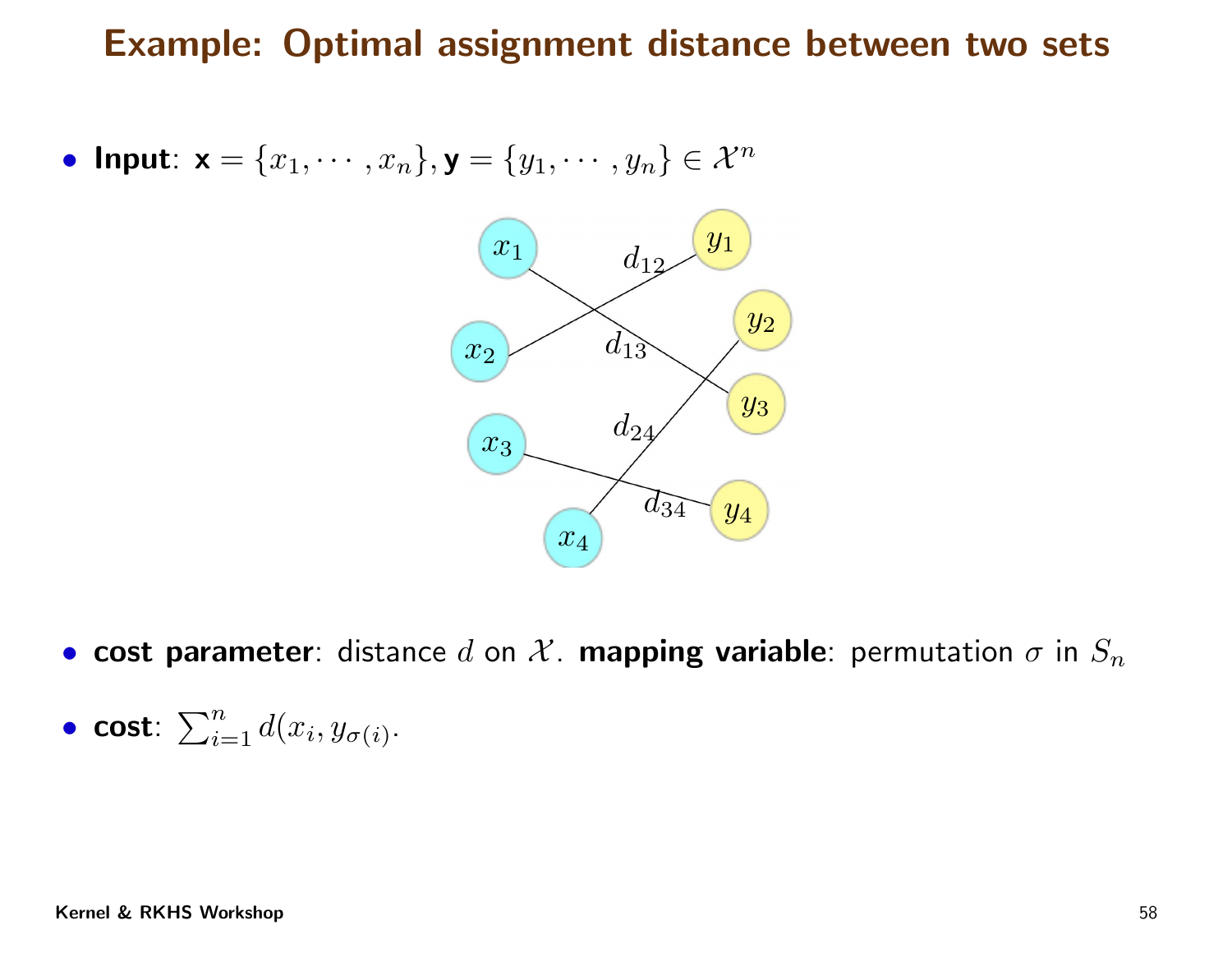• **Input:** 
$$
\mathbf{x} = \{x_1, \dots, x_n\}, \mathbf{y} = \{y_1, \dots, y_n\} \in \mathcal{X}^n
$$



• cost parameter: distance  $d$  on  $\mathcal X$ . mapping variable: permutation  $\sigma$  in  $S_n$ .

• **cost**: 
$$
\sum_{i=1}^{n} d(x_i, y_{\sigma(i)}) = \langle P_{\sigma}, D \rangle \text{ where } D = [d(x_i, y_j)]
$$

$$
d_{\text{Assig.}}(\mathbf{x}, \mathbf{y}) = \min_{\sigma \in S_n} \sum_{i=1}^n d(x_i, y_{\sigma(i)}) = \min_{\sigma \in S_n} \langle P_{\sigma}, D \rangle
$$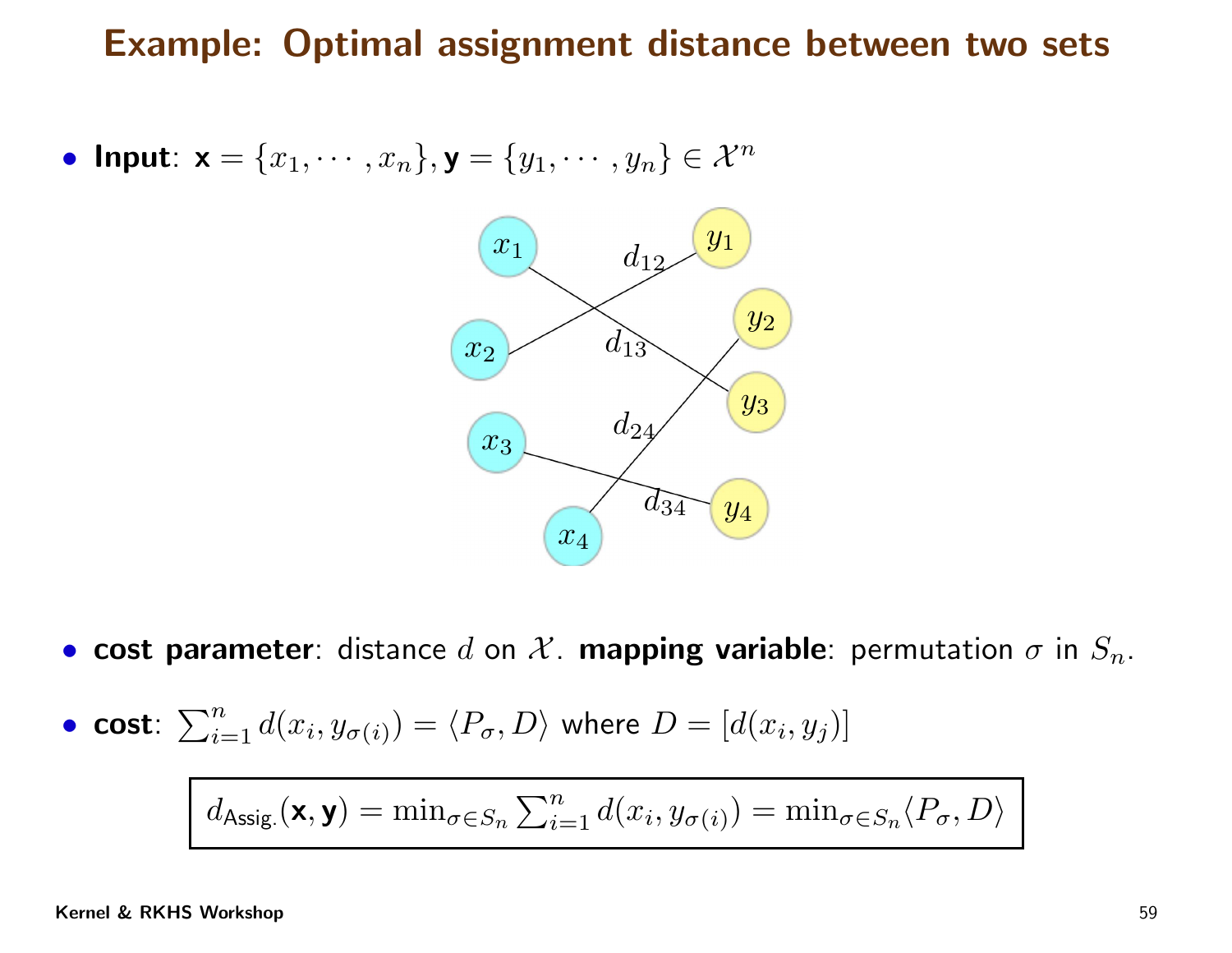$$
d_{\text{Assig.}}(\mathbf{x}, \mathbf{y}) = \min_{\sigma \in S_n} \sum_{i=1}^n d(x_i, y_{\sigma(i)}) = \min_{\sigma \in S_n} \langle P_{\sigma}, D \rangle
$$

define  $k=e^{-d}$ . If  $k$  is positive definite on  $\mathcal X$  then

$$
k_{\text{Perm}}(\mathbf{x}, \mathbf{y}) = \sum_{\sigma \in S_n} e^{-\langle P_{\sigma}, D \rangle} = \text{Permanent}[k(x_i, y_j)]
$$

is positive definite (C. 2007).  $e^{-d_{\sf Assig.}}$  is not (Frohlich et al. 2005, Vert 2008).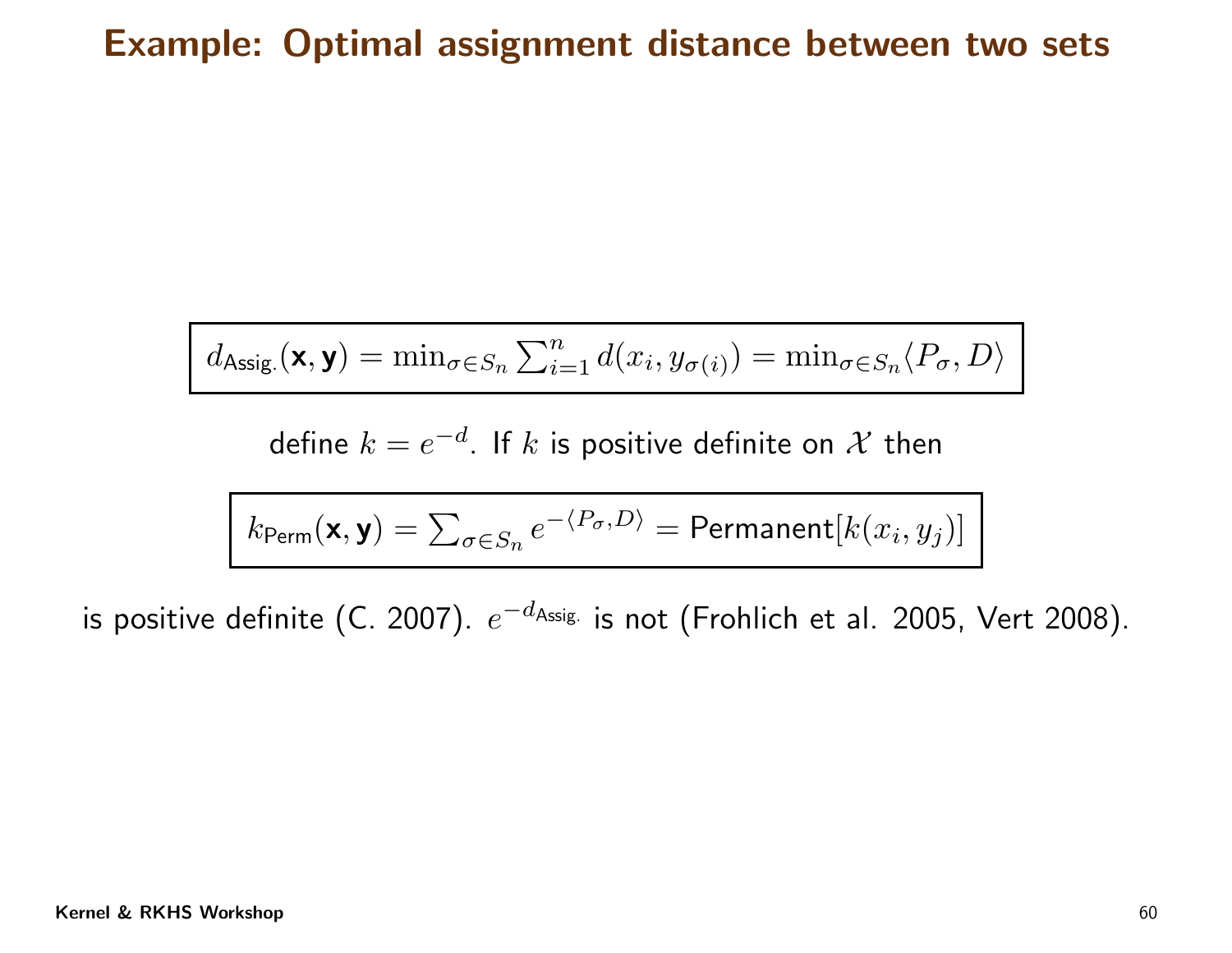• **Input**: 
$$
x = (x_1, \dots, x_n), y = (y_1, \dots, y_m) \in \mathcal{X}^n, \mathcal{X}
$$
 finite

 $\mathsf{x}=\text{\tt{DOLNG}},\ \mathsf{y}=\text{\tt{DONE}}$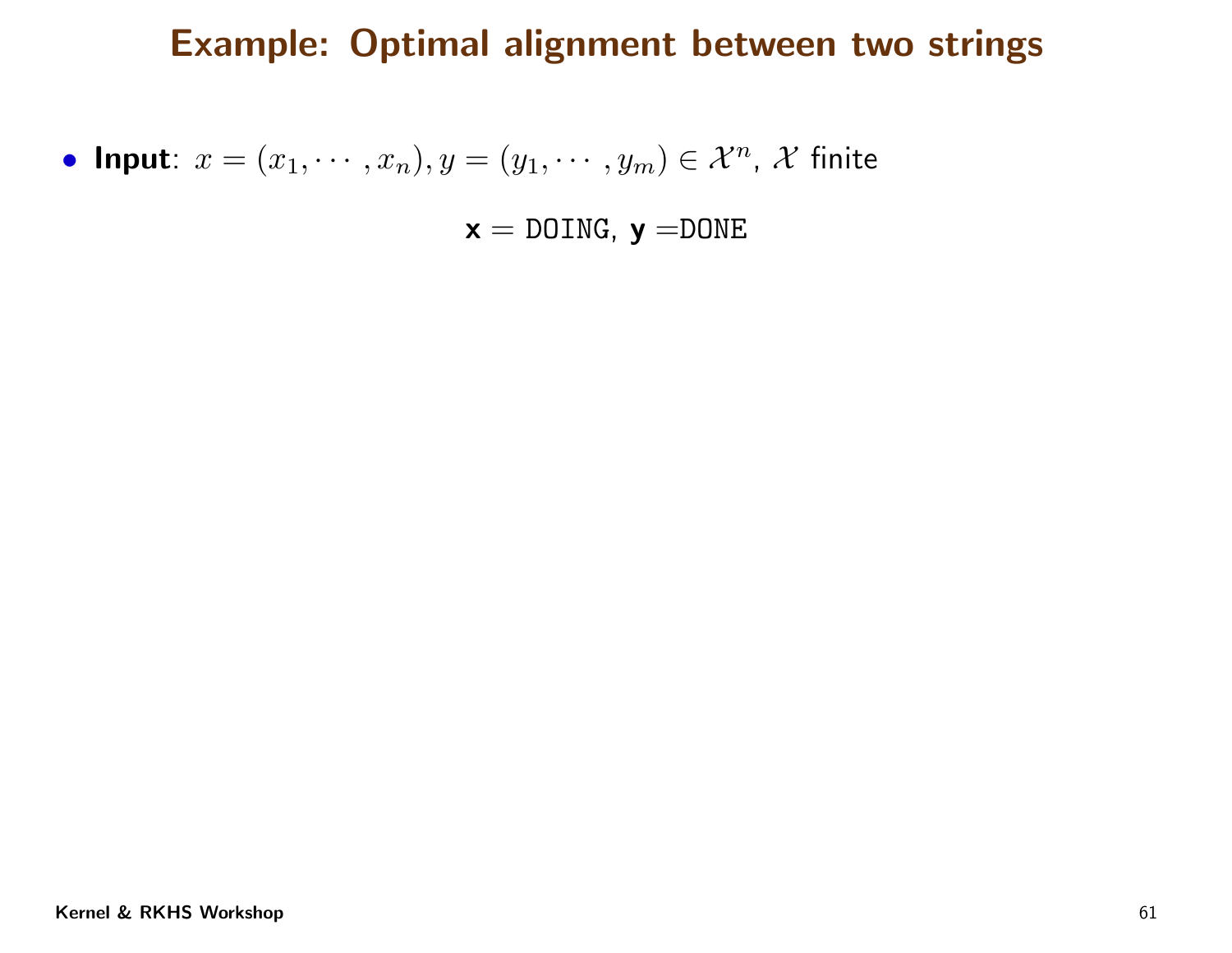• **Input**: 
$$
x = (x_1, \dots, x_n), y = (y_1, \dots, y_m) \in \mathcal{X}^n, \mathcal{X}
$$
 finite

 $\mathsf{x}=\text{\tt{DOLNG}},\ \mathsf{y}=\text{\tt{DONE}}$ 

• mapping variable: alignment  $\pi$ = $=\Bigg($  $\pi$  $\pi_1(1)$ ) ··· π<br>` 1 $\begin{array}{ccc} \pi_1(1) & \cdots & \pi_1(q) \ \pi_2(1) & \cdots & \pi_2(q) \end{array}$  $\left.\begin{array}{ccc} 0 & \cdots & \pi_1(q) \ \cdots & \pi_2(q) \end{array} \right)$  (increasing path)

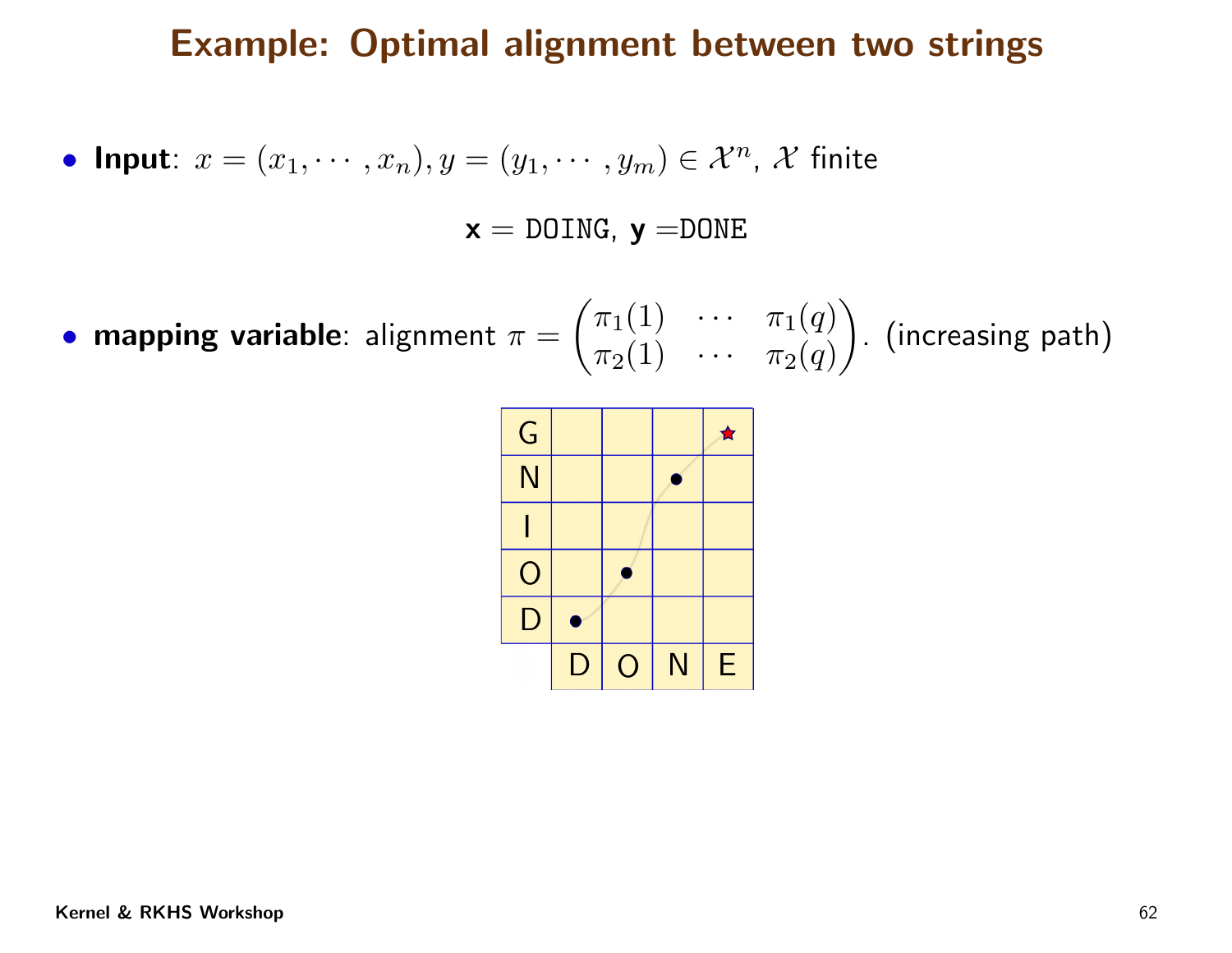• **Input**: 
$$
x = (x_1, \dots, x_n), y = (y_1, \dots, y_m) \in \mathcal{X}^n, \mathcal{X}
$$
 finite

 $\mathsf{x}=\text{\tt{DOLNG}},\ \mathsf{y}=\text{\tt{DONE}}$ 

 $\bullet$  mapping variable: alignment  $\pi$ = $\left(\begin{array}{c}\right)$ π $\pi_1(1)$  $\int$   $\cdots$   $\pi$ 1 $\begin{array}{ccc} \pi_1(1) & \cdots & \pi_1(q) \ \pi_2(1) & \cdots & \pi_2(q) \end{array}$  $\left.\begin{array}{ccc} 0 & \cdots & \pi_1(q) \ \cdots & \pi_2(q) \end{array} \right)$  (increasing path)



- $\bullet$  cost parameter: distance  $d$  on  $\mathcal{X} +$  gap function  $g : \mathbb{N} \to \mathbb{R}$ .
- $\bullet \ \ c(\pi)=\sum_{i=1}^{|\pi|}d(x_{\pi_1(i)},y_{\pi_2(i)})+\sum_{i=1}^{|\pi|-1}$  $\sum_{i=1}^{|\pi|-1}g(\pi_1(i+1))$  $-\pi_1(i))+g(\pi_2(i+1))$  $-\,\pi_2(i))$

#### Kernel & RKHS Workshop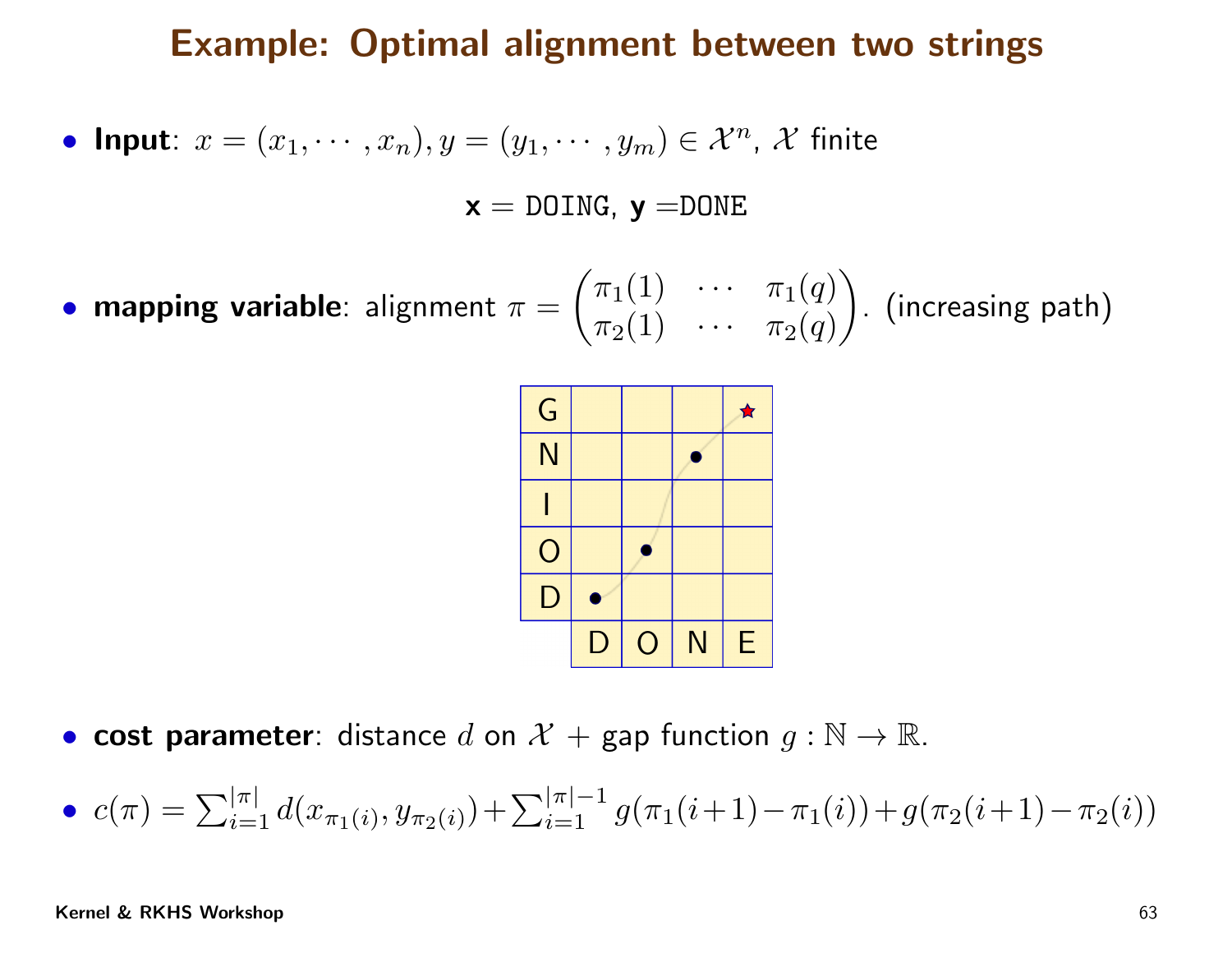• **Input**: 
$$
x = (x_1, \dots, x_n), y = (y_1, \dots, y_m) \in \mathcal{X}^n, \mathcal{X}
$$
 finite

 $\mathsf{x}=\text{\tt{DOLNG}},\ \mathsf{y}=\text{\tt{DONE}}$ 

• mapping variable: alignment  $\pi$ = $\left(\begin{array}{c}\right)$  $\pi$  $\pi_1(1)$  $\begin{matrix} 1 & \cdots & \pi \\ 0 & \cdots & \pi \end{matrix}$ 1 $\begin{array}{ccc} \pi_1(1) & \cdots & \pi_1(q) \ \pi_2(1) & \cdots & \pi_2(q) \end{array}$  $\left.\begin{array}{ccc} 0 & \cdots & \pi_1(q) \ \cdots & \pi_2(q) \end{array}\right)$ . (increasing path)



- $\bullet$  cost parameter: distance  $d$  on  $\mathcal{X} +$  gap function  $g : \mathbb{N} \to \mathbb{R}$ .
- $\bullet \ \ c(\pi)=\sum_{i=1}^{|\pi|}d(x_{\pi_1(i)},y_{\pi_2(i)})+\sum_{i=1}^{|\pi|-1}$  $\sum_{i=1}^{\lfloor n\rfloor-1}g(\pi_1(i+1))$  $-\pi_1(i))+g(\pi_2(i+1))$  $-\,\pi_2(i))$

 $d_{\sf align}({\mathbf x},{\mathbf y}) = \min_{\pi \in {\mathsf{Alignnents}}}c(\pi)$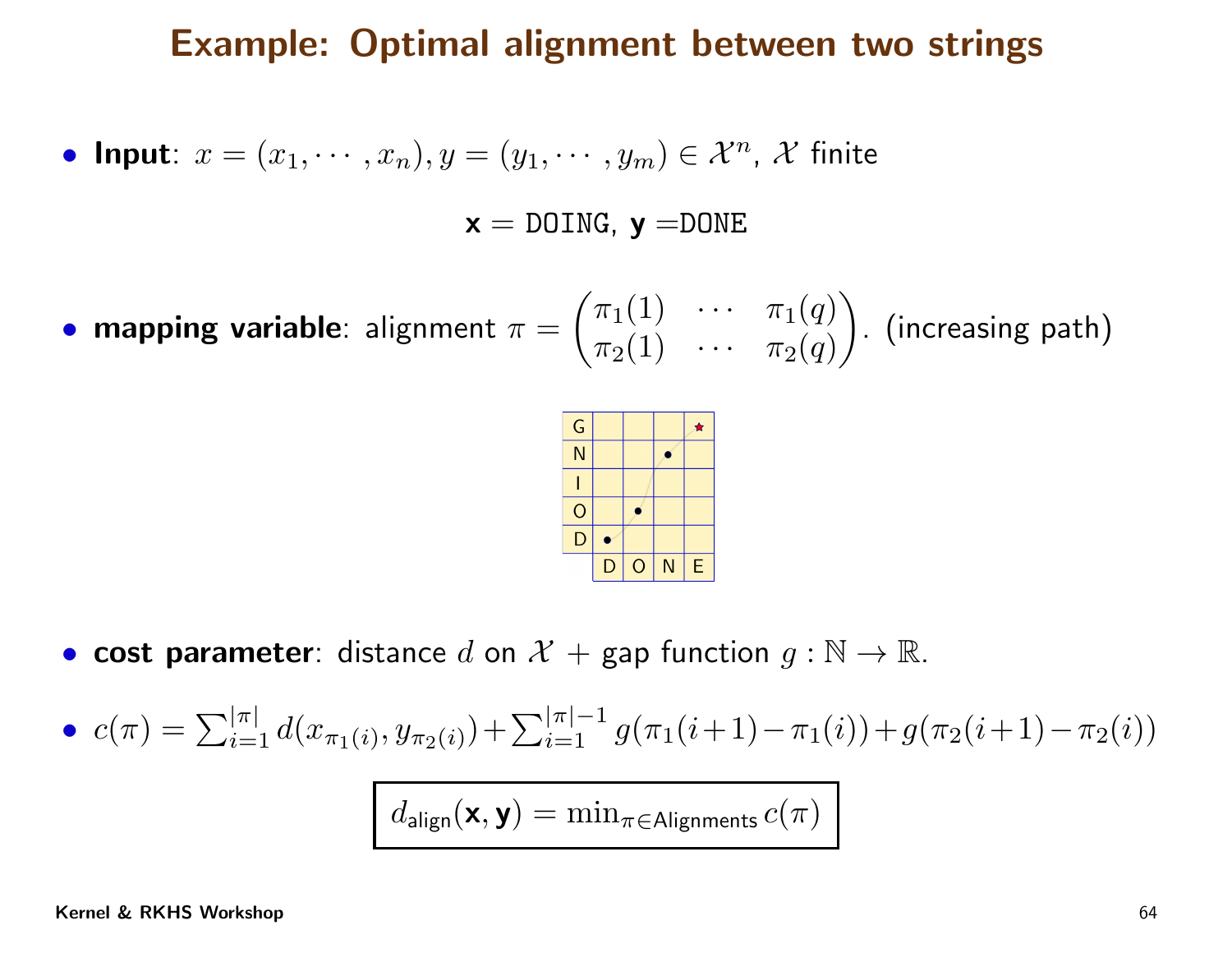$$
d_{\text{align}}(\mathbf{x}, \mathbf{y}) = \min_{\pi \in \text{Aligaments}} c(\pi)
$$

define  $k=e^{-d}$ . If  $k$  is positive definite on  $\mathcal X$  then

$$
k_{\text{LA}}(\mathbf{x}, \mathbf{y}) = \sum_{\pi \in \text{Aligaments}} e^{-c(\pi)}
$$

is positive definite (Saigo et al. 2003).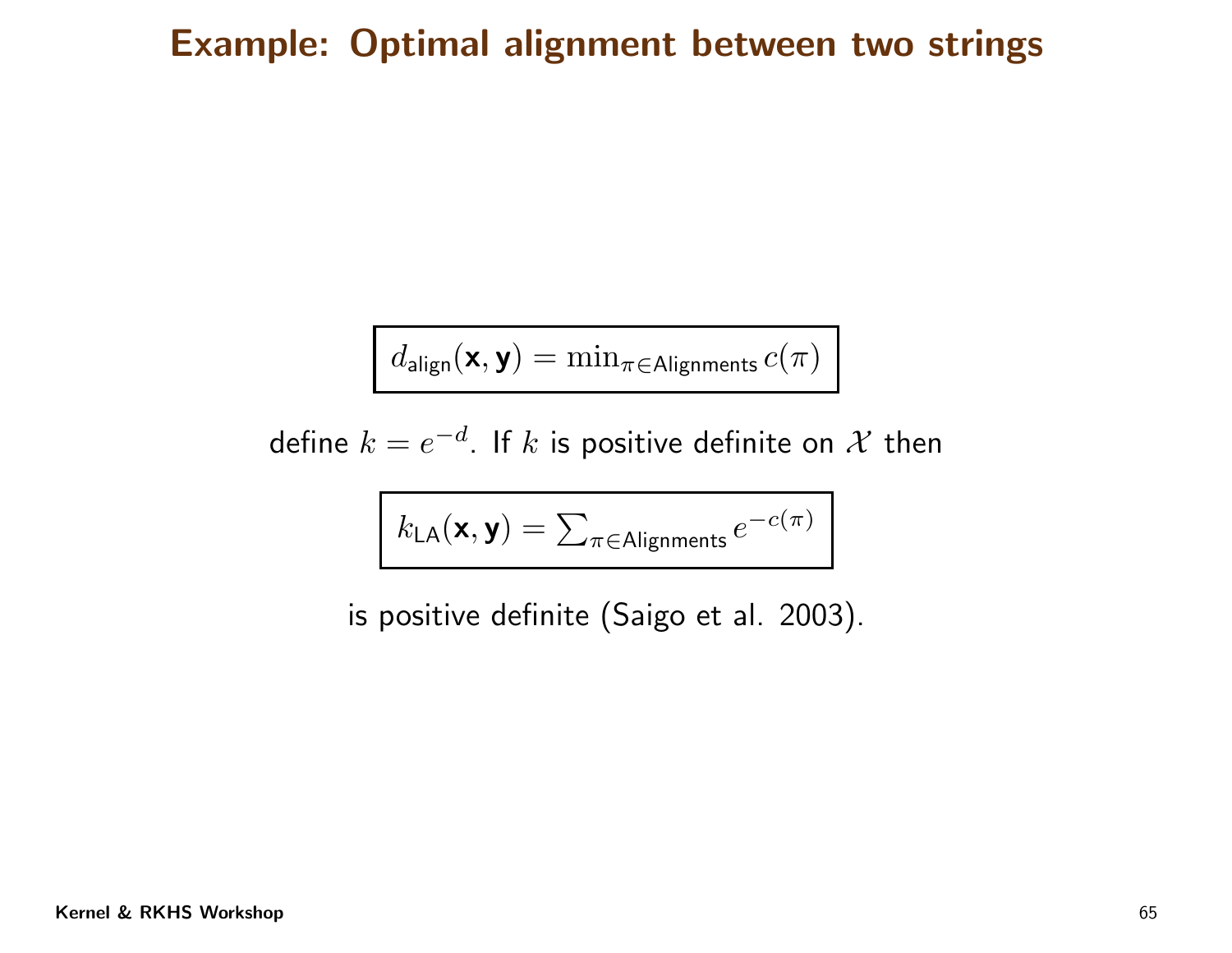• Input:  $x = (x_1, \dots, x_n), y = (y_1, \dots, y_m) \in \mathbb{R}^n$ 

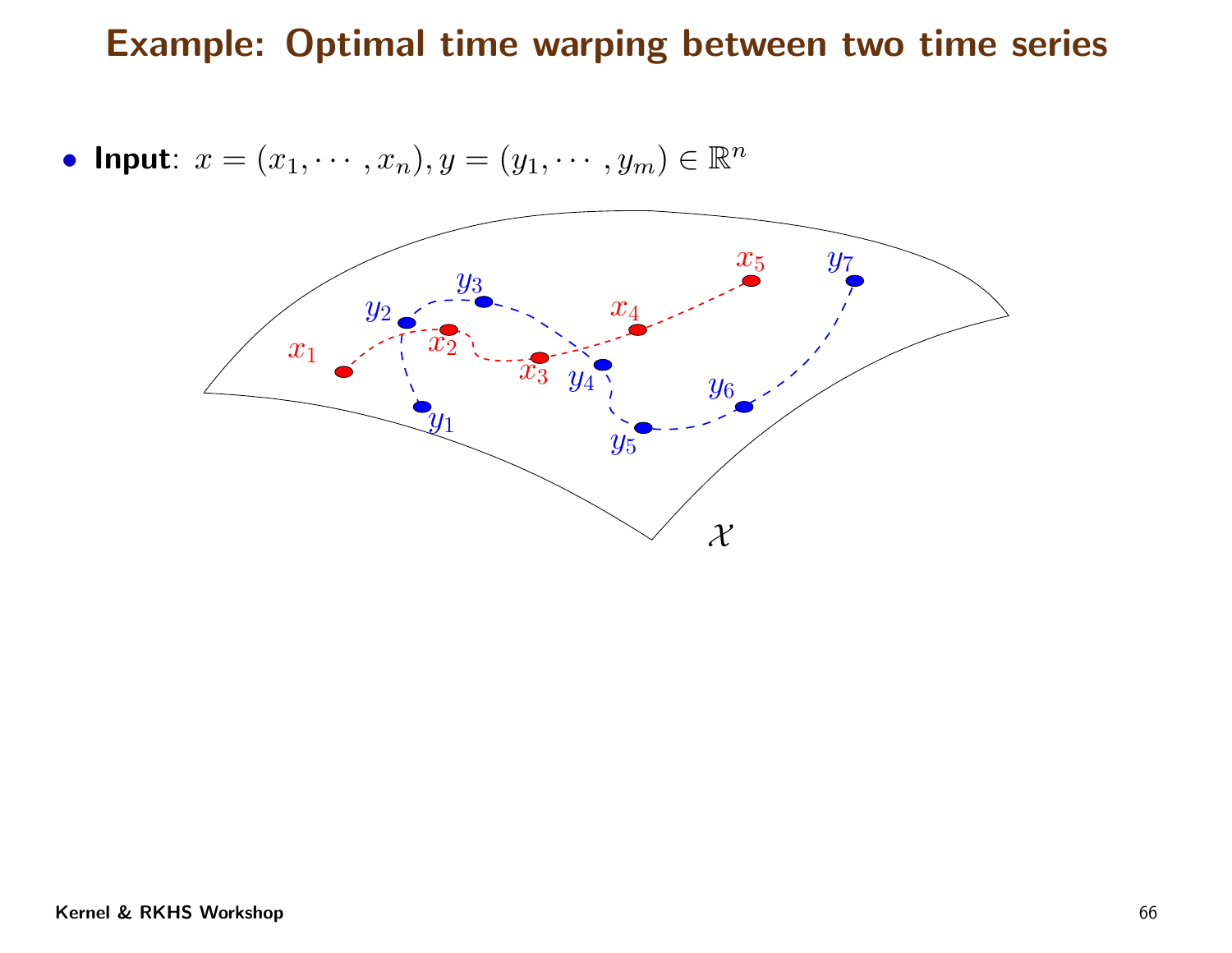• **Input**: 
$$
x = (x_1, \dots, x_n), y = (y_1, \dots, y_m) \in \mathbb{R}^n
$$

 $\bullet$  mapping variable:  $\pi$ = $=\Bigg($  $\pi$  $\pi_1(1)$  $\int$   $\cdots$   $\pi$ 1 $\begin{array}{ccc} \pi_1(1) & \cdots & \pi_1(q) \ \pi_2(1) & \cdots & \pi_2(q) \end{array}$  $\left.\begin{array}{ccc} 0 & \cdots & \pi_1(q) \ \cdots & \pi_2(q) \end{array}\right)$  (increasing **contiguous** path)

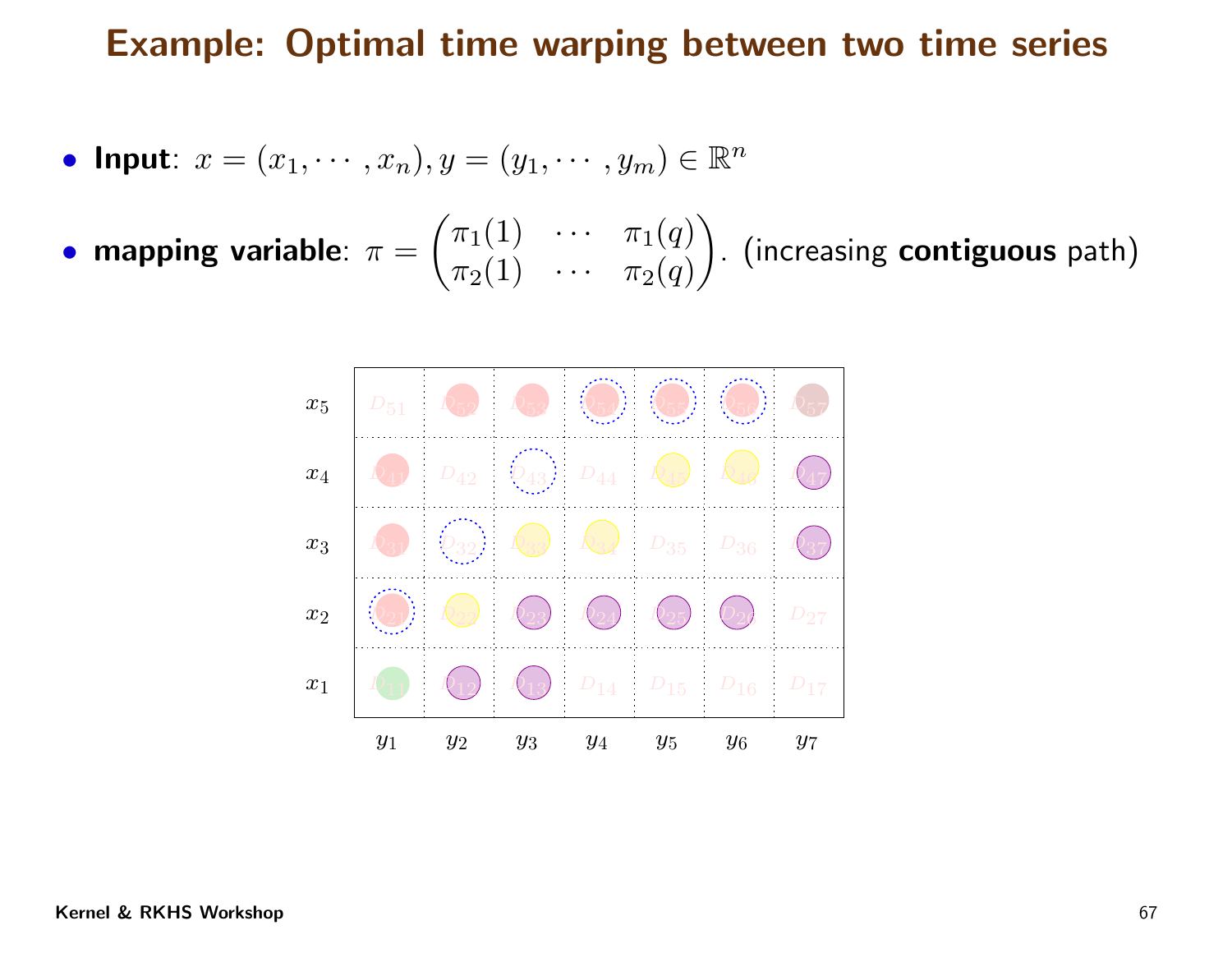• **Input**: 
$$
x = (x_1, \dots, x_n), y = (y_1, \dots, y_m) \in \mathbb{R}^n
$$

 $\bullet$  mapping variable:  $\pi$ = $=\Bigg($  $\pi$  $\pi_1(1)$  $\int$   $\cdots$   $\pi$ 1 $\begin{array}{ccc} \pi_1(1) & \cdots & \pi_1(q) \ \pi_2(1) & \cdots & \pi_2(q) \end{array}$  $\left.\begin{array}{ccc} 0 & \cdots & \pi_1(q) \ \cdots & \pi_2(q) \end{array}\right)$  (increasing **contiguous** path)



• cost parameter: distance  $d$  on  $\mathcal{X}$ . cost:  $c(\pi) = \sum_{i=1}^{|\pi|} d(x_{\pi_1(i)}, y_{\pi_2(i)})$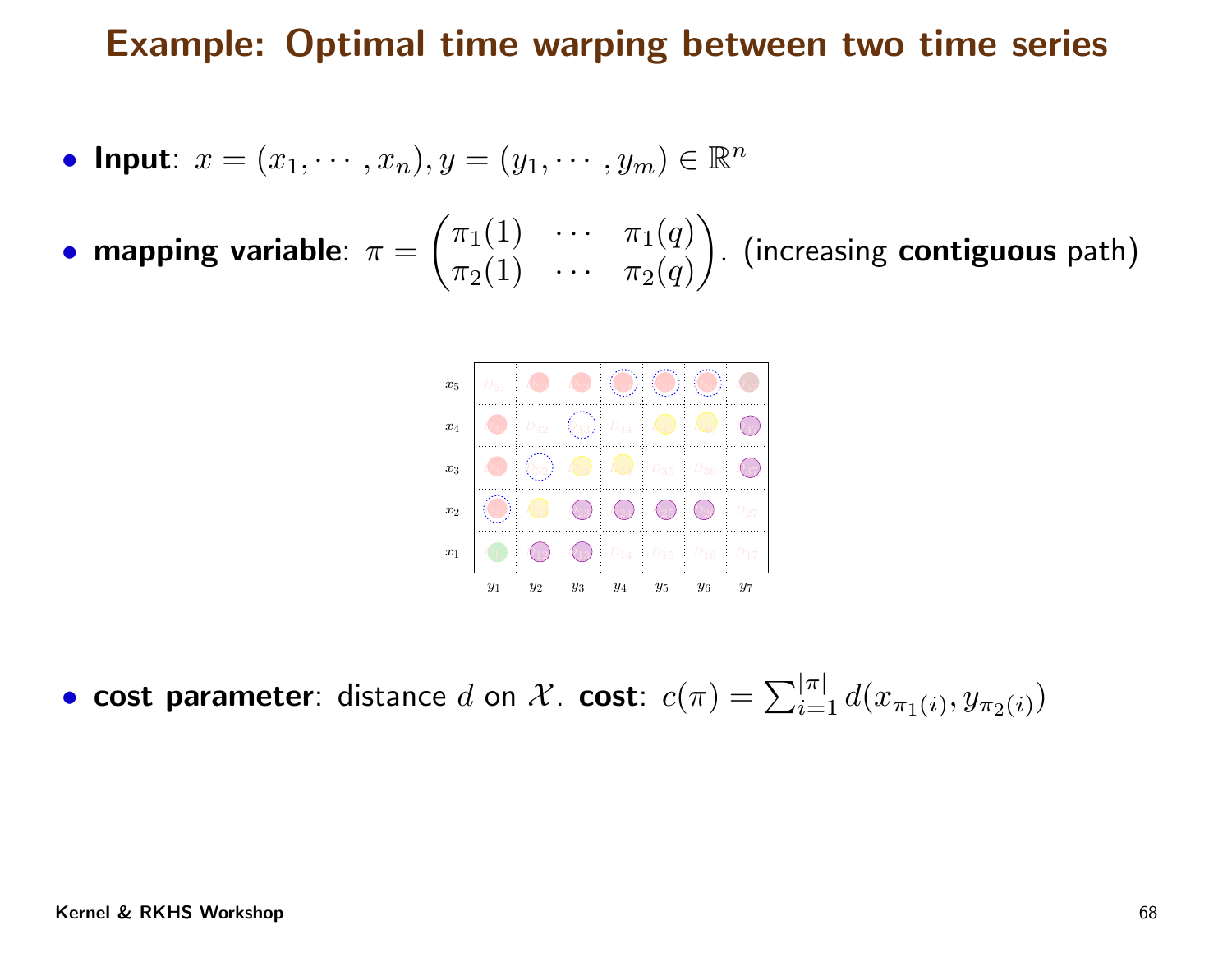• **Input**: 
$$
x = (x_1, \dots, x_n), y = (y_1, \dots, y_m) \in \mathbb{R}^n
$$

 $\bullet$  mapping variable:  $\pi$ = $=\Bigg($  $\pi$  $\pi_1(1)$  $\int$   $\cdots$   $\pi$ 1 $\begin{array}{ccc} \pi_1(1) & \cdots & \pi_1(q) \ \pi_2(1) & \cdots & \pi_2(q) \end{array}$  $\left.\begin{array}{ccc} 0 & \cdots & \pi_1(q) \ \cdots & \pi_2(q) \end{array}\right)$  (increasing **contiguous** path)



• cost parameter: distance  $d$  on  $\mathcal{X}$ . cost:  $c(\pi) = \sum_{i=1}^{|\pi|} d(x_{\pi_1(i)}, y_{\pi_2(i)})$ 

 $d_{\mathsf{DTW}}(\mathsf{x},\mathsf{y}) = \min_{\pi \in \mathsf{Aligaments}} c(\pi)$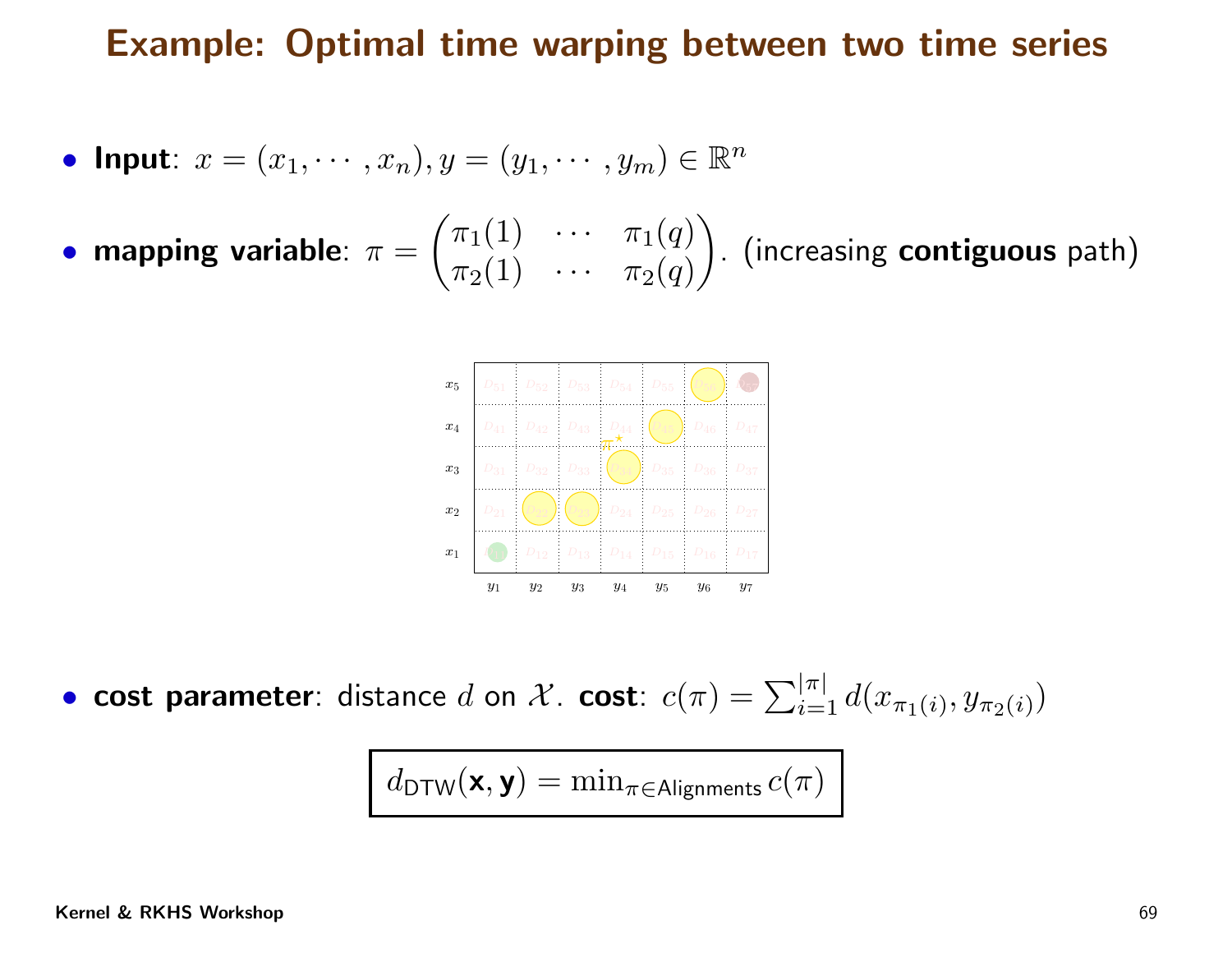$$
d_{\mathsf{DTW}}(\mathbf{x},\mathbf{y}) = \min_{\pi \in \mathsf{Aligaments}} c(\pi)
$$

define  $k=e^{-d}.$  If  $k$  is positive definite and geometrically divisible on  ${\cal X}$  then

$$
k_{\mathsf{GA}}(\mathbf{x},\mathbf{y}) = \sum_{\pi \in \mathsf{Alignments}} e^{-c(\pi)}
$$

is positive definite (C. et al. 2007, C. 2011)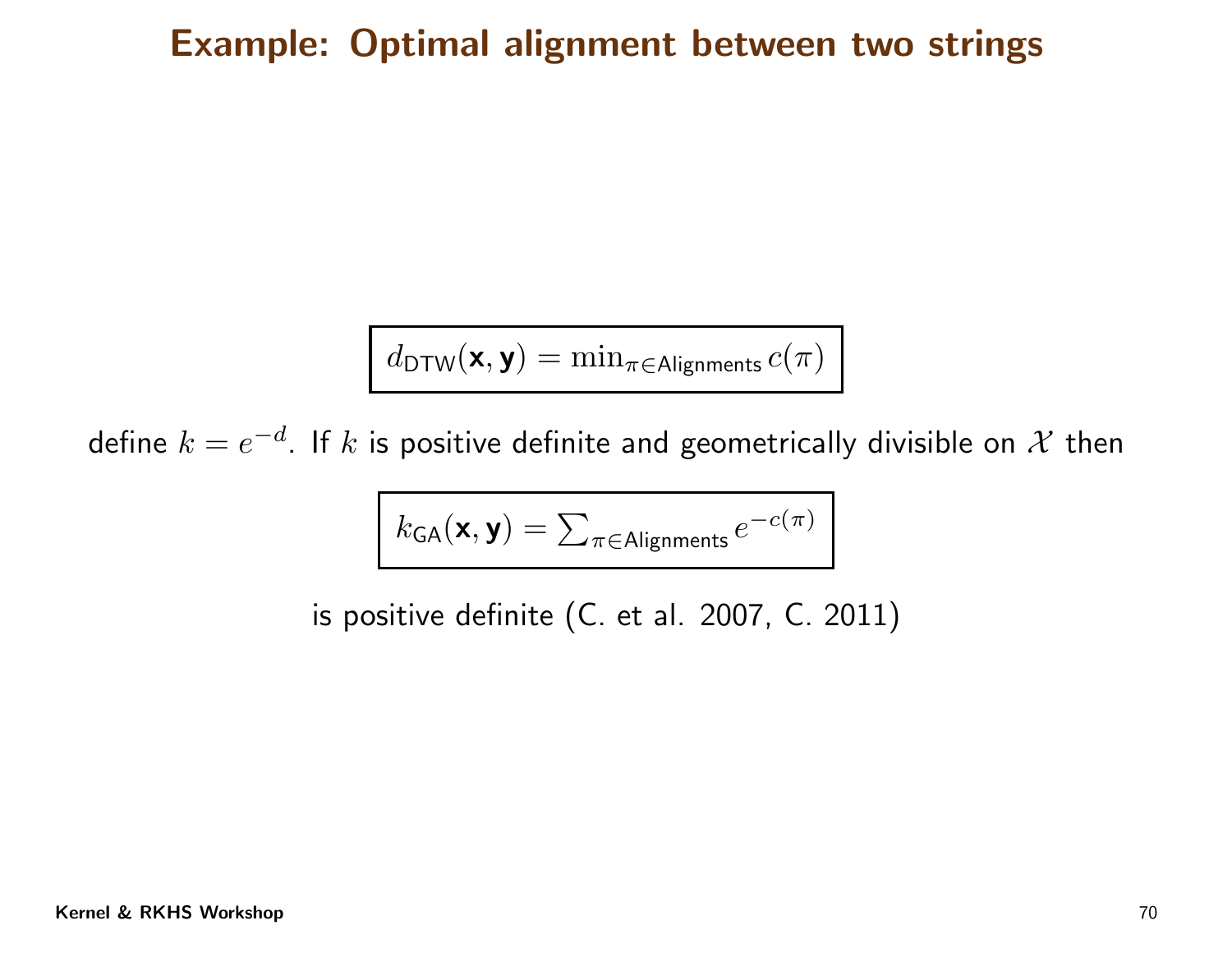#### Example: Edit-distance between two trees

- Input: two labeled trees x, y.
- mapping variable: sequence of substitutions/deletions/insertions of vertices



• $\bullet\,$  cost parameter:  $\gamma$  distance between labels and cost for deletion/insertion

$$
d_{\mathsf{TreeEdit}}(\mathbf{x}, \mathbf{y}) = \min_{\sigma \in \mathsf{EditScripts}(\mathbf{x}, \mathbf{y})} \sum \gamma(\sigma_i)
$$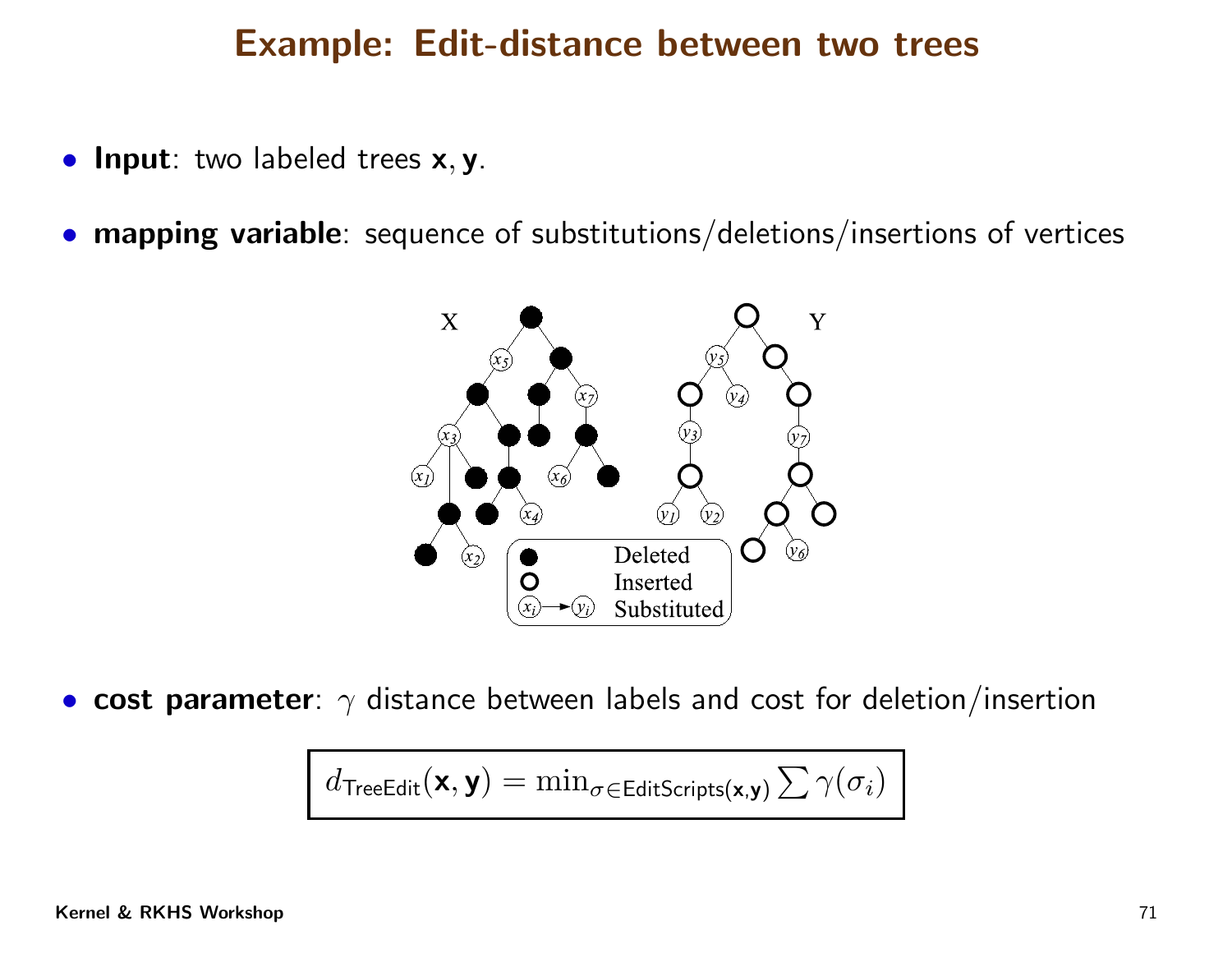### Example: Edit-distance between two trees

- Input: two labeled trees x, y.
- •mapping variable: sequence of substitutions/deletions/insertions of vertices



• $\bullet\,$  cost parameter:  $\gamma$  distance between labels and cost for deletion/insertion

$$
d_{\mathsf{TreeEdit}}(\mathbf{x}, \mathbf{y}) = \min_{\sigma \in \mathsf{EditScripts}(\mathbf{x}, \mathbf{y})} \sum \gamma(\sigma_i)
$$

 $\bullet$  Positive definiteness of the generating function (if  $e^{-\gamma})$  p.d. proved by Shin & Kuboyama 2008; Shin, C., Kuboyama 2011.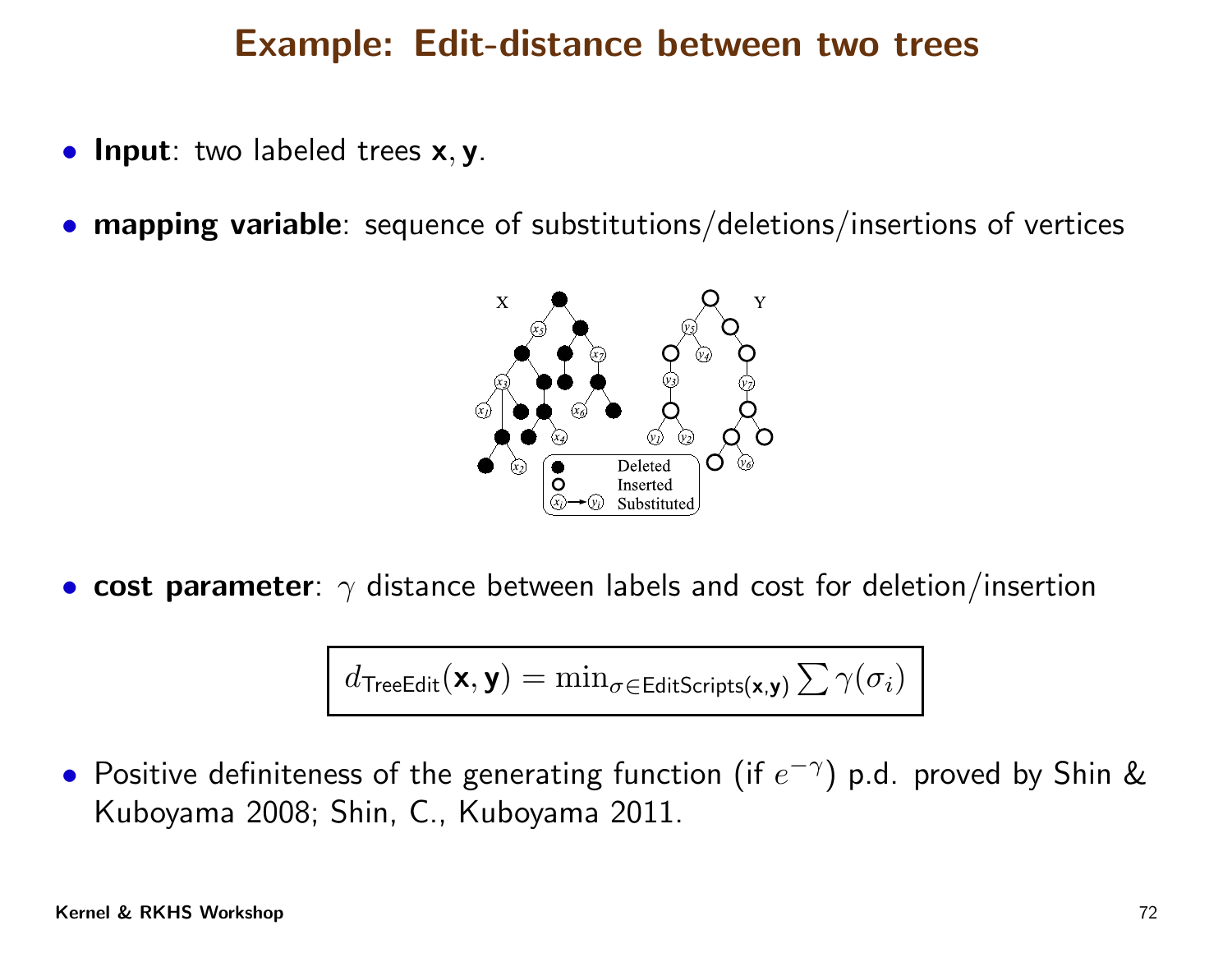## Example: Transportation distance between discrete histograms

 $\bullet$  Input: two integer histograms  $\textsf{x},\textsf{y}\in\mathbb{N}^{d}$  such that  $\sum$ d $\sum\limits_{i=1}^a x_i = \sum$ d $\frac{u}{i=1}y_i=N$ 



- mapping: transportation matrices  $U(r,c) = \{X \in \mathbb{N}^d\}$  $\times d$  $d|X\mathbf{1}_d=\mathbf{x}, X^T$  ${^T} \mathbf{1}_d=\mathbf{y}\}$
- cost parameter:  $M$  distance matrix in  $\mathcal{M}_d$ .

$$
d_W(\mathbf{x}, \mathbf{y}) = \min_{X \in U(r,c)} \langle X, M \rangle
$$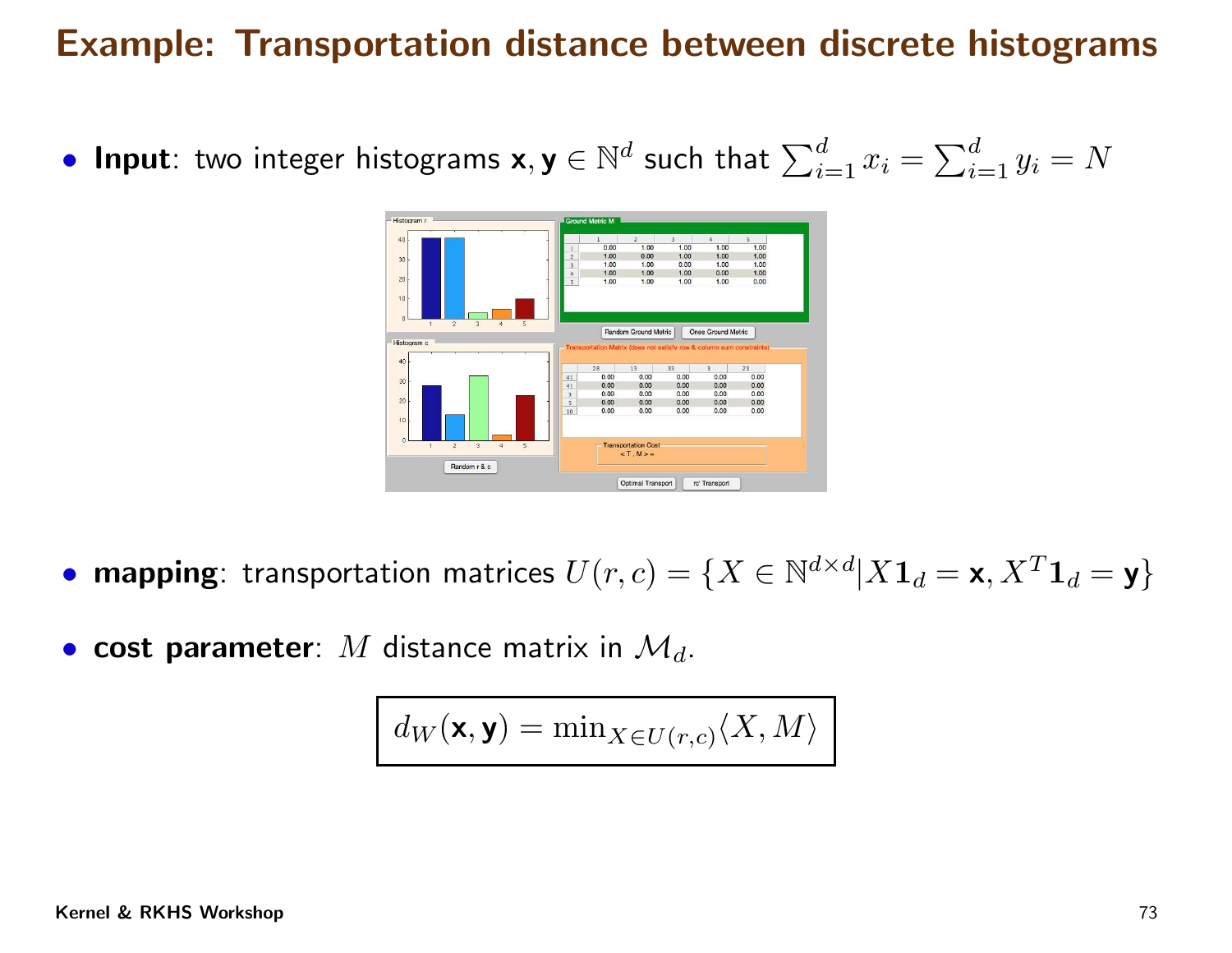## Example: Transportation distance between discrete histograms

$$
d_W(\mathbf{x},\mathbf{y}) = \min_{X \in U(r,c)} \langle X, M \rangle
$$

define  $k_{ij}=e^{-}$  $^{m_{ij}}$  . If  $[k_{ij}]$  is positive definite on  $\mathcal X$  then

$$
k_M(\mathbf{x}, \mathbf{y}) = \sum_{X \in U(r,c)} e^{-\langle X, M \rangle}
$$

is positive definite (C., submitted).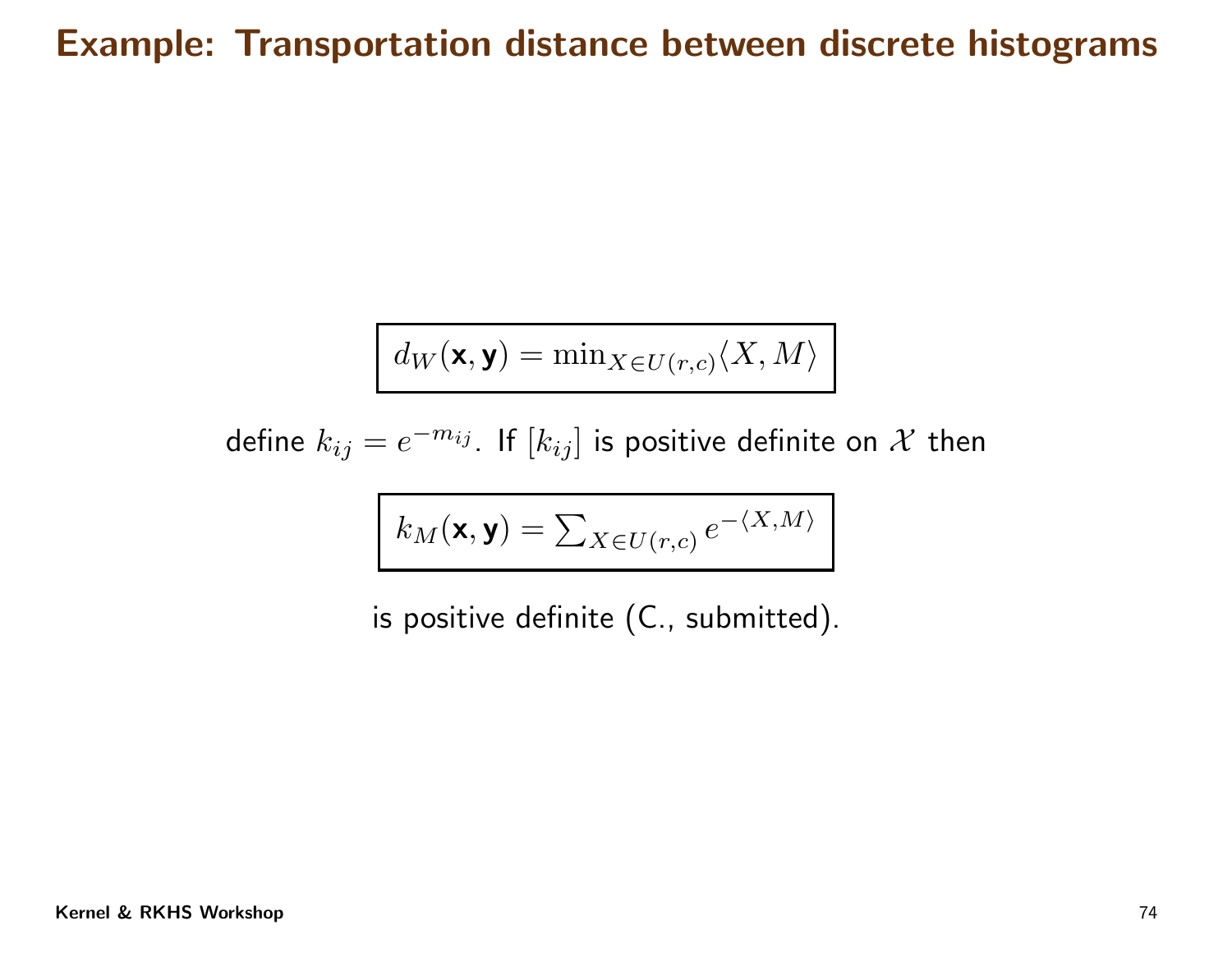## To wrap up



$$
d(\mathbf{x}, \mathbf{y}) = \min_{\tau \in T(\mathbf{x}, \mathbf{y})} c(\tau), \quad \delta(\mathbf{x}, \mathbf{y}) = \underset{\tau \in T(\mathbf{x}, \mathbf{y})}{\text{soft-min}} \quad c(\tau)
$$

 $e^{-\delta({\bf x},{\bf y})}=\sum_{\tau\in T({\bf x},{\bf y})}e^{-\langle\tau,\theta\rangle}=G_{T({\bf x},{\bf y})}(\theta)$  is positive definite in many (all) cases.